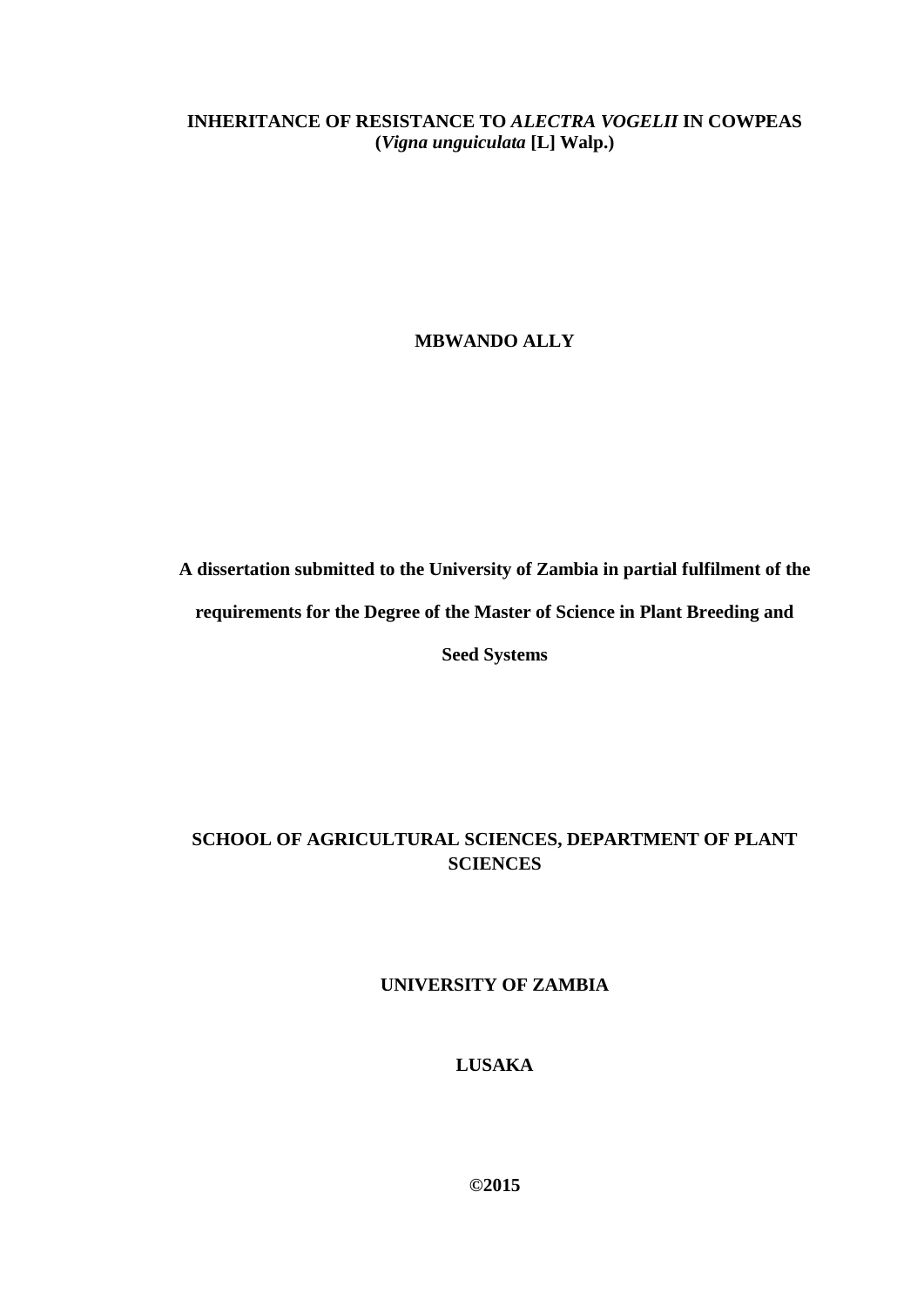## <span id="page-1-0"></span>**DECLARATION**

I, Mbwando Ally hereby declare that the work presented in this dissertation was my own and has never been submitted for a degree at this or any other university.

**Signature……………………………………………………….**

**Date……………………………………………………………..**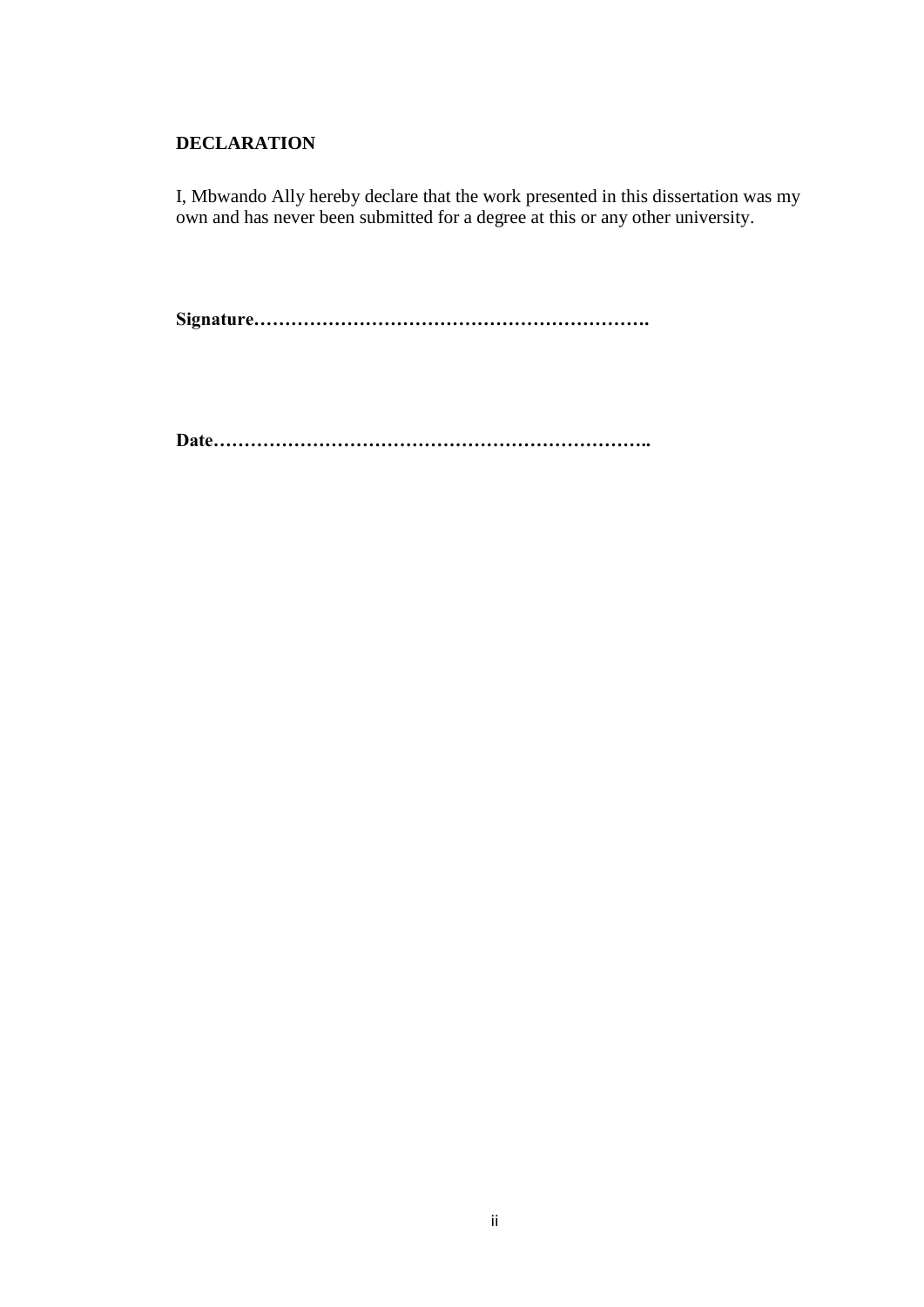## <span id="page-2-0"></span>**APPROVAL**

This dissertation of Mr Mbwando Ally was approved as fulfilling part of the requirements of the award of Master of Science in Plant Breeding and Seed Systems by the University of Zambia

| <b>Examiner's Name and signature</b> | <b>Date</b> |
|--------------------------------------|-------------|
|                                      | .           |
|                                      |             |
|                                      |             |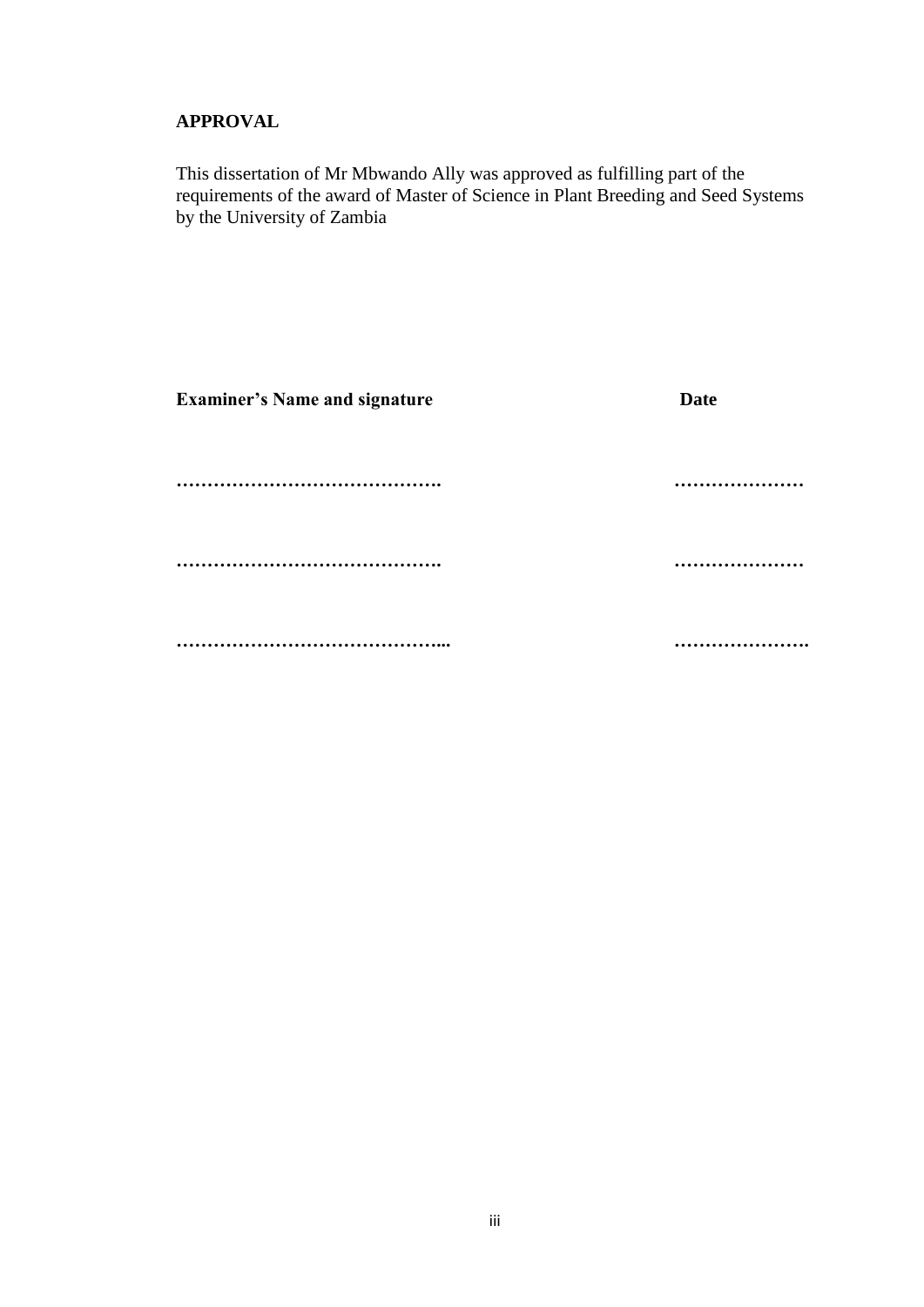#### <span id="page-3-0"></span>**ABSTRACT**

*Alectra vogelii* (benth) is a parasitic weed which causes significant yield reduction in cowpea (*Vigna unguiculata* Walp) in Tanzania. The objective of this study was to (i) identify the type of gene action controlling the trait for resistance to *Alectra vogelii* in cowpeas and its heritability (ii) determine the effect of *Alectra vogelii* infestation to yield, yield components and seed protein content. Seven genotypes of cowpea were mated in half diallel and their  $F_2$  progeny including parents were evaluated for reaction to *Alectra vogelii* infection in the field in two locations using Randomized Complete Block Design (RCBD) with three replications. High significant ( $P < 0.001$ ) differences were found for *Alectra* emergency and infestation at Ilonga. General combining ability (GCA) effects and specific combining ability (SCA) effects for both *Alectra* emergency and infestation were significant  $(P < 0.001)$  and  $P < 0.05$ respectively). The estimate of Baker's ratio for *Alectra* emergency and infestation were 0.62 and 0.66 respectively. Thus indicating that both additive and non-additive gene actions influenced the trait for resistance to *Alectra* emergency and infestation with additivity being predominant**.** Narrow sense heritability estimates were found to be 0.41 and 0.44 respectively. Correlation between *Alectra* infestation and emergency with yield components revealed that the number of pods were the most negatively affected ( $P < 0.001$ ). This implies that indirect breeding for resistance or tolerance to *Alectra* infestation can endeavor to screen or breed for cultivars with high number of pod. The finding on Baker's ratio means crossing carefully selected genotypes with resistance gene followed by selection at early segregating generation is the best method for improving this trait for resistance to *Alectra vogelii* in cowpea.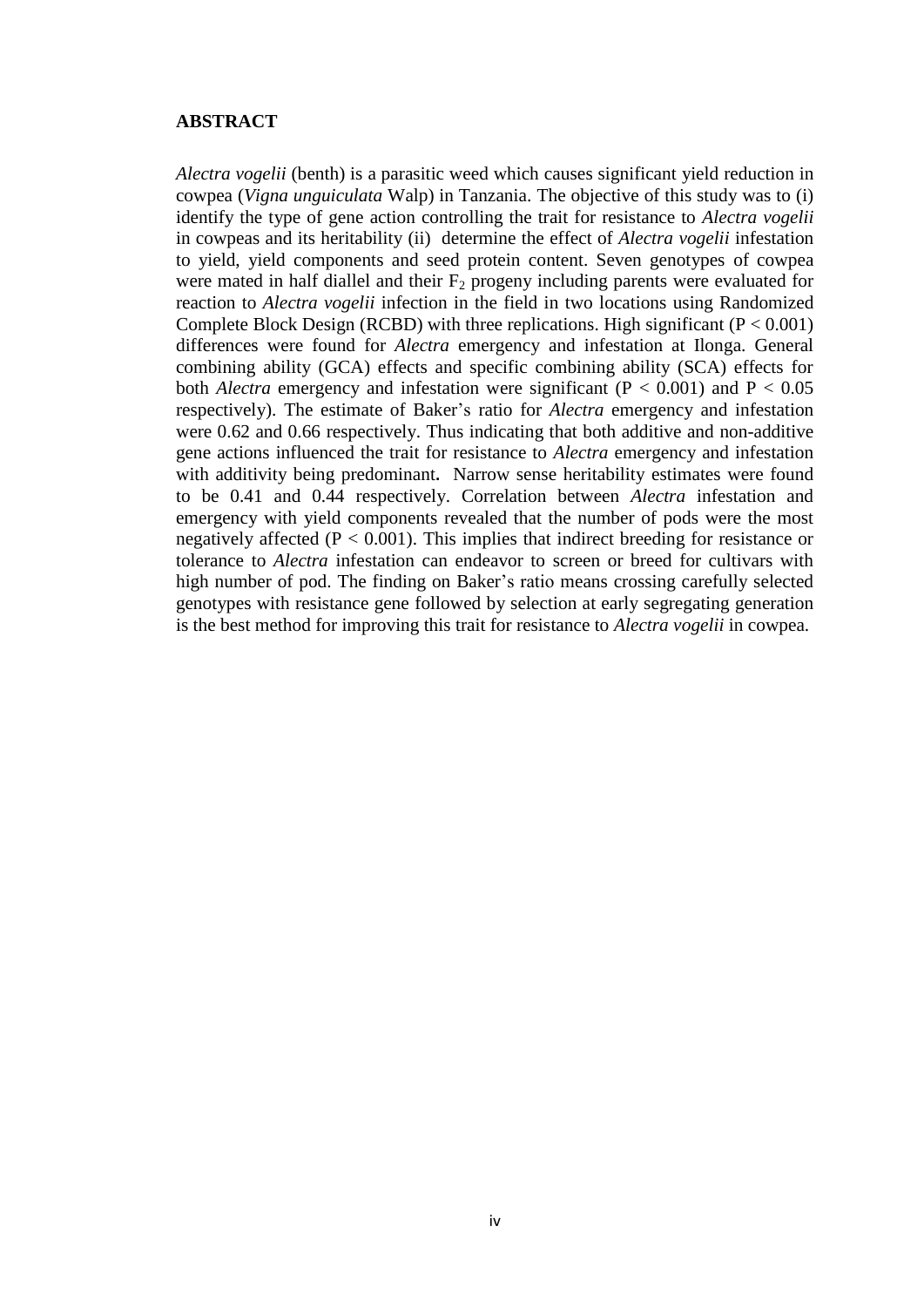## <span id="page-4-0"></span>**DEDICATION**

To the Almighty God, for making everything possible for me to accomplish my studies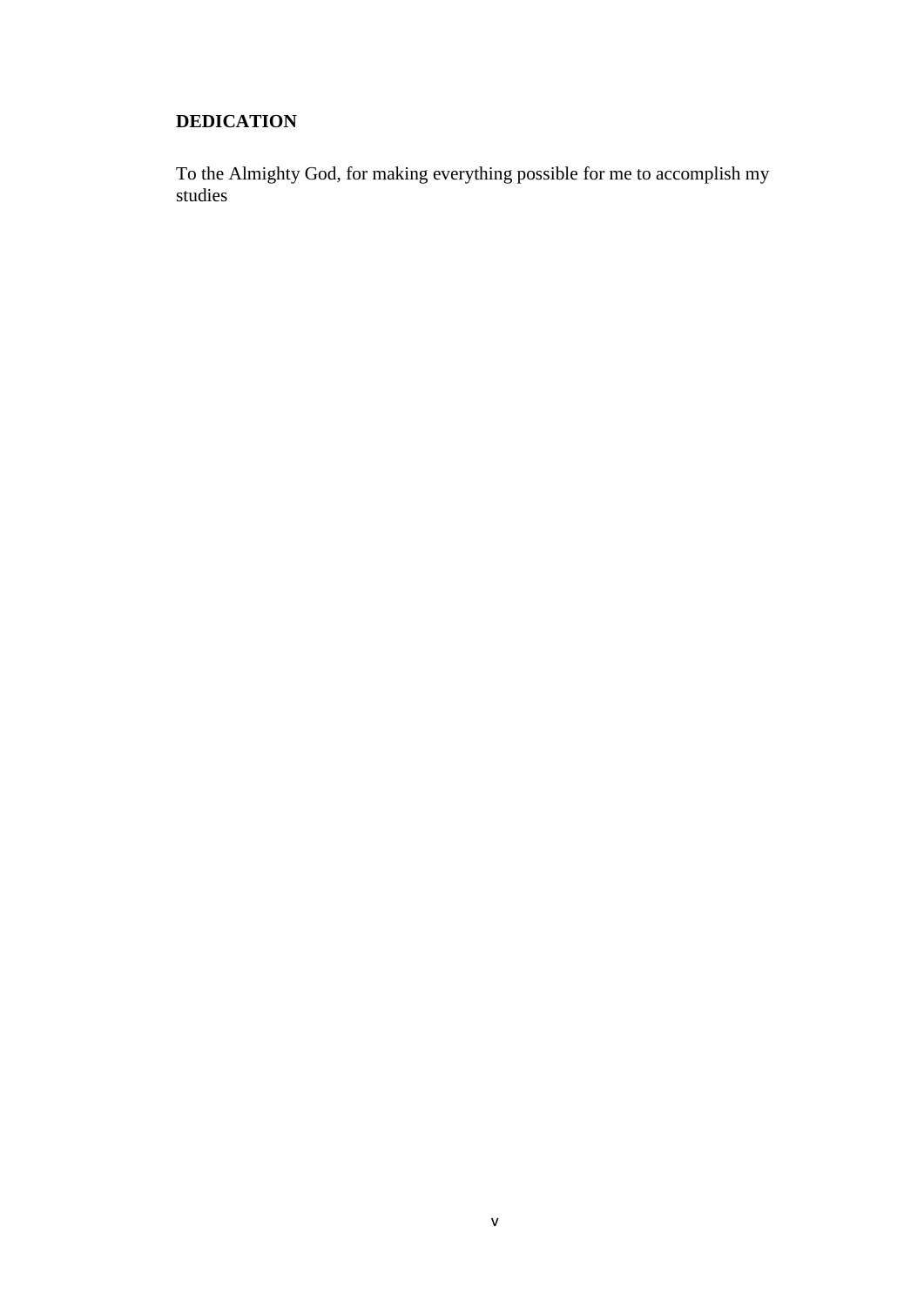## <span id="page-5-0"></span>**ACKNOWLEDGEMENT**

I wish to express my earnest gratitude to my supervisors, Dr. D. M. Lungu, Dr. L. Tembo and Dr. M. Tryphone for their indispensable supervision, suggestions, criticism and rightful guidance throughout this project work.

I am extremely grateful to Initiative for Agriculture Research Innovative (iAGRI) at Sokoine University of Agriculture (SUA) in collaboration with Regional University Forum for Capacity Building in Agriculture (RUFORUM) for their support towards my studies at University of Zambia (UNZA).

I would also like to extend my appreciation to Dr. A. Mwetwaa for facilitating my scholarship on behalf of RUFORUM.

Appreciation is also extended to all the Lecturers in the Department of plant Science, Agricultural Economics and Extension as well as Department of Languages and Social Science Education for their contributions towards my studies at UNZA.

My sincere thanks also go to Ms. Fatuma Tambwe for her assistance in field work.

I would also like to thank Ilonga Agricultural Research Institution (ARI-Ilonga) management for granting me study leave and an opportunity to do my research work at the station. In addition, I also wish to acknowledge the use of research facilities at Hombolo Research Station, Dodoma.

I would like to thank my wife, Mrs. Anna M. Dimosso, my lovely mother Mrs. Domina J. Lekayo and my daughters Domina and Hellen for their support and understanding. In addition to my siblings Tareq, Greyson and Kemilembe for their unwavering love, support and encouragement.

Finally, above all, I thank God Almighty for making it possible for me to pursue this degree.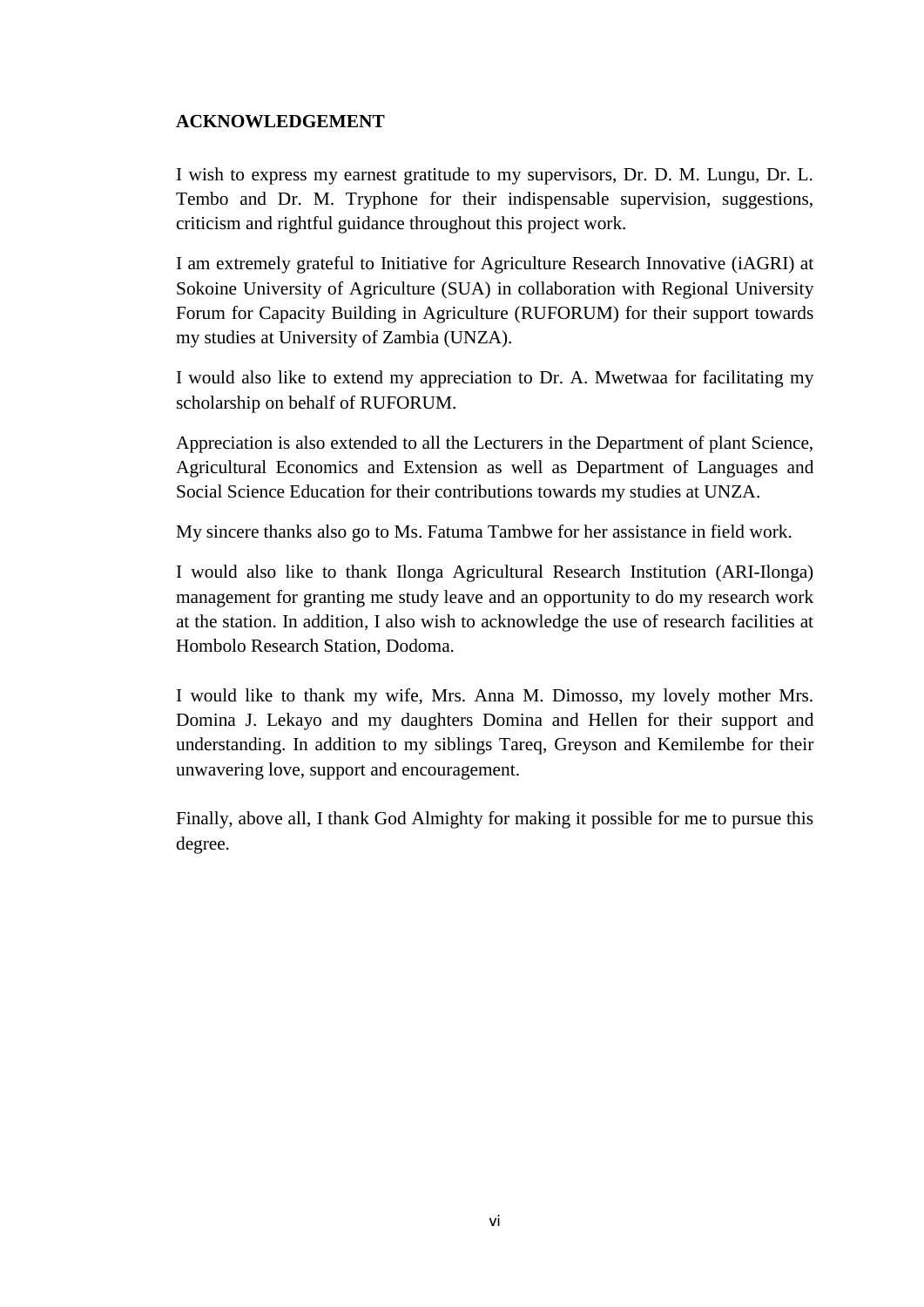## **Table of Contents**

| 2.1. Origin, Domestication and Geographic Distribution of Cowpeas5 |  |
|--------------------------------------------------------------------|--|
|                                                                    |  |
|                                                                    |  |
|                                                                    |  |
| 2.5. Alectra. Vogelii as a Production Constraint in Cowpea10       |  |
|                                                                    |  |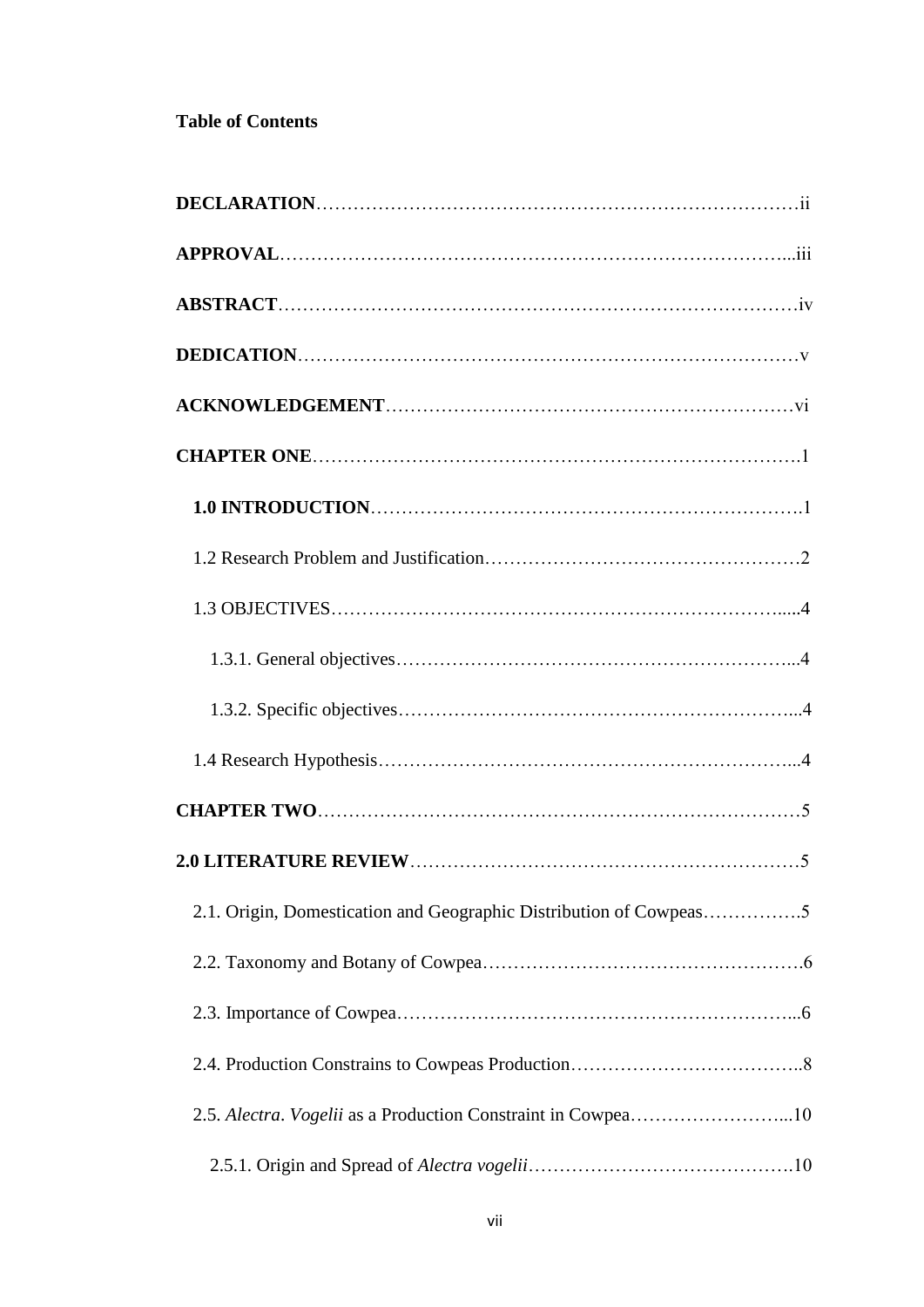| 2.6.2. Symptoms of Infection by Alectra vogelii to Cowpea14               |  |
|---------------------------------------------------------------------------|--|
|                                                                           |  |
|                                                                           |  |
|                                                                           |  |
|                                                                           |  |
| 2.8. Host Plant Resistance and Breeding for Alectra vogelii Resistance in |  |
|                                                                           |  |
| 2.8.1. Genetics of Cowpea Resistance to Alectra vogelii19                 |  |
| 2.8.2. Heritability of Alectra vogelii Resistance to Cowpea19             |  |
|                                                                           |  |
| 2.9. Effect of Alectra vogelii Infestation on Yield Components22          |  |
|                                                                           |  |
|                                                                           |  |
|                                                                           |  |
|                                                                           |  |
|                                                                           |  |
|                                                                           |  |
|                                                                           |  |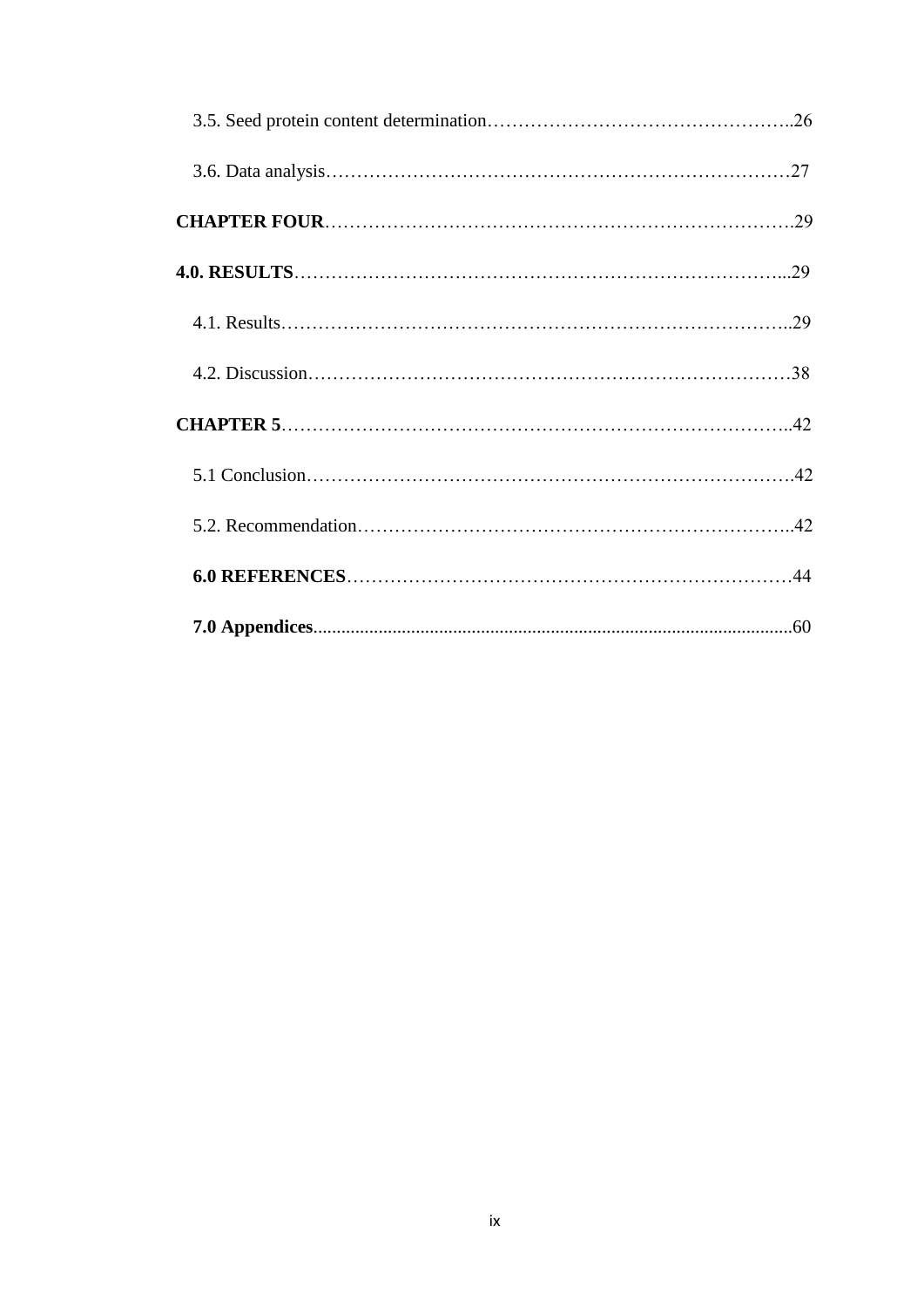#### **List of Tables**

- Table 1. Soil analysis characterizing the soils for the two locations Ilonga and Hombolo where the field evaluation for the reaction of cowpea genotypes to *Alectra vogelii* infestation conducted in 2015………………………………………….25
- Table 2. Discription of experimental materials used in 7x7 half diallel analysis experiment to determine inheritance for resistance of *Alectra vogelii* in 2014/2015 cropping season at Ilonga and Hombolo Agriculture stations…….25
- Table 3. Mean squares for 7x7 half diallel for cowpea population and their parents evaluated for their reaction to *Alectra vogelii* at Ilonga site in 2015………….29
- Table 4. [Mean squares for 7x7 half diallel for cowpea population and their parents](#page-41-3)  [evaluated for their reaction to](#page-41-3) *Alectra vogelii* at Hombolo site in 2015............30
- Table 5. [Estimates of genetic parameters and their ratios in the population of 7x7 half](#page-43-0)  [diallel and their parent observed for trait of resistance to](#page-43-0) *Alectra vogelii* in [cowpea evaluated at Ilonga site in 2015....](#page-43-0).........................................................31
- [Table 6. Estimate of general combining ability \(GCA\) for number of](#page-43-1) *Alectra* shoots [emerged and number of cowpea plant infested by](#page-43-1) *Alectra* among seven parents [used for evaluation for reaction of cowpea to](#page-43-1) *Alectra vogelii* at Ilonga site in [2015……………………………………………………………………………31](#page-43-1)
- Table 7. [Estimates of specific combining ability \(SCA\) effects for number of](#page-44-0) *Alectra* [shoots emerged and number of cowpea plant infested by](#page-44-0) *Alectra* among 21 F2 [population of 7x7 half diallel evaluated for their reaction to](#page-44-0) *Alectra vogelii* in [cowpea at Ilonga sit……………………………………………………………32](#page-44-0)
- Table 8. [Mean squares for 7x7 half diallel for cowpea population and their parents](#page-45-0)  evaluated for their resistance to *Alectra vogelii* [across sites in 2015………….33](#page-45-0)
- Table 9. Grand means of measured parameters for 7x7 half diallel for cowpea genotypes and their parents evelueted for their reaction to Alectra vogelii across sites in 2015……………………………………………………………………………34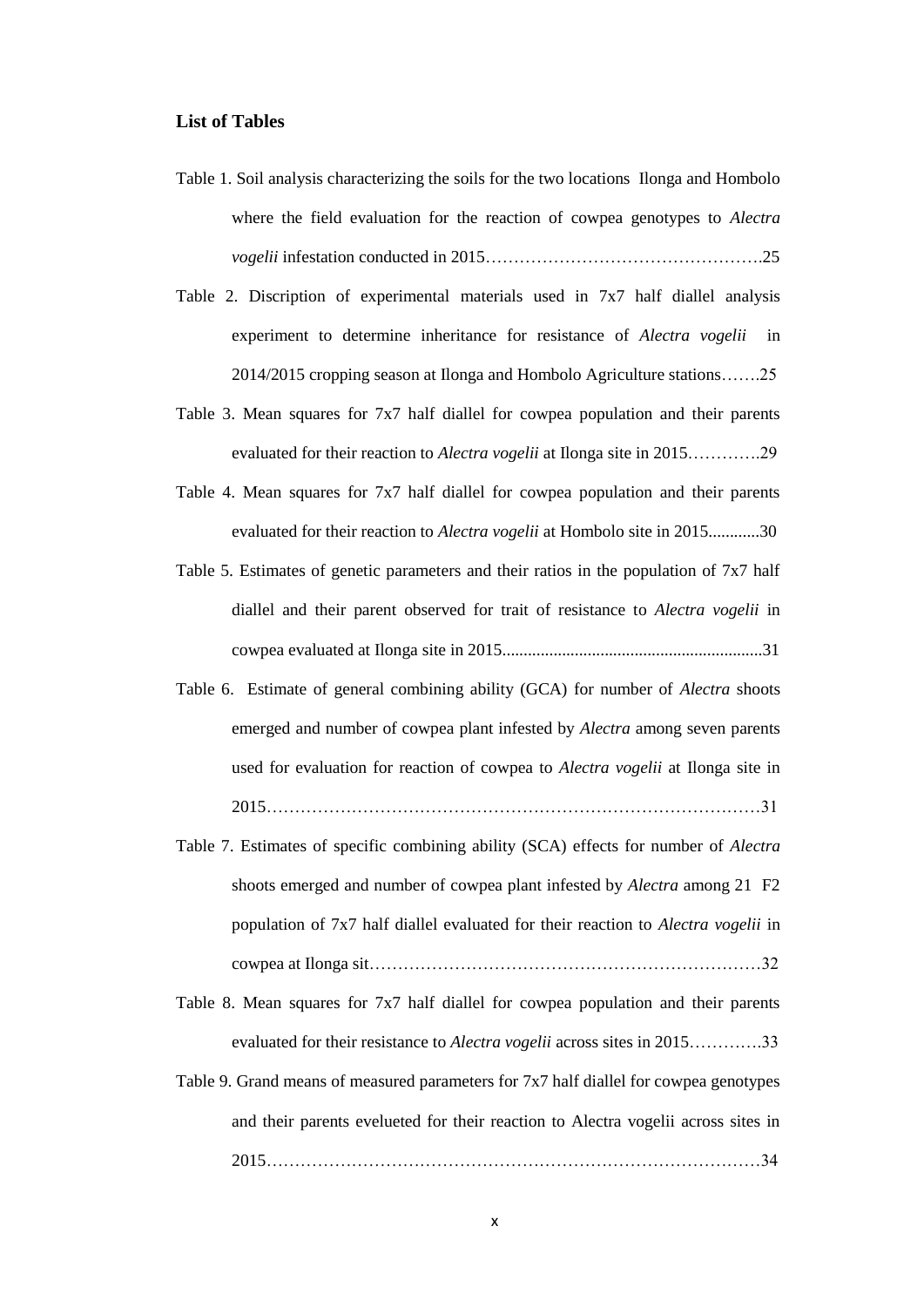- Table 10. [Simple correlation coefficient among yield, yield components, seed protein](#page-48-0)  content, number of *Alectra* [shoots emerged and number of cowpea plants](#page-48-0)  infested by *Alectra* [for 7x7 half diallel population of cowpea and their parents](#page-48-0)  evaluated for their reaction to *Alectra vogelii* [in 2015………………………...36](#page-48-0)
- Table 11. [Grand means for seed protein content of cowpea parental lines and their 7x7](#page-49-0)  [half diallel population evaluated at Ilonga and Hombolo sites in 2015……….37](#page-49-0)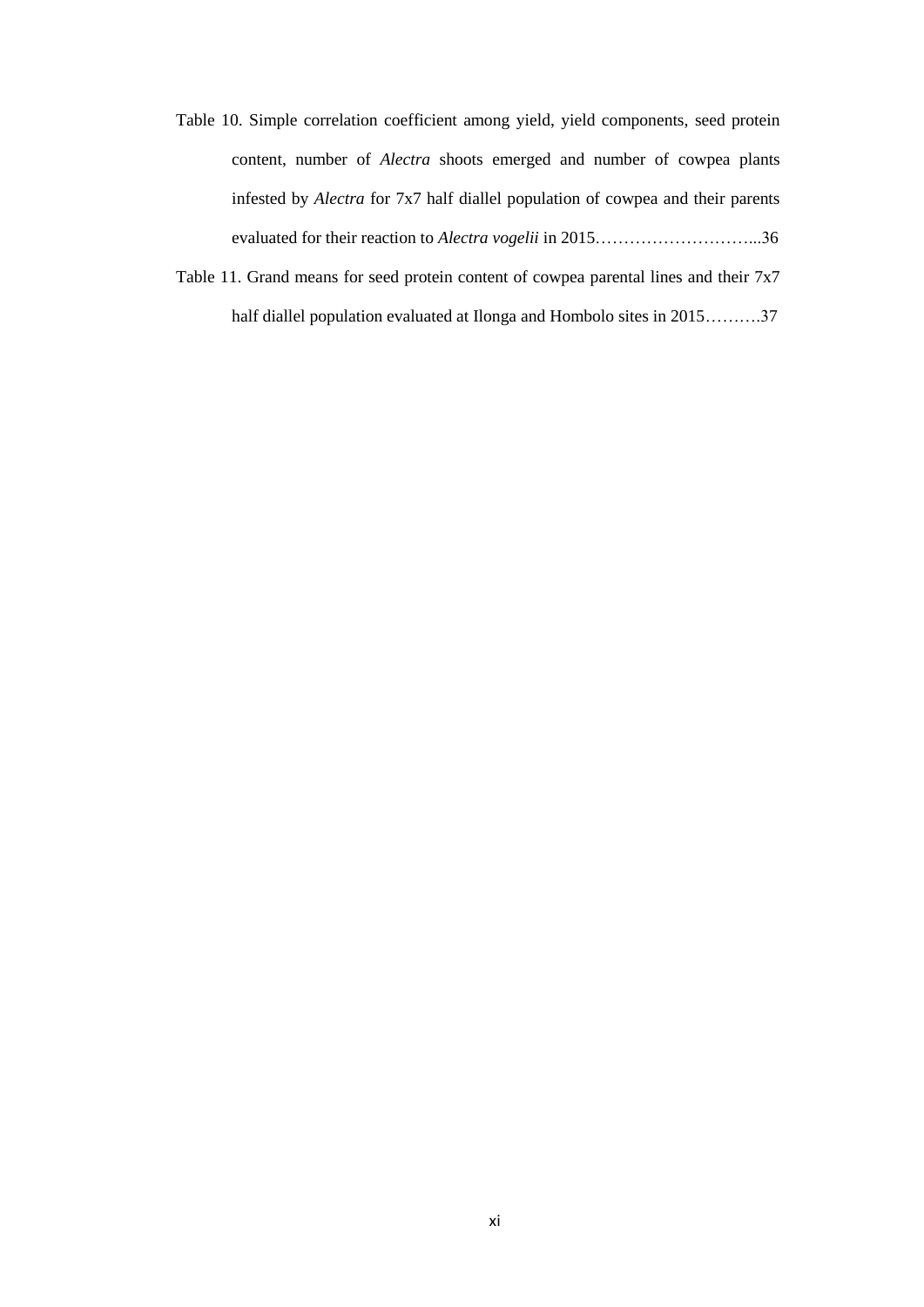# **List of figures**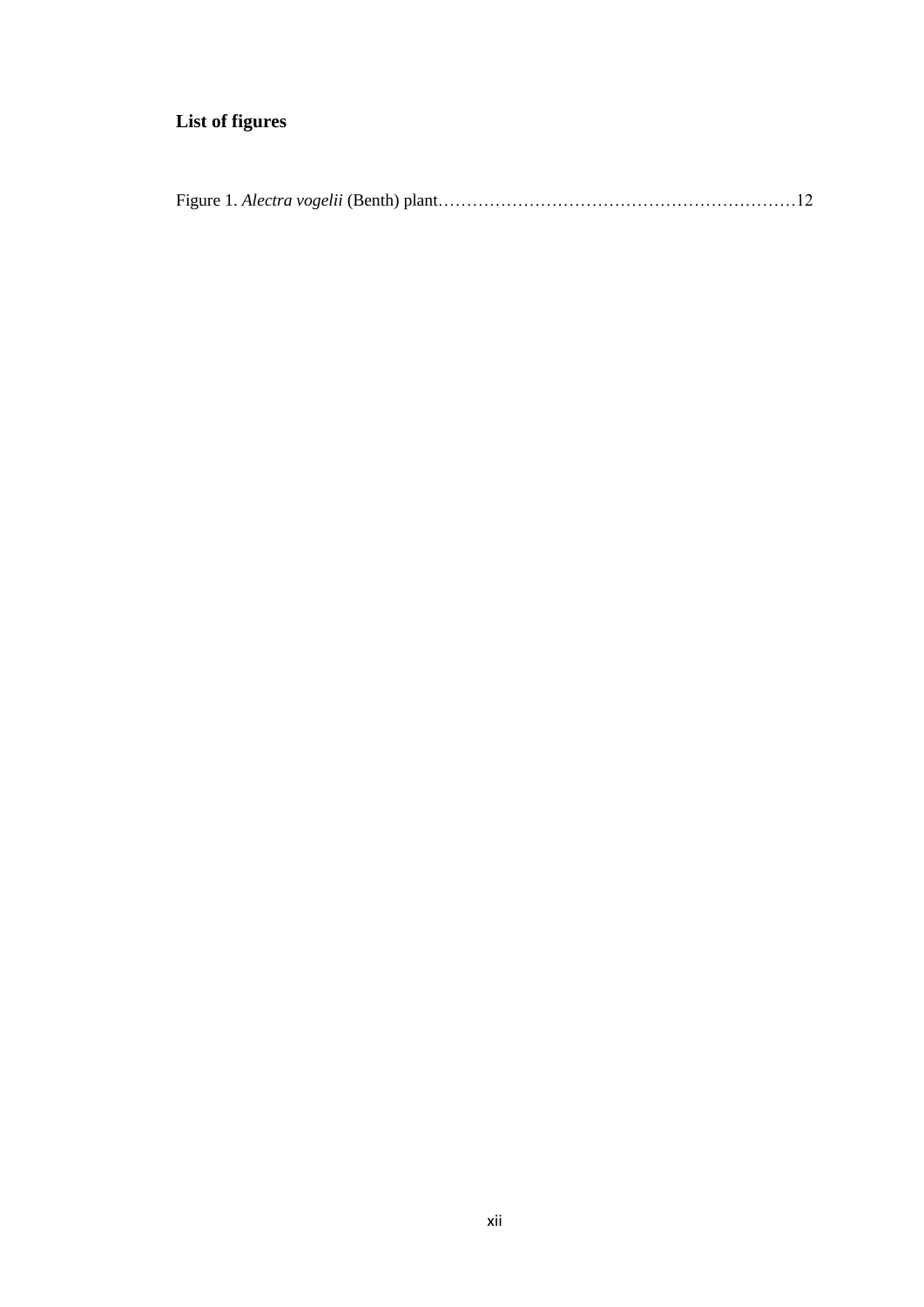#### **CHAPTER ONE**

#### <span id="page-12-1"></span><span id="page-12-0"></span>**1.0 INTRODUCTION**

Cowpeas (*Vigna unguiculata* (L) Walp) is one of the most important grain legume pulse crops which is grown in the tropics with varying environmental conditions ranging from arid to humid. It does not require highly fertile soils and it is tolerant to high temperatures and drought. Although it is tolerant to drought and well adapted to sandy and poor soils, best yields are however obtained in well-drained sandy loam to clay loam soils with the pH between 6 and 7 (Dugje *et al*., 2009).

Cowpeas are important in human dietary needs, especially for resource poor families and it is the source of quality protein for human and animal nutrition. On dry weight basis, cowpea grains contain 23.4 % protein, 1.8 % fat and 60.3 % carbohydrates and it is a rich source of calcium and iron (Gupta 1998, Tarawali *et al*., 2002). It provides quality vegetable protein and can be used to replace or supplements the meat protein in human diet. This makes it easier and possible for resource poor families to have access to protein. In Southern Africa, cowpea has been used as a cheap source of protein almost in all rural population at an affordable cost (Mbwaga *et al*., 2010). It contributes more on alleviating the problem of protein-energy malnutrition to children of under 5 years old in the predominantly carbohydrates based diet societies (Singh *et al*., 2006).

Its tendency to produce a heavy vegetative growth that provides full ground cover enables it to be used in controlling soil erosion. As a leguminous crop its root system has high ability of associating with the different species of *Rhizobia* bacteria in the soil to fix atmospheric nitrogen. It fixes about  $70-240$  N kg ha<sup>-1</sup> of atmospheric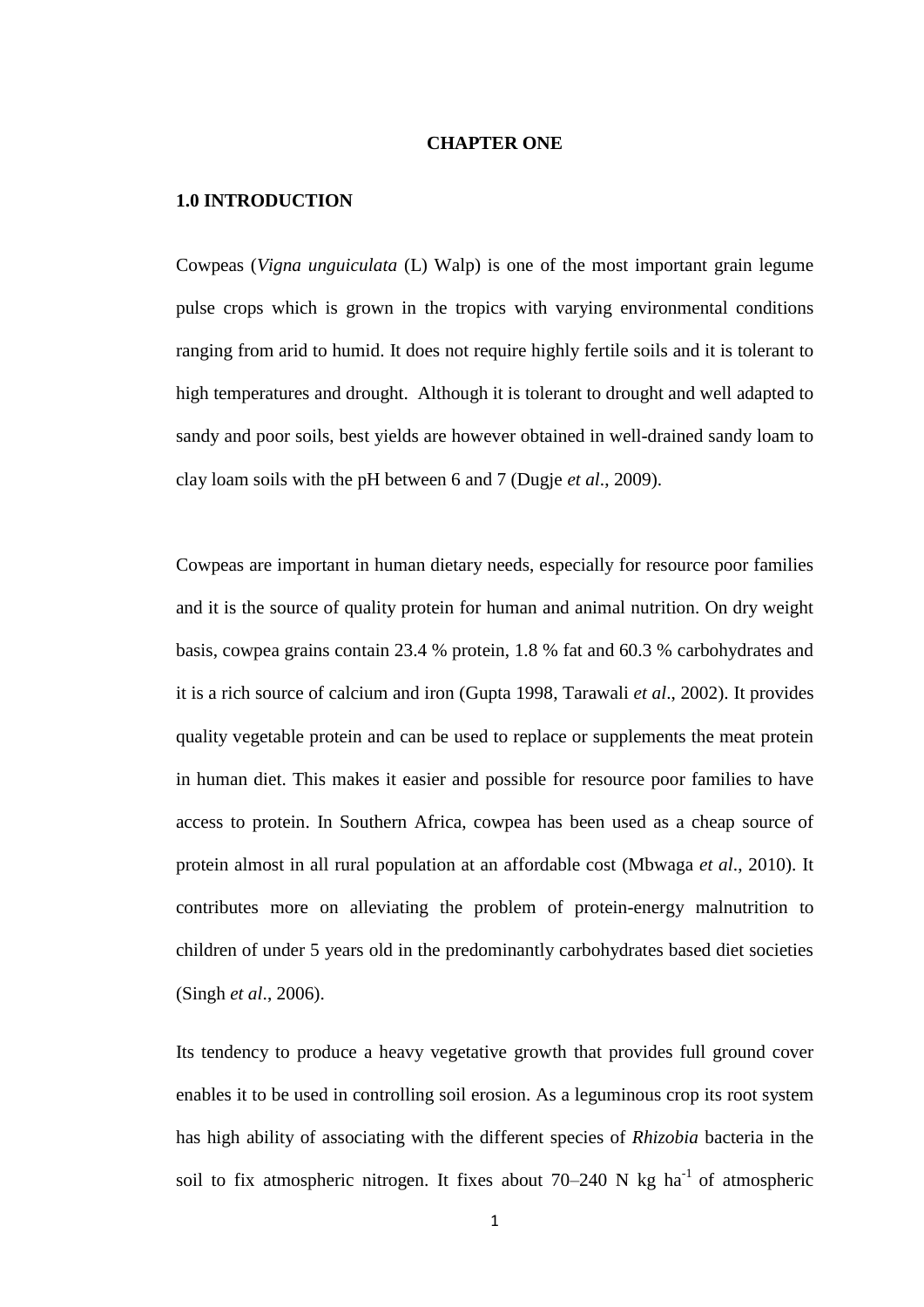nitrogen per year (Berner and Williams, 1998) and residue of fixed N deposit of 60- 70 N Kg ha<sup>-1</sup> can be left to the soils for the successive crop. As a result of this, cowpeas are grown in rotation or mixed with many cereals and tuber food crops.

In Tanzania, cowpea is third most important legume crop, it is grown on an average of 158000 ha of land with a total yield of 70000 MT per year behind the yields and land space occupied by beans and ground nuts (ICRISAT 2011, FAOSTAT 2012). It can grow in areas where beans does not perform well and forms a large portion of protein content in the diets of the resource poor families which cannot manage to access meat protein. Apart from its dietary importance, cowpeas is also a source of income for many rural household families in Tanzania who are dependent on agricultural employment by acquiring income through selling some of their produce though in relatively small quantities (Stahley *et al*., 2012).

#### <span id="page-13-0"></span>**1.2 Research Problem and Justification**

Yield of cowpea by small scale farmers are generally low compared to potential yield in all cowpea growing areas in Tanzania due to a number of constraints. Reliance on late maturing local landrace cultivars, low plant densities in intercropping with cereals, poor access to quality seeds for planting and pest attack contributes much to the reduction in cowpea yields. An even greater problem is a parasitic weed *Alectra vogelii* (Benth) which attaches to the roots of cowpea plants and divert the assimilate from roots and hence cause the reduction of the total biomass and yield (Singh and Emechebe 1997, Mbwaga *et al*., 2010). The problem of *Alectra vogelii* appears to be widely spread in Southern and Eastern Africa (Kabambe *et al*., 2005; Mbwaga *et al*., 2010 and Karanja *et al*., 2013) and high cowpea yield losse has been reported in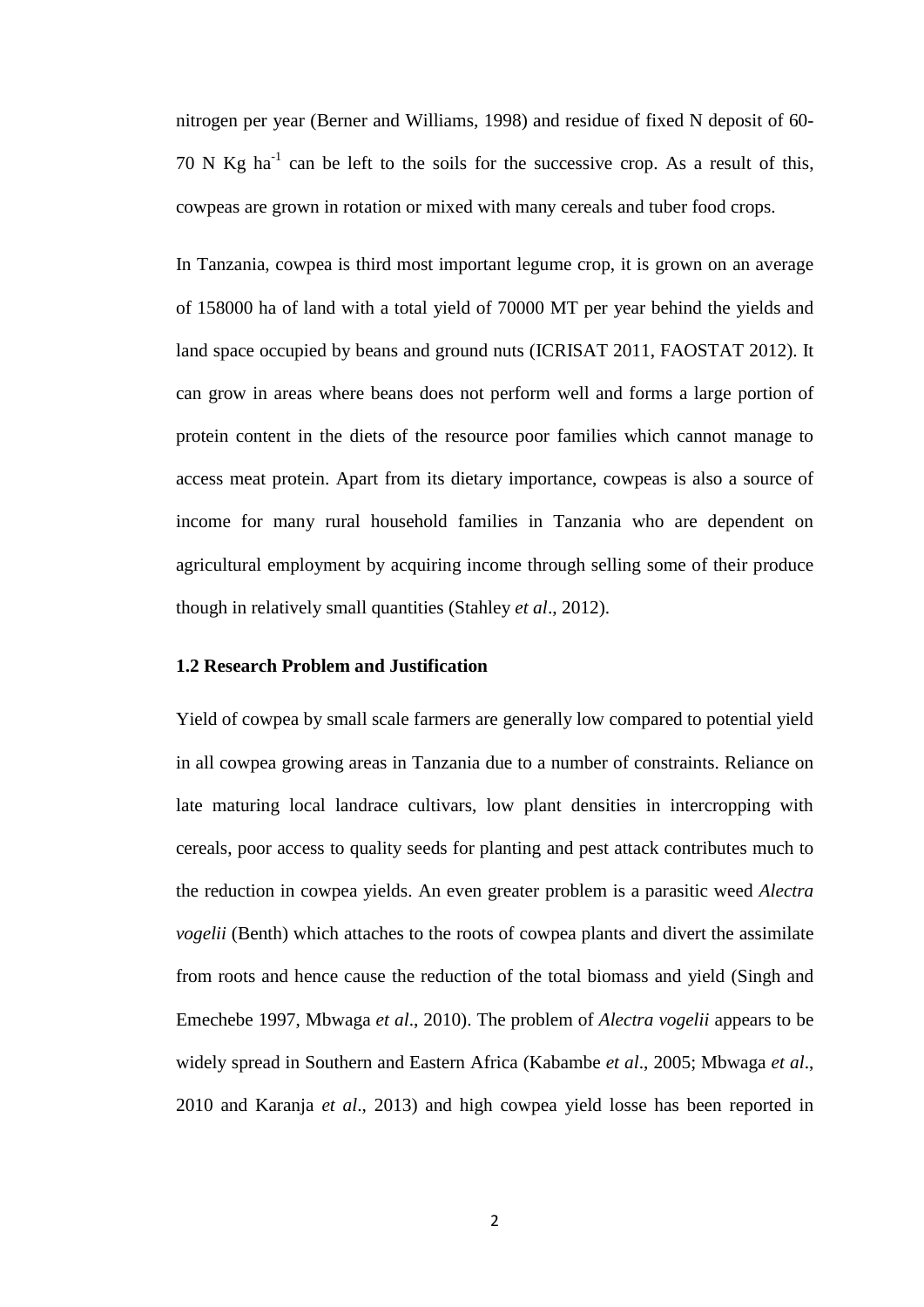areas infested by the parasitic weed (Bagnall-Oakley *et al*., 1991; Karanja *et al*., 2013 and Mbwaga *et al*., 2007 and 2010).

Different control measures have been widely proposed for controlling *A. vogelii* and this includes hand weeding, chemical control, crop rotation and use of trap crop but with little success (Bouker *et al*., 2004). However, use of host plant resistance is an alternative approach that is most effective economically and environmentally friendly method in controlling *A. vogelii* (Mainjeni 1999, Rubiales *et al*., 2006).

High yielding cowpea germplasm with resistance to emergency of *A. vogelii* and those that show resistance by delaying the emergence of *A. vogelii* exist (Mbwaga *et al*., 2007, Mbwaga *et al*., 2010). These can be employed in cowpea breeding programmes as parents as donors of resistant genes. However, in order to effectively use the germplasm, the nature of gene action conditioning resistance to *A. vogelii* needs to be fully understood. This is important as it forms the basis for any crop improvement methods designed for improving resistance to *A. vogelii* and improve yield in cowpeas. Plant breeders pay attention to the nature of gene action and their heritability to formulate the strategic method to use in incorporating the gene for resistance to *A. vogelii* in susceptible or elite genotypes (Acquaah, 2007).

Breeding for resistance to *A. vogelii* requires the breeders to understand the ideotype form of plants to select in a population of interest in order to come up with genotypes with better quality and high yielding grains. Grain quality in cowpea takes into considerations of various factors like grain size, grain colour and grain weight (Mbwaga *et al*., 2010) but often nutritional contents especially protein content of the grain determine the grain quality in cowpea (Afiukwa *et al*., 2013). Based on this fact, special attention with regards to seed protein content needs consideration during cowpea selection in the cowpea breeding program since cowpea is the cheap source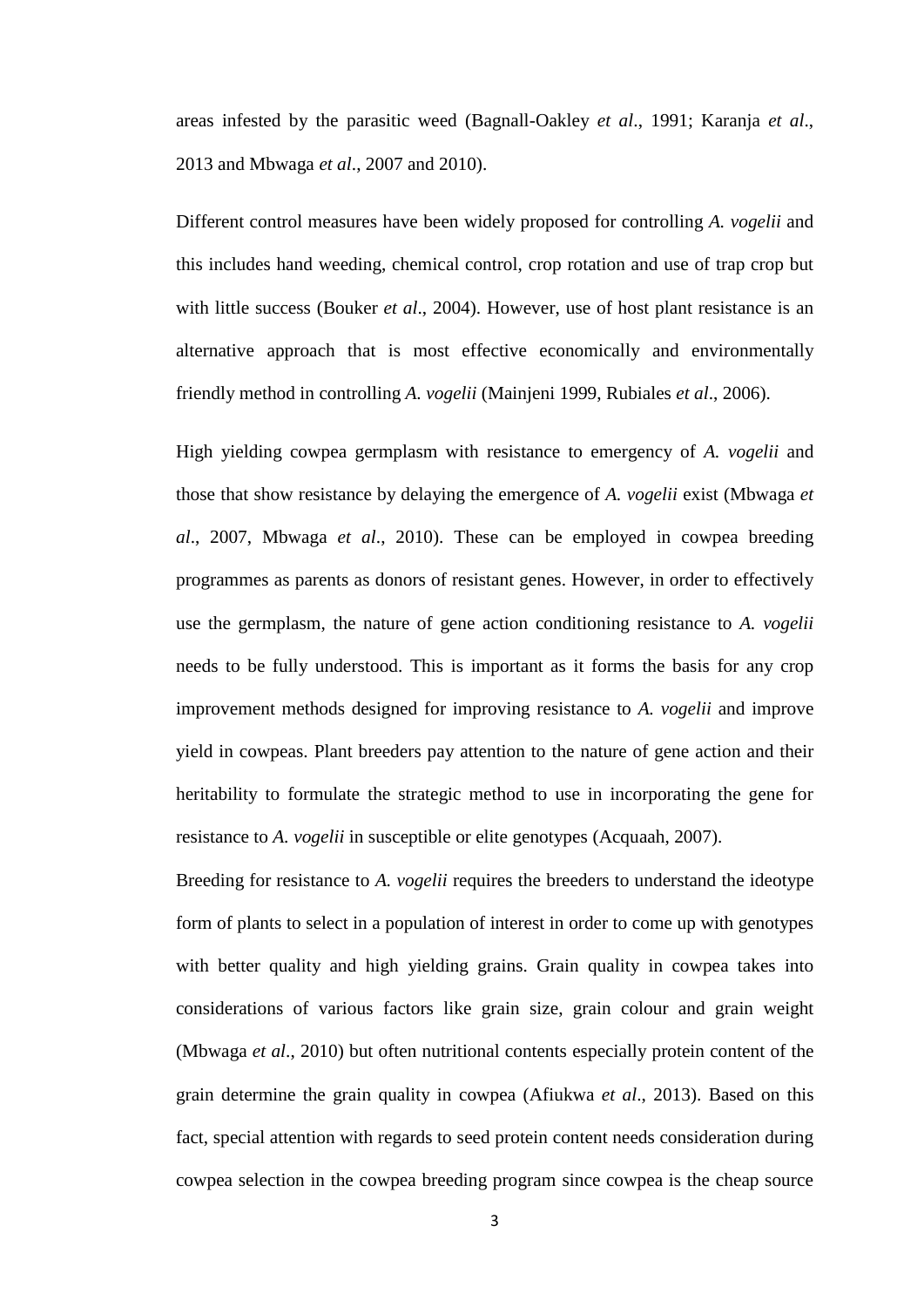of quality protein for resource poor families (Vadivel and Pugalenthi, 2010). Therefore, interaction between yield, yield components, seed protein content and *A. vogelii* infestation need to be investigated in order to determine which yield component can be used as indirect selection criteria for resistance or tolerance to *A. vogelii* (Geleta, 2010) as well as high in protein content.

### <span id="page-15-0"></span>**1.3 OBJECTIVES**

#### <span id="page-15-1"></span>**1.3.1. General objectives**

The general objective of this study was to determine the genetic resistance of cowpea to *Alectra vogelii* (Benth) and its effects to yield.

#### <span id="page-15-2"></span>**1.3.2. Specific objectives**

- 1. To determine the nature of gene action conferring resistance to *A. vogelii* in cowpeas and its heritability.
- 2. To determine the effect of *Alectra vogelii* infestation on yield, yield component and seed protein content.

#### <span id="page-15-3"></span>**1.4 Research Hypothesis**

This study was conducted on the premise that, there exists considerable genetic variation for *A. vogelii* resistance in cowpeas which can be used in breeding for host plant resistance against this pest in cowpeas.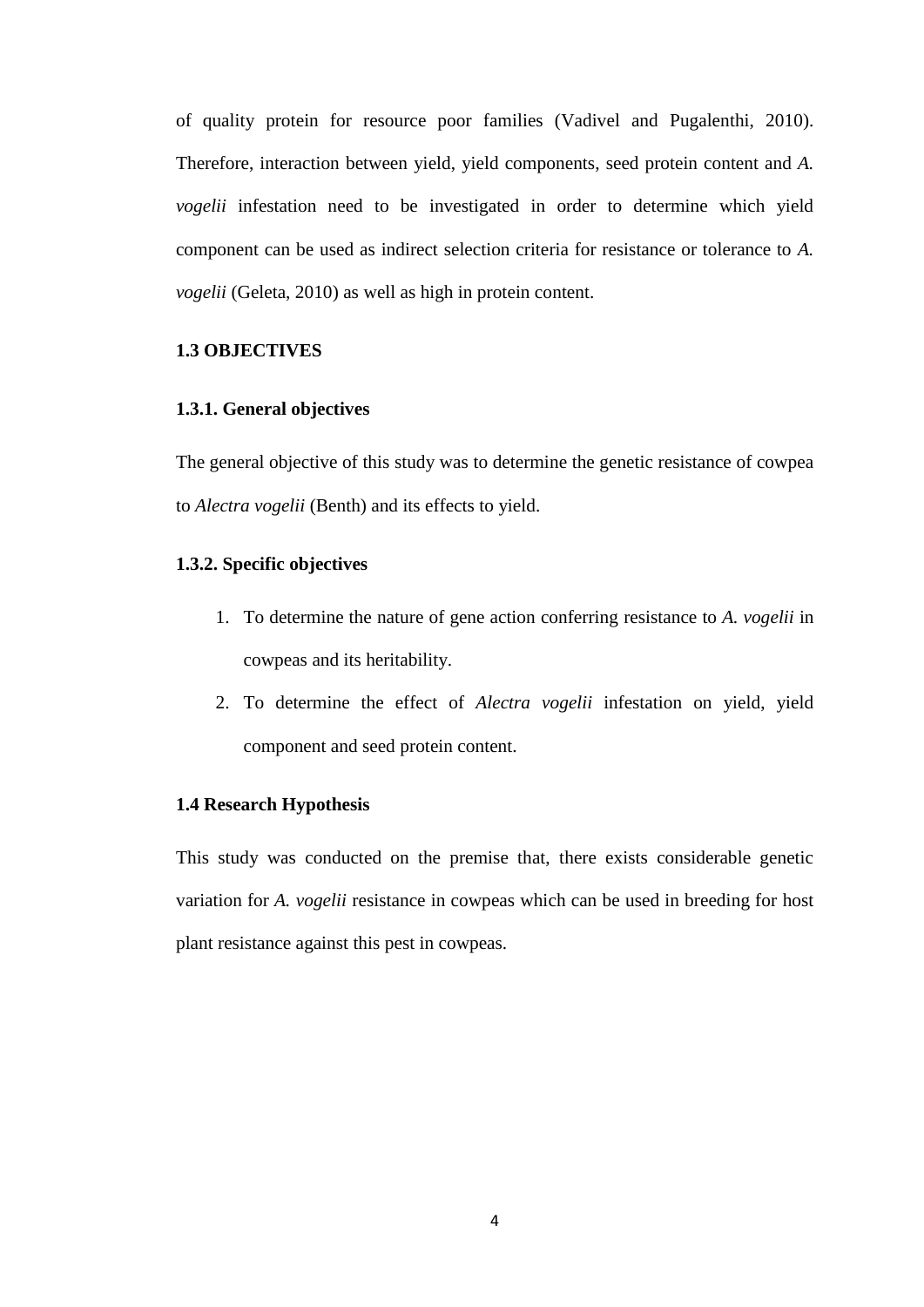#### **CHAPTER TWO**

#### <span id="page-16-1"></span><span id="page-16-0"></span>**2.0 LITERATURE REVIEW**

#### <span id="page-16-2"></span>**2.1. Origin, Domestication and Geographic Distribution of Cowpeas**

The specific origin of cowpea (*Vigna unguiculata*) has remained a controversial study to many plant botanist especially the specific primary centre of cultivation in Africa, since it is the only place around the world where the diversity of wild forms of cowpeas are found (Steele, 1979). Cowpea is considered to have been domesticated in Africa from its wild ancestral form, *V Unguiculata subsp* dekindtiana (Harms) Verdc (Ng and Marechal, 1985). However, the precise location of origin where cowpea was first domesticated is still under speculation.

According to Ba *et al.,* (2004), the crop was probably domesticated in West Africa. Flight, (1976), reported that the centre of diversity of cowpea is West Africa since carbon dating of cowpea (or Wild cowpea remaining from the Kintampo rock shelter in Central Ghana) has been carried out and was found to be the oldest archaeological evidence of cowpea found in Africa. Some evidence show that the North-eastern part of Africa is the primary place of cowpea domestication based on molecular studies (Caulibaly *et al.,* 2002). South Africa is also regarded as the centre of origin but it is not yet clear where the crop was first planted in the region (Timko and Singh, 2008).

Cowpea was probably introduced from Africa to the Indian subcontinent approximately 2000 to 3500 years ago (Allen, 1983). Cowpeas reached Europe from Asia (Tosti and Negri, 2002). From the West Indies, cowpea was taken to the USA in about 1700 BC (Purseglove, 1984). The slave trade from West Africa resulted in the crop reaching the southern United States of America early  $18<sup>th</sup>$  century, However,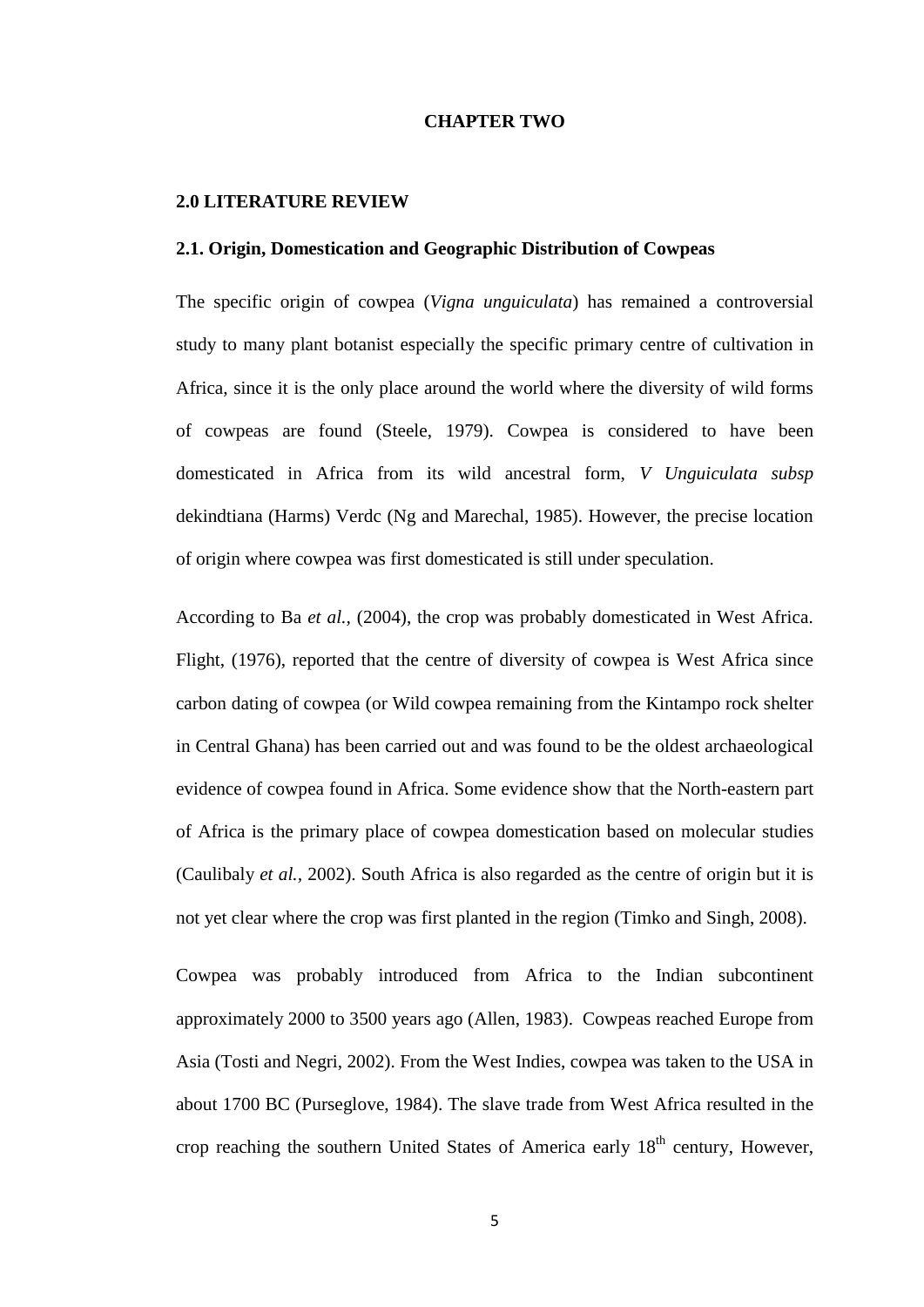many US cultivars appear more closely related to germplasm from Asia or southern Europe than West Africa (Fang *et al.*, 2007). Presently, cowpea is grown throughout the tropics and subtropics regions around the world.

#### <span id="page-17-0"></span>**2.2. Taxonomy and Botany of Cowpea**

Cowpea [*Vigna unguiculata (L) Walp*.] is a dicotyledonous crop in the order *Fabaceae,* subfamily *Faboideae* (Syn*. Papillionoideae*), tribe *Phaseoleae,* sub tribe *Phaseolinae,* genus *Vigna*, and section *Catiang* (Verdcourt 1970). It is a diploid plant having 22 chromosomes (Timko and Singh, 2008) and its nuclear genome size is estimated to cover 620 million base pairs (Mbp) (Timko *et al*. 2008). The genus *Vigna* is pan tropical and highly variable. *Vigna unguiculata* subspecies unguiculata includes four cultigroups; *unguiculata*, *biflora* (or cylindrical), *sesquipedalis*, and t*extilis* (Ng and Marechal, 1985).

*Vigna unguiculata* is an herbaceous, prostrate, climbing or sub erect annual plant, growing 15-80 cm high. Leaves are alternate trifoliate with petiole 5-25 cm long. The lateral leaflet is opposite and asymmetrical, while the central leaflet is symmetrical and ovate. The inflorescence are racemose, flowers are white, cream, yellow or purple. Growth habit is either determinate or indeterminate Seeds are variable in size and shape (kidney, ovoid, crowder, globose or rhomboid) (IBPGR 1983). Seeds are of various colours: white, brown, black, cream or grey, dotted (black, brown), purple or red. Pods length ranges from 8-22 cm with 10-20 seeds per pod (Timko and Singh, 2008)

#### <span id="page-17-1"></span>**2.3. Importance of Cowpea**

Cowpea occupies a unique position in world agriculture by value of their high protein and starch contents and capacity to fix atmospheric nitrogen (Tarawali *et al*.,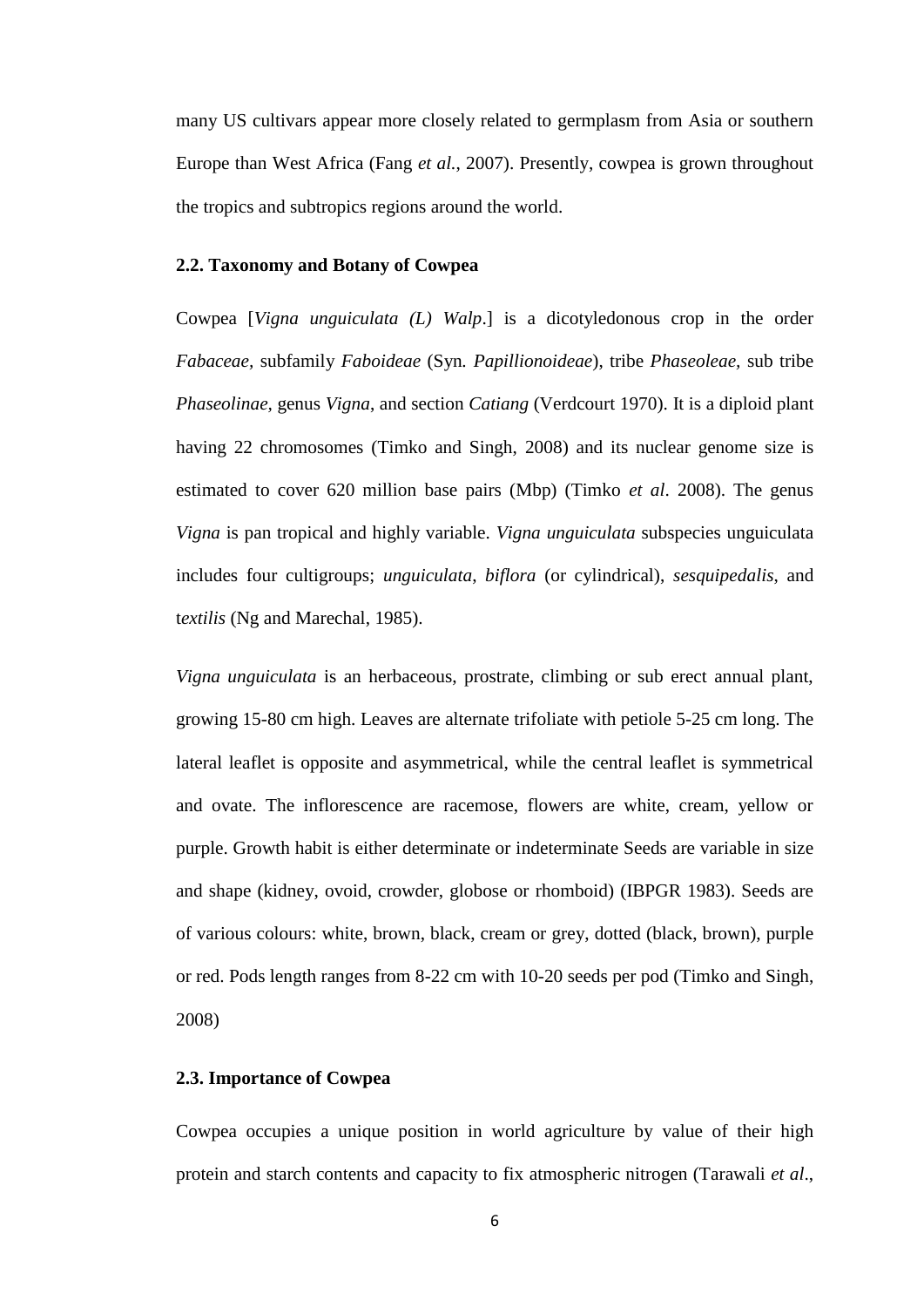2002). In many of the developing countries, cowpea is the major source of dietary protein. Their amino acids pattern is close to the perfect amino gram which is rich in lysine content. In fact lysine is the most limiting essential amino acid in cereals, which is very well supplemented by the pulses (Steele, 1985). Food legumes also serve as a feed crop in many farming systems and fetch higher prices compared to cereals and are increasingly grown to supplement farmers' incomes (Gowda *et al*., 1996).

Cowpea is among the major legume food in sub-Saharan Africa, especially in Southern Africa where the grain and leaves are major sources of food and family income, particularly for the resource-poor households. The crop has a high protein content of around 25% in the grain (dry weight basis) (Bressani, 1985; Singh *et al*., 2003), and also serves as an inexpensive source of vitamins and minerals. The crop enhances the quality of the cereal based diets when its high lysine content is combined with the high content of methionine and cysteine of cereals (Lambot, 2002). In addition, the crop improves the cropping systems and soil fertility by reducing soil erosion, suppressing the weeds and fixing atmospheric nitrogen which contributes to increased yields of non-nitrogen fixing crops grown with or after it (Tarawali *et al*., 2002).

In Tanzania, cowpea has remained as one of the most important legume and supplements a large part of protein to resource poor farmers who live in drought prone areas where production of beans (*Phaseolus vulgaris*) is not suitable. It provides a less expensive source of protein and leaf vegetable for diets that tend to be heavily dependent on starchy foods based on millets, sorghum, maize and cassava. Women value cowpeas highly as early harvest of green pods and leaf provide a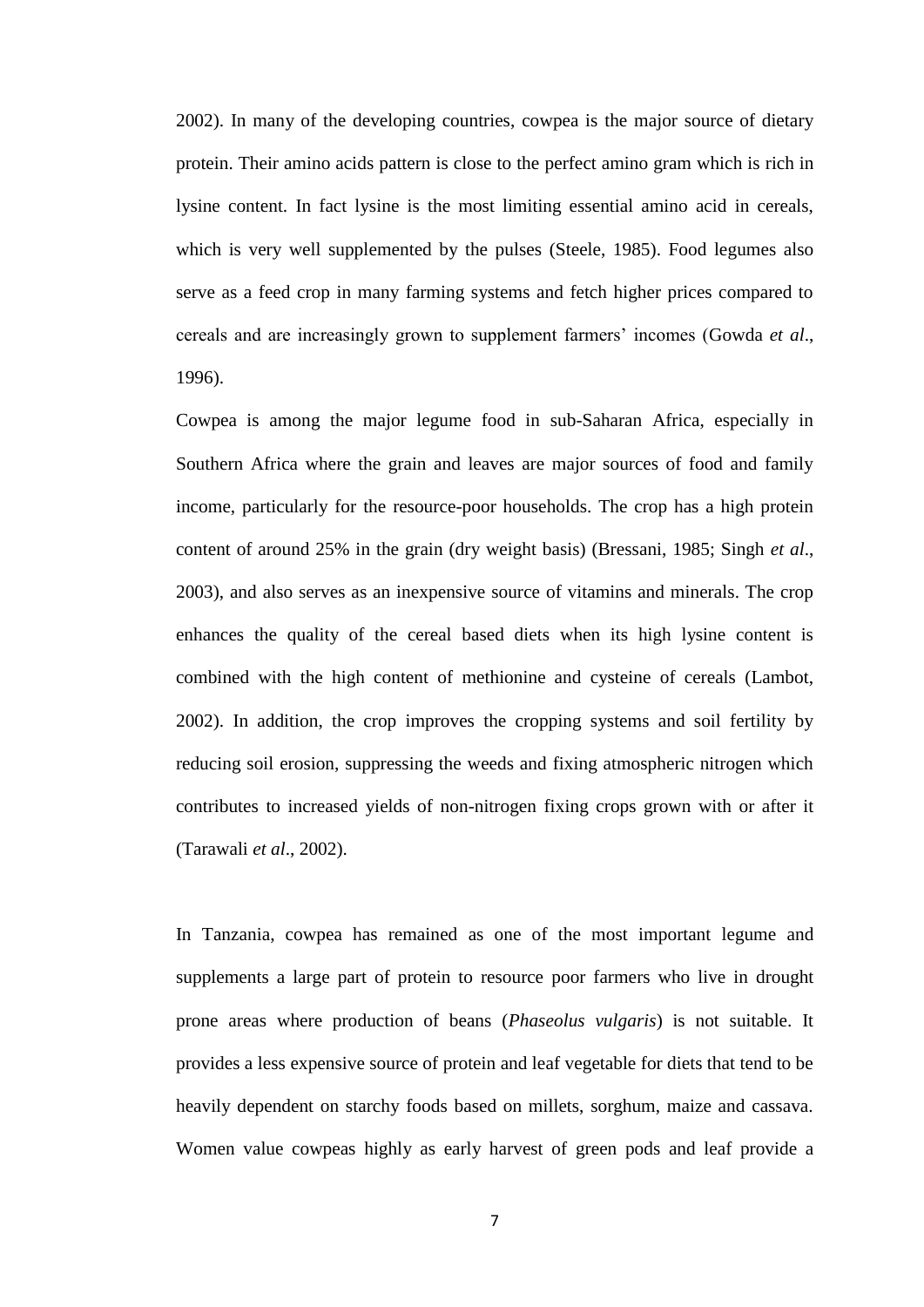source of vegetable in the "hunger months" prior to the main cereal harvest and cash income from sales of both grain and dried processed leaves (Mbwaga *et al*., 2007; Dugje *et al*., 2009). In terms of utilization, cowpeas can be used to prepare various dishes, which are traditionally acceptable and valued. The young tender leaves can be cooked and eaten as vegetable and the green pods can be cooked and eaten just like green beans. In addition, the seeds can be cooked when fresh (semi-ripe) or eaten as pulses when fully matured and dried. Like in other African countries, in Tanzania cowpea is used for preparing the stew that is either used together with cereal dishes or directly mixed with the cereals such as maize, wheat, sorghum and rice (Saria, 2010).

#### <span id="page-19-0"></span>**2.4. Production Constrains to Cowpeas Production**

Cowpea is grown on 10 to 12.5 million ha representing 85% of the world production of which 3 million tons of grains are produced (FAOSTAT, 2012). Africa is the leading producer, with West and Central Africa accounting for about 64% of world production (Singh *et al*., 2002). Nigeria is the world's leading cowpea producing country which account for more than 50% of the total world cowpea grain production, followed by Brazil (Singh *et al*., 2002; FAOSTAT, 2008). Other countries from West Africa which are important producers of cowpeas are; Niger, Burkina Faso, Senegal, Ghana, Cameroon and Mali (Fery, 2002; FAOSTAT, 2008). Considerable production also takes place in Asia and Oceania, the Middle East, Southern Europe, Southern USA, Central and South America (Singh *et al*., 2002). The other important producers in eastern and southern Africa are Ethiopia, Kenya, Tanzania, Malawi, Botswana, Zimbabwe and Mozambique (Ehlers and Hall, 1997; NGICA, 2006).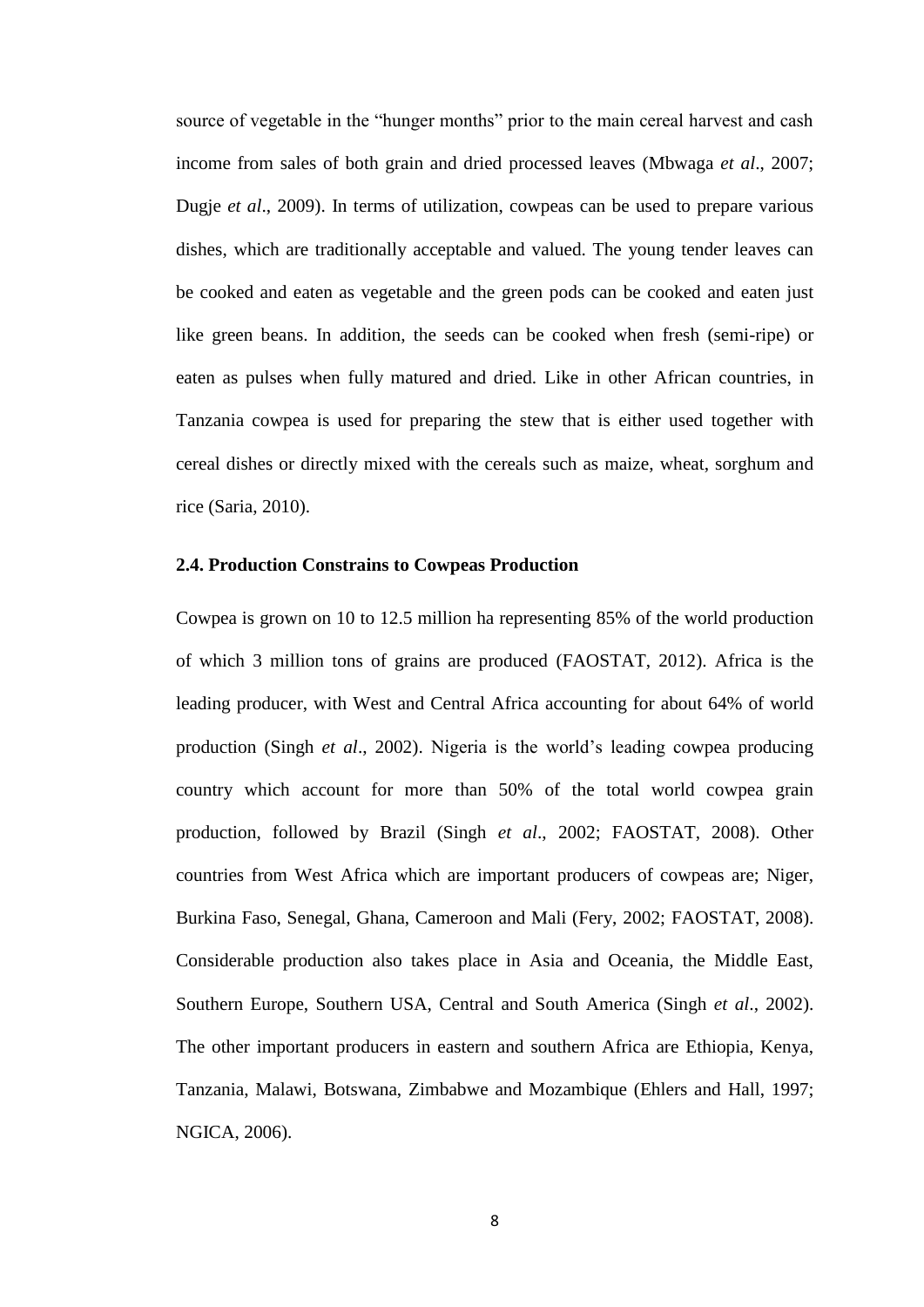Despite its widespread cultivation, the average yields on farmers' fields are low, averaging less than 300 Kg ha<sup>-1</sup> (Takim and Uddin, 2010). The low yields have been attributed to a number of biotic stresses such as insect pests, nematodes, diseases and parasitic weeds and abiotic stresses such as drought, high temperature, low soil fertility, low pH and aluminium toxicity (Ehlers and Hall, 1997; Hall, 2004)

In southern and eastern Africa, Tanzania is the largest producer producing about 1.5 million ha and 1 million (MT) metric tons respectively according to a report of the Ministry of Agriculture, Food Security and Cooperatives (MAFSC) of the government of Tanzania.

In Tanzania, cowpea is ranked fourth among the grain legumes after common beans, groundnuts and pigeon pea (Abate, 2011). The estimated area planted to cowpea is 12, 8000 ha, which is about 8.3% of the annual total area planted with grain legume and gives 578  $Kg$  ha- $^1$  with a total annual yield of 74000 metric tons. (Abate, 2011; Stahley *et al.*, 2012). Mbwaga *et al.*, (2010), reported the yield of 319 Kg ha<sup>-1</sup> which was a lower than the potential yield. Many factors have been reported to contribute to the lower yield potential of cowpea (section 2.4). Other factor include economic, wrong intercropping practices, occasional drought interval encountered during the growing season, use of unimproved varieties, low plant density, use of late maturity varieties as well as inaccessibility to extension services by the farmers (Mbwaga *et al*., 2007 Coulibaly *et al*., 2009; Stahley *et al*., 2012). On the other hand, a parasitic weed of *Alectra vogelii* was reported to be one of the noxious weed that contributes to yield losses in cowpea that need to be managed in order to ensure the high yield in production areas where this parasitic weed has found to be a problem (Mbwaga *et al*., 2010).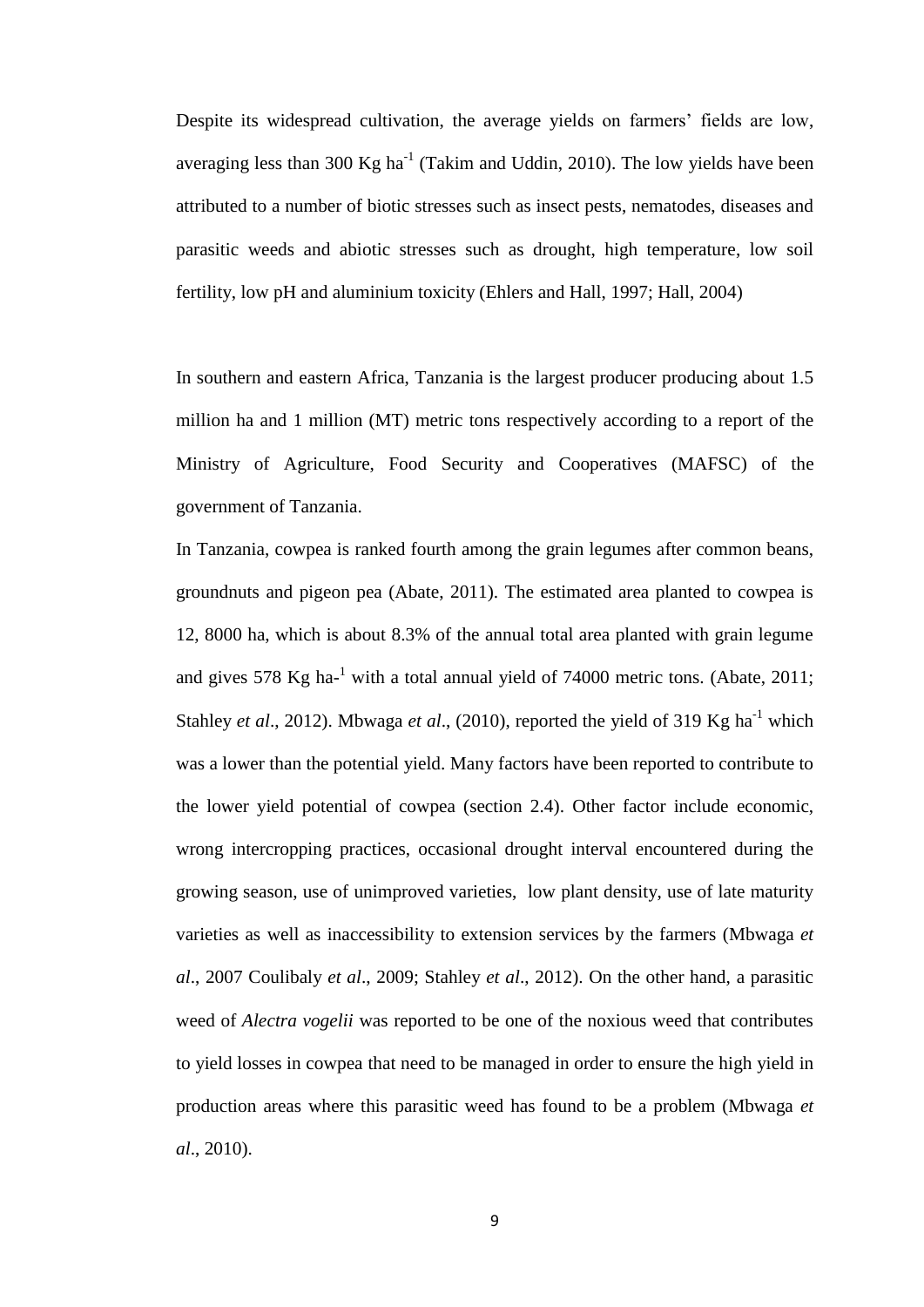#### <span id="page-21-0"></span>**2.5.** *Alectra***.** *Vogelii* **as a Production Constraint in Cowpea**

#### <span id="page-21-1"></span>**2.5.1. Origin and Spread of** *Alectra vogelii*

*Alectra vogelii* (Benth) (Fig. 1) is a parasitic weed which attacks most of the legume crops in sub-Saharan Africa. Cowpea (*Vigna unguiculata*) is major host for this weed but other legume like groundnuts (*Arachis hypogaea* L.), soybean (*Glycine max*. (L) merril), common bean (*Phaseolus vulgaris*) and other tropical legume have been found to be infested by this parasitic weed of *A. vogelii* (Kureh *et al*., 2005). It is annual weed which has spread in most cowpea growing areas in eastern Africa and yield losses of 50% to 100% has been observed in heavily infested fields by this parasitic weed (Kureh *et al*., 1999; Mbwaga *et al*., 2010; Karanja *et al*., 2013).

Little is known of the origin of *A. vogelii*. It is presumably to have moved with the cowpea crop during human migrations from West and Central Africa (CABI, 2012). Although *A. vogelii* is already widespread in semi-arid areas of Africa, further spread might have occurred through contaminated seed shipments to markets or in grain samples distributed throughout sub-Saharan Africa for trials by research organizations. The accidental introduction of the related *Striga asiatica*, a noxious parasitic weed of maize and other cereals, into the USA in the 1950s (Parker and Riches, 1993) demonstrates that long-distance spread of the tiny seeds of these root parasites is possible.

In eastern and southern Africa cowpeas are heavily affected by *Alectra vogelii* which reduces yield and sometimes total yield losses may be observed in the field which are heavily infested by this parasitic weed (Atokple *et al*., 1995, Singh and Amechebe 1997, Singh *et al*., 1997). *A. vogelii* has spread in various parts of South and East Africa. Most parts in Malawi including Lilongwe, Kasungu plains, Dowa and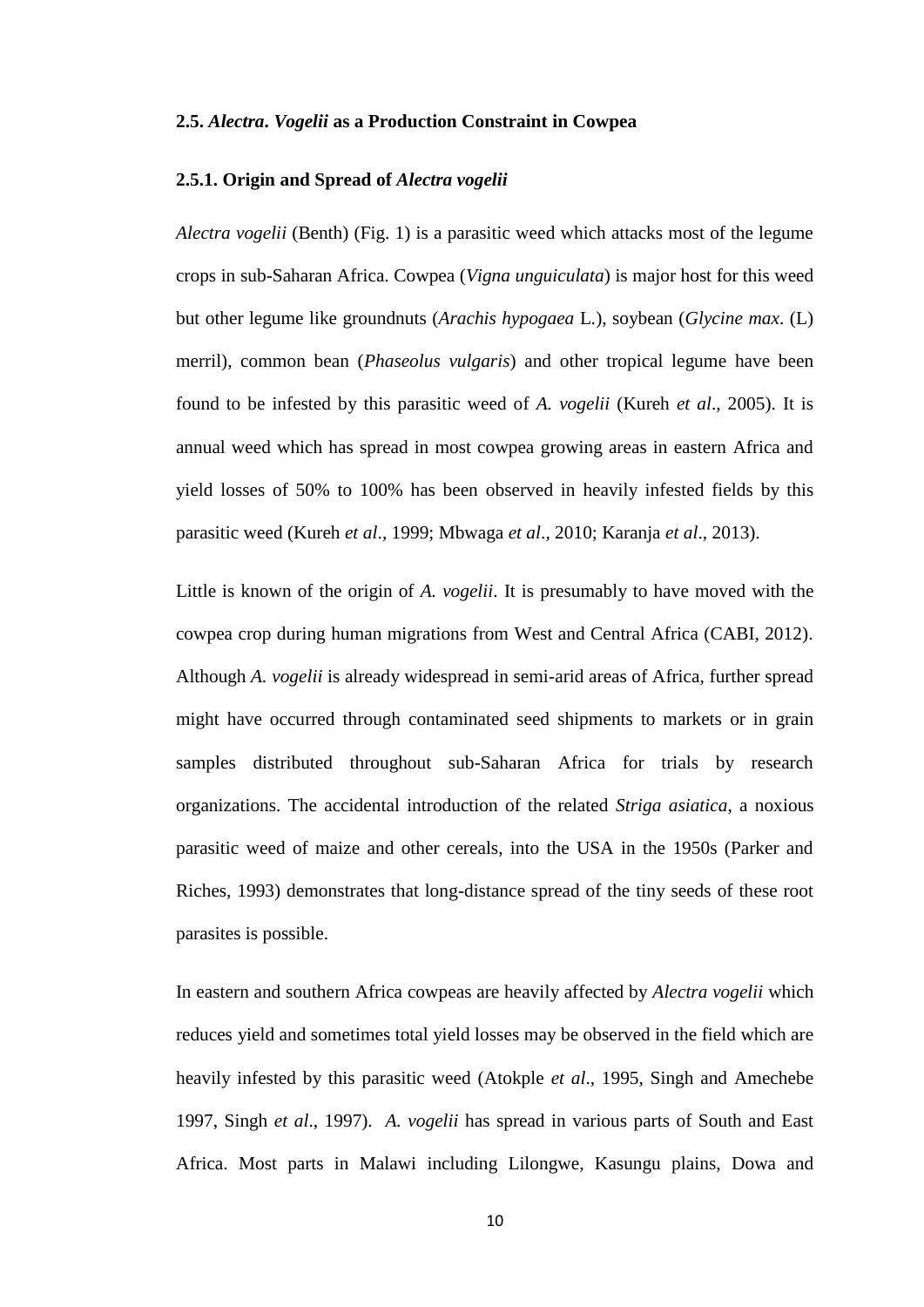Blantyre Shile Highlands are known to be infested with *A. vogelii* (Mainjeni 1999, Kabambe *et al*., 2005, Mbwaga *et al*., 2007). Yield losses ranging from 20% to 100% has been observed in *Alectra vogelii* infected areas (Bagnall-Oakley *et al*., 1991; Mbwaga *et al*., 2007, Karanja *et al*., 2010, Mbwaga *et al*., 2010). *A. Vogelii*  infestations have been observed in other legume crops grown in Eastern and Southern Africa in various regions. Groundnuts (*Arachid hypogeal* (L))*,* bambara (*Vigna subteraneane),* soybeans (*glysine max.*(L) Merr) and common beans (*Phaseolus vulgaris (*L)), have also observed to be infected by *A.vogelii* (Riches 1989, Riches *et al*., 1992, Lagoke *et al*., 1993).

#### <span id="page-22-0"></span>**2.5.2. Taxonomy and Botany of** *Alectra vogelii*

Engler (1922) split the species into *A. angustifolia, A. merkeri* and *A. scharensis*. Although, in his taxonomic revision of the genus, Melchior (1941) considered these all to be characteristic of *A. vogelii* on the basis of the specimen collected in Guinea. All previous and subsequent major floras for West Africa (Hutchinson and Dalziel, 1963) and south-eastern Africa (Philcox, 1998) have maintained the name as *A. vogelii*. Although these accounts include the genus in the family Scrophulariaceae, a sequence analysis of three plastid genes suggested that it should be placed in the family Orobanchaceae along with other closely related parasitic genera (Olmstead *et al*., 2001). No morphological or anatomical evidence for this reclassification has however been advanced. It was concluded that it placed in the family Scrophulariaceae (Timko and Singh, 2008)

*Alectra vogelii* Benth (Fig. 1) belongs to a family Scrophulariaceae, it is an annual herb, 20–50 cm high; stems erect, simple or with several branches arising from the base or above, base of stem and roots are orange-yellow. Leaves are opposite, ovate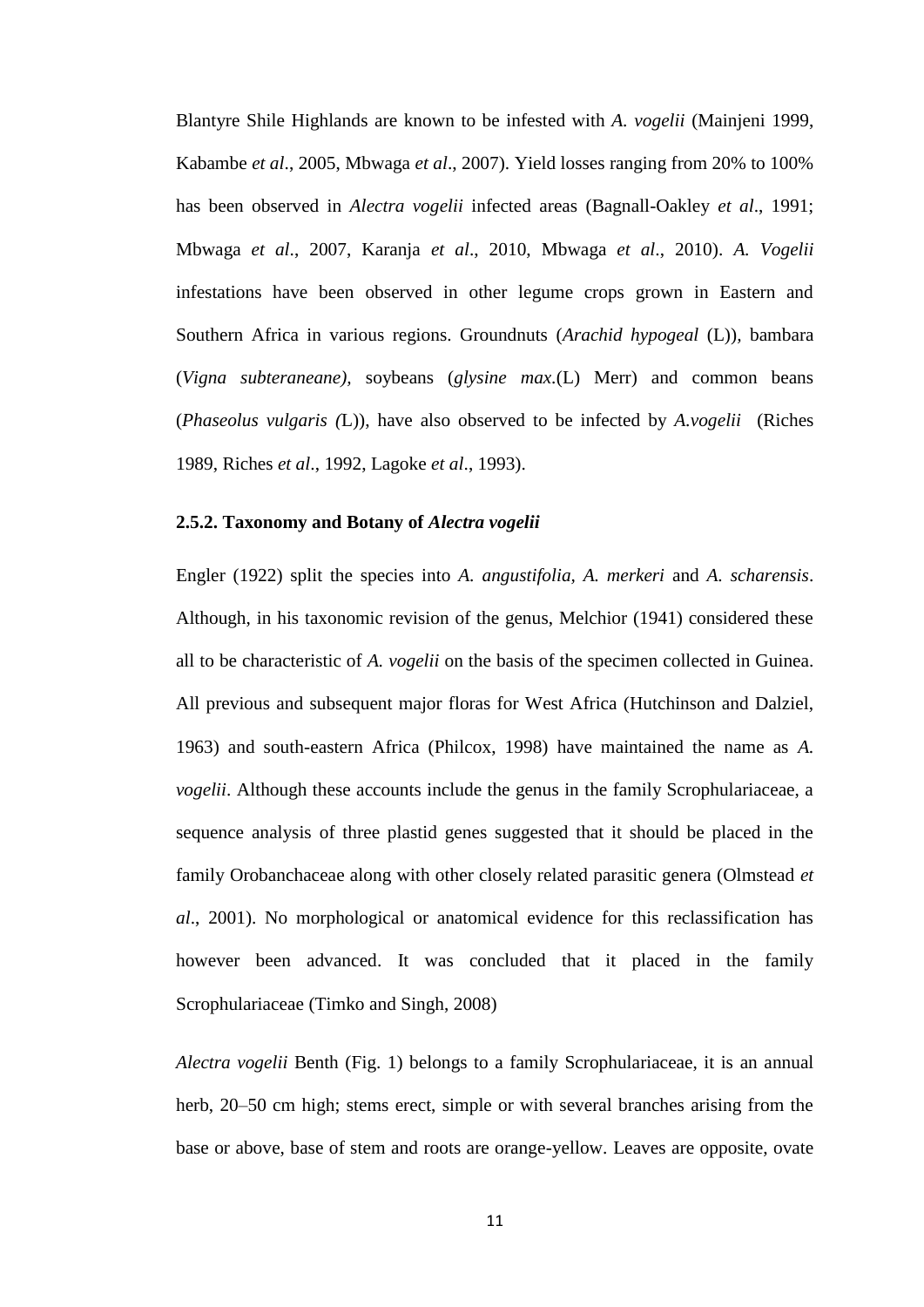7–25 mm long and 3–8 mm wide. Inflorescence of terminal racemes, generally compact; flowers solitary in the axils of leaf-like bracts; bracts linear to linearlanceolate, 9–13 mm long, entire or with 1–3 blunt teeth, with 1–3 prominent veins; bracteoles linear, 5–6 mm, acute, hispid; pedicels 1–2 mm. Calyx campanulate, 5–6 mm long, 5-veined, veins not prominent, hispid; lobes ovate, 2–3 mm, acute, ciliate. Corollas are yellow with purple veins, 10–12 mm long with rounded lobes, filaments glabrous with a few hairs present right below the anther. Capsule ovoid, 5–6 mm long, ± 5 mm in diameter, glabrous (Ghazanfar *et al*, 2008).



Figure 1. *Alectra vogelii* (Benth) plant

<span id="page-23-1"></span><span id="page-23-0"></span>Source: *Sune Holt* 2014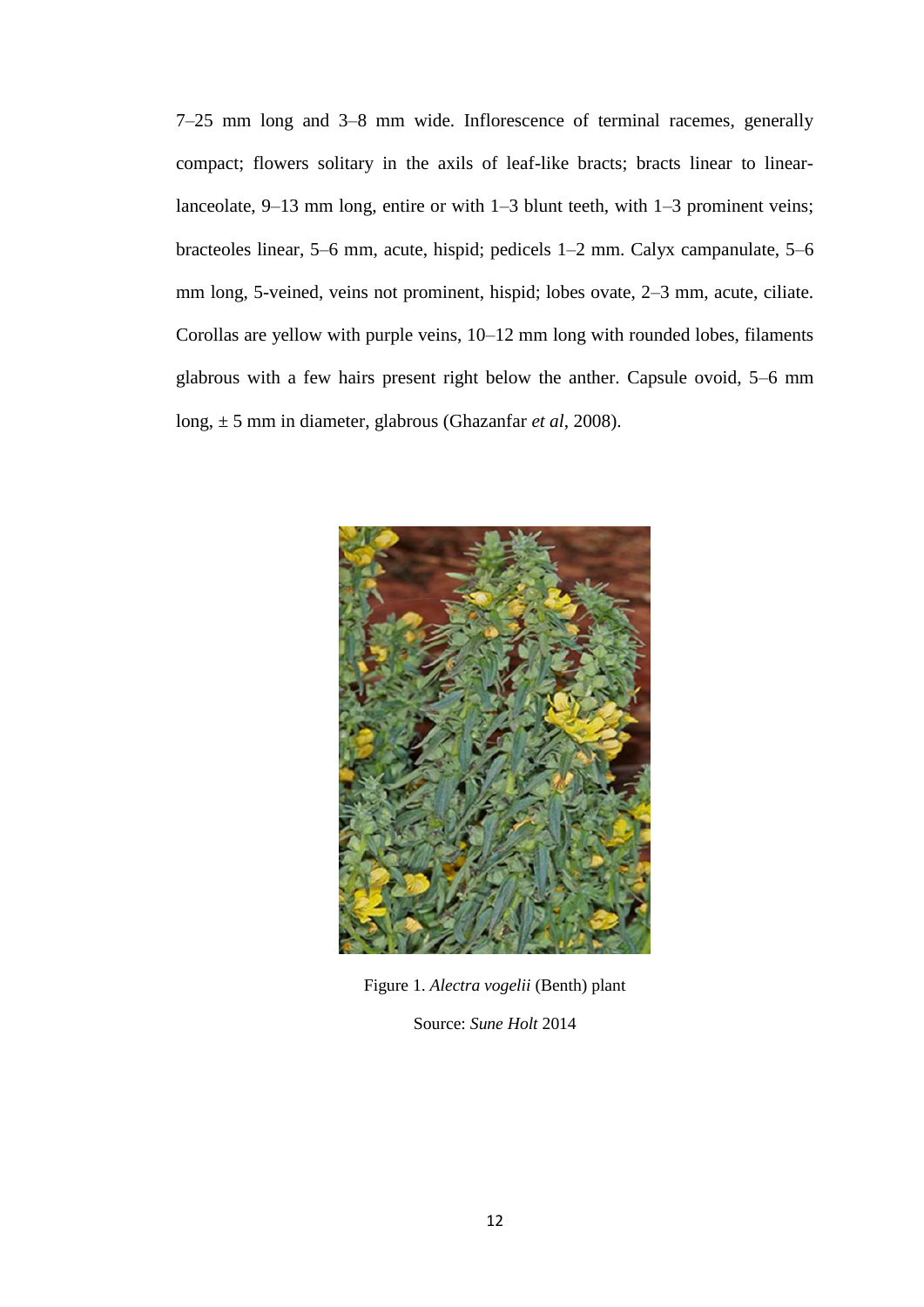#### **2.5.3. Host Range of** *Alectra vogelii*

Cowpea is the major crop host of *A. vogelii* (Parker and Riches, 1993). Alternative host include bambara, groundnuts, common bean, soyabean, mung-bean, and tepary beans and it has also reported to infest chickpea and runner bean (Parker and Riches, 1993). There is a clear geographic variation in the host range in different regions of Africa infested by *A. vogelii*. Although different population of *A. vogelii* infest the plant legume most are host specific infesting groundnuts, cowpea, bambara nuts or mung-bean (Riches *et al*., 1992). Apart from legume crops, it has also been reported as a parasite on non-legume weeds including *Acanthospermum hispidum*, *Vernonia poskeana* (Compositae), *Euphorbia* (Euphorbiaceae) and *Hibiscus* (Malvaceae) species in addition to common legume weeds including *Indigofera* and *Tephrosia* species.

#### <span id="page-24-0"></span>**2.6. Nature of Parasitism of** *Alectra vogelii* **to Cowpea**

#### <span id="page-24-1"></span>**2.6.1. Attachment of** *Alectra vogelii* **to Cowpea**

The biology of the cowpea parasite, *Alectra vogelii* shares many biological characteristics with another cowpea parasite of *Striga gesnerioides,* and the histology of infected cowpea plant (Igbinnosa and Okonkwo, 1991; Samb and Chamel, 1992). *Alectra vogelii* seeds germinate when exposed to root exudates from cowpea, other host, and a few non-hosts. Radical elongates, showing a chemotropic response to a concentration gradient of roots exudates. Radicular apex develops numerous hair, which attach to host roots, once it comes into contact with the host roots. *Alectra* radical penetrates and stimulate cell division in the host root. The new host cells, together with growing parasite tissue, form a large haustorium, uniting the parasite with tissue in the host's stele which eventually permits transfer of water and nutrients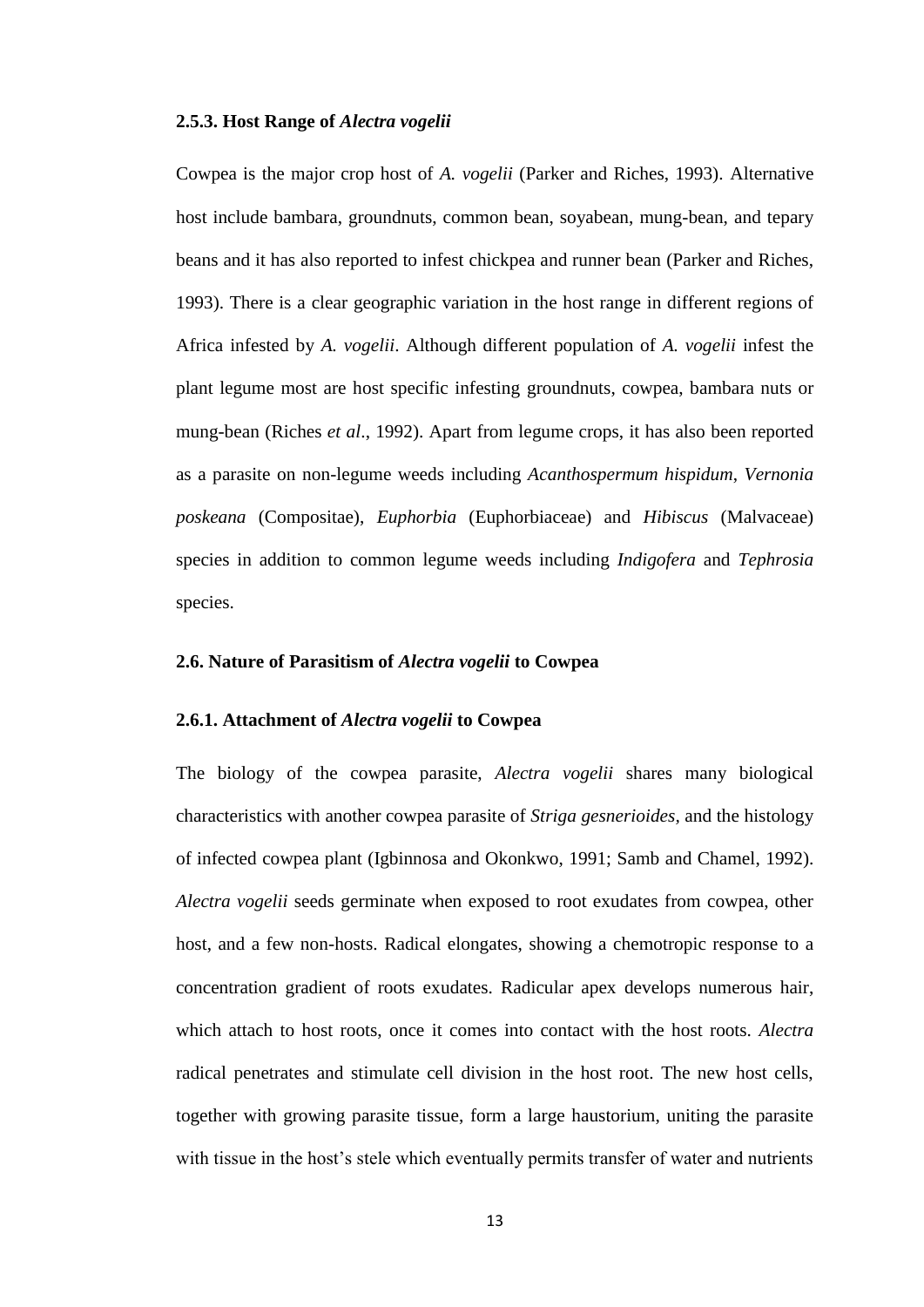from host to parasite. *Alectra* tends to form a large haustorium than *Striga*, however, both *Striga* and *Alectra* shoots emerge from the haustorium about 2 weeks after infection and grow into plant which may be 15-25 cm tall (Agrios, 2005)

The haustorium is the nodal point in the identification of the parasitic habit in Angiosperms. It is a vital conducting organ for parasitism and forms an anatomical bridge through which physiological continuity is maintained between the parasite and host.

#### <span id="page-25-0"></span>**2.6.2. Symptoms of Infection by** *Alectra vogelii* **to Cowpea**

The parasitism of *Alectra* begins about 2-3 weeks before emergence of parasitic weed above the soil, but symptoms of infection by *Alectra* can be noticed on cowpea plants much earlier before emergence of the parasite. Symptoms associated with *Alectra* Infected plant include general stunting and wilting with reduced numbers of flowers and pods, and plant may be completely wilted if there is acute moisture deficit (Emechebe *et al*., 1991), however, time and level of infection by *Alectra* to cowpea determine the extent of yield reduction (Singh and Emechebe 1991; Parker and Riches 1993; Lagoke *et al*., 1993).

#### <span id="page-25-1"></span>**2.7. Reproduction and Control of** *Alectra vogelii*

With reference to non-parasitic weeds, the control of parasitic weeds has proved to be exceptionally difficult. The parasitic weeds are propagated by seed. The ability of the parasite to produce a tremendously high number of seeds, which can remain viable in the soil for more than ten years, and their intimate physiological interaction with their host plants, are the main difficulties that limit the development of successful control measures that can be accepted and used by subsistence farmers (Rugare *et al*., 2013). The weed can be transmitted through contaminated seeds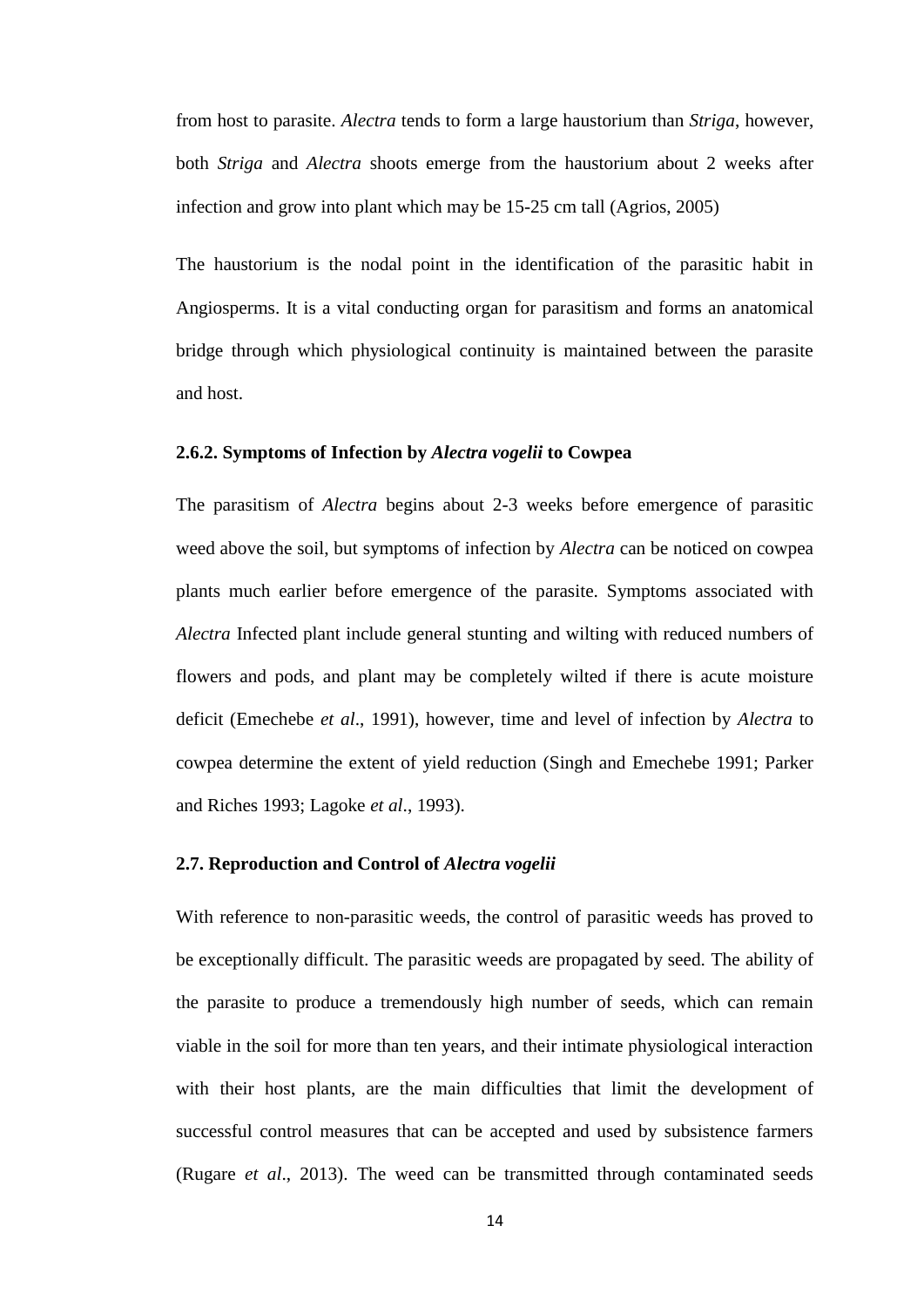shipments to markets or in grain samples distributed throughout sub-Saharan Africa for trials by research organizations as earlier eluded in section 2.5.1. Several control methods have been tried for the control of parasitic weeds (Parker and Riches, 1993; Kroschel, 2001 and Omanya, 2001), details are explained in sub section 2.7.1 to 2.7.3.

#### <span id="page-26-0"></span>**2.7.1. Cultural Control**

There are two options of using catch and trap-cropping, are available for reducing the size of the *A. vogelii* seed bank in the soil. Catch crops are susceptible species which are ploughed in and harvested after parasite attachment but before emergence and seed production. In a season of good rainfall, a quick-maturing crop of sunflower could then be grown with cowpea planted again in the following season. Trap-crops produce the *Alectra* germination stimulant in their root exudates but are not susceptible to attack by the parasite seedlings. Some grain or fodder cultivars of pearl millet and bambara, are not attacked by the local biotype of the parasite, but are potent stimulators of *A. vogelii* germination (Parker and Riches, 1993). These can be used in a rotation to cause suicidal germination of the parasite and hence reduce the number of seed in the soil. Improved cowpea cultivars which combine resistance to *A. vogelii*, the related parasitic weed *Striga gesnerioides,* and several insect pests and fungal diseases have been developed in West Africa. These include the cultivars IT90K-76-6 and IT90K-82-2 which have been released for commercial production in Nigeria (Singh *et al*., 2006). These are not, however, resistant to biotypes of *A. vogelii* from southern Africa (Riches, 2001). The Botswana landrace accession B359 has been shown to be resistant to samples of the parasite from Botswana, Malawi and Kenya, so could be used as a parent for breeding improved cultivars for East and southern Africa (Riches *et al*., 1992; Riches, 2001). Potentially useful levels of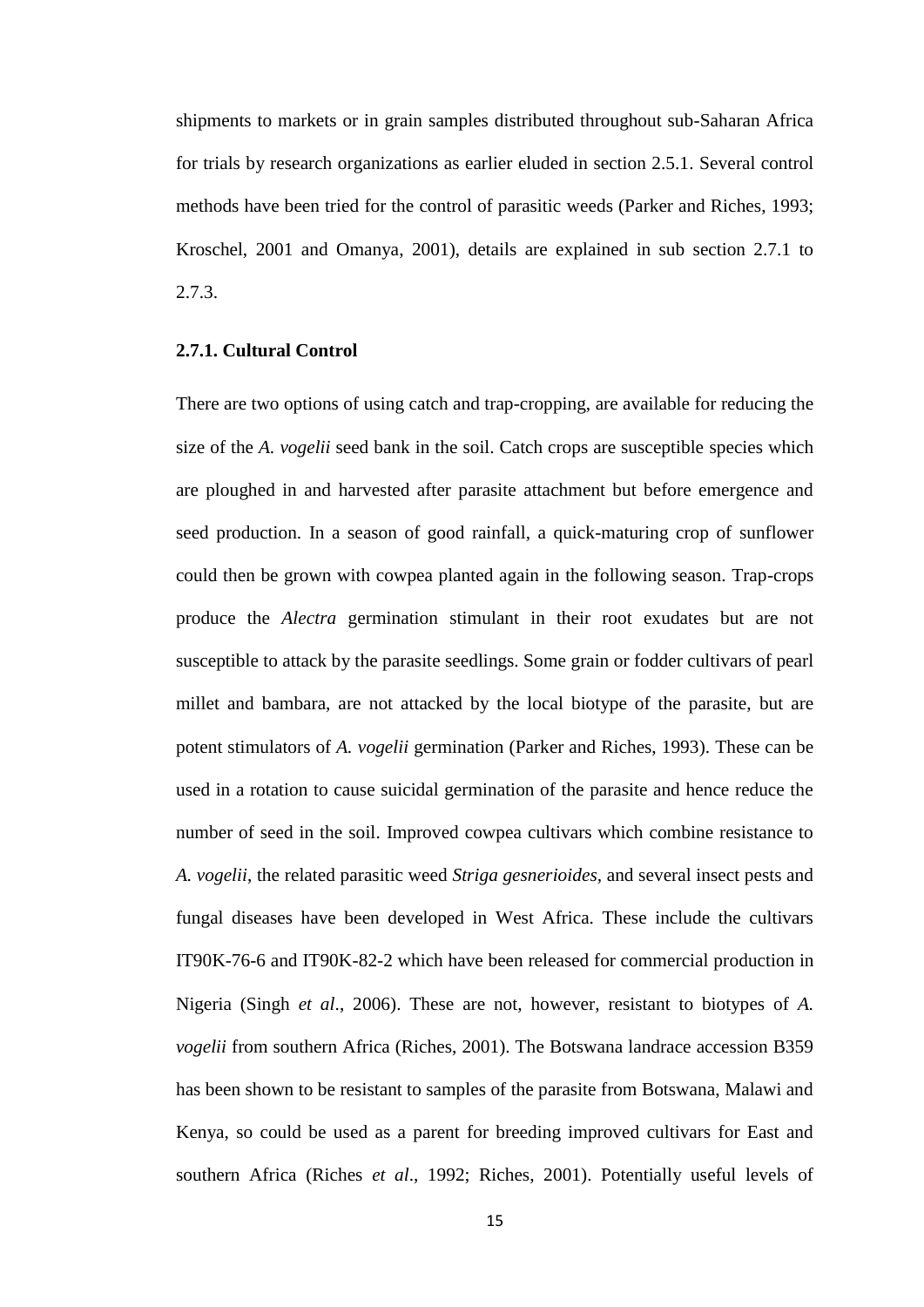resistance to *Alectra* have also been demonstrated in germplasm of bambara (Riches *et al*., 1992) and cultivars of soyabean (Kureh and Alabi, 2003) but multi-location testing is needed to confirm the value of these lines in the field. In small scale farmers' fields, common traditional methods of weed control like hand weeding by hoe and crop rotation have been used since long time and they are still under practice to date since they are simple and affordable to anyone but not effective as much as parasitic weed control strategies are concerned (Riches, 1993; Bouker *et al*., 2004).

#### <span id="page-27-0"></span>**2.7.2. Chemical Control**

*A. vogelii* is predominantly a pest of crops grown by resource-poor small-holder farmers who rarely have the finance to access herbicides. Little attention has therefore been given to the development of chemical control. The potential for controlling the weed by treating cowpea seed with the herbicide imazaquin before planting has been demonstrated (Berner *et al*., 1994). Farmers can reduce cowpea infection by *A. vogelii* when pre-emergence herbicide mixtures containing pre (metazachlor + antidote) are applied, followed by post-emergence application of imazaquin at 0.18 kg active ingredient/ha (Magani and Lagoke, 2009).

#### <span id="page-27-1"></span>**2.7.3. Integrated Control**

Integrated control was found to be built around the use of resistant crop cultivars if possible, or choice of the least susceptible cultivar that is currently available. Timely destruction of legume crop residues is important to prevent parasite seed production after harvest and trap-crops should be included in the rotation to reduce the soil seed bank. Hand-pulling by uprooting the *A. vogelii* shoots carried out on lightly infested areas, particularly in fields which have not previously had a history of infestation has been also included as part of integrated control method (CABI, 2012). Moderate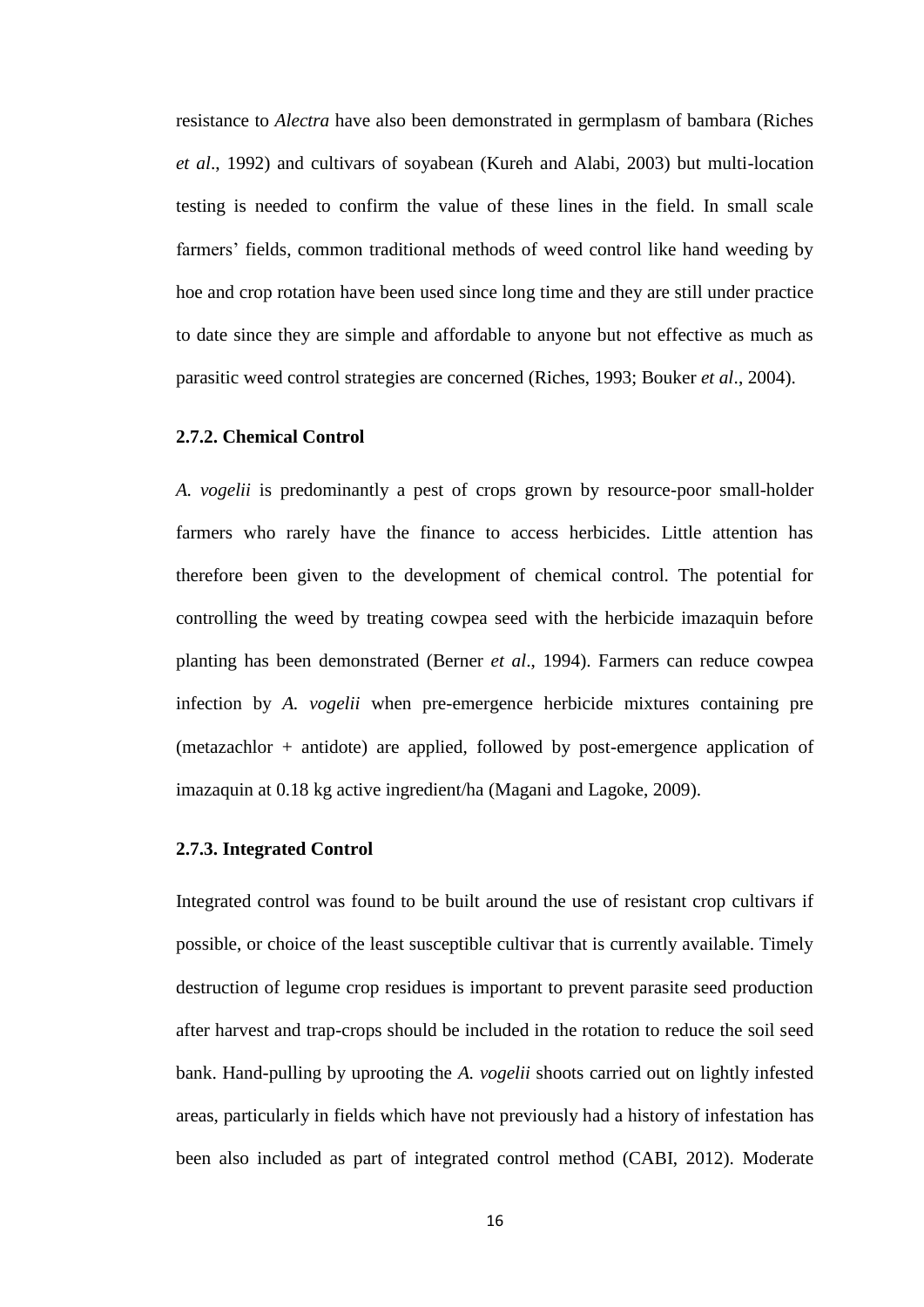tolerance varieties which help to reduce the amount of seed of *Alectra* soil seed bank when they are used in combination with other control measures was also found as good part of integrate control method of *A. vogelii* (Adetimirin *et al* 2000; Kim 2000).

#### <span id="page-28-0"></span>**2.8. Host Plant Resistance and Breeding for** *Alectra vogelii* **Resistance in**

#### **Cowpea**

More progress has been made in Africa in controlling *Striga* and *Alectra* on cowpea by host plant resistance through a series of screening and breeding programmes. This has involved collaborative work among a number of national, regional and international programs over 20 years. Initial work was conducted by IITA scientists in Burkina Faso working in a joint project with International Development Research Centre (IDRC), Canada and the Semi- Arid Food Grain and Development (SAFGRAD) project of the organization of Africa Unity (Timko and Singh, 2008). Resistant varieties identified under field screening trials using different cowpea accessions at Kamboinse in 1981 (IITA 1982;1983), followed by evaluation by the IITA/SAFGRAD project at many location in Burkina Faso, Cameroon, Mali, Republic of Niger and Nigeria from 1983 to 1986 to ascertain the stability of *Striga* resistance across the west Africa Savanna. Gorom local and 58-57 had shown a high level of resistance to *Striga* in Burkina Faso, but their susceptibility in other countries had indicated the presence of different strains (Aggarwal 1991). Parker and Polniaszek (1990) and Emechebe *et al*., (1991), reported the identification of two new source of resistant to *Striga* in B301 (a landrace from Botswana) and IT82D-849 (an improved breeding line from IITA). This new source showed stable resistance to *Striga* across Burkina Faso, Mali, Republic of Niger, and Nigeria. In addition, a number of other lines were identified which are less susceptible to *Striga*, as shown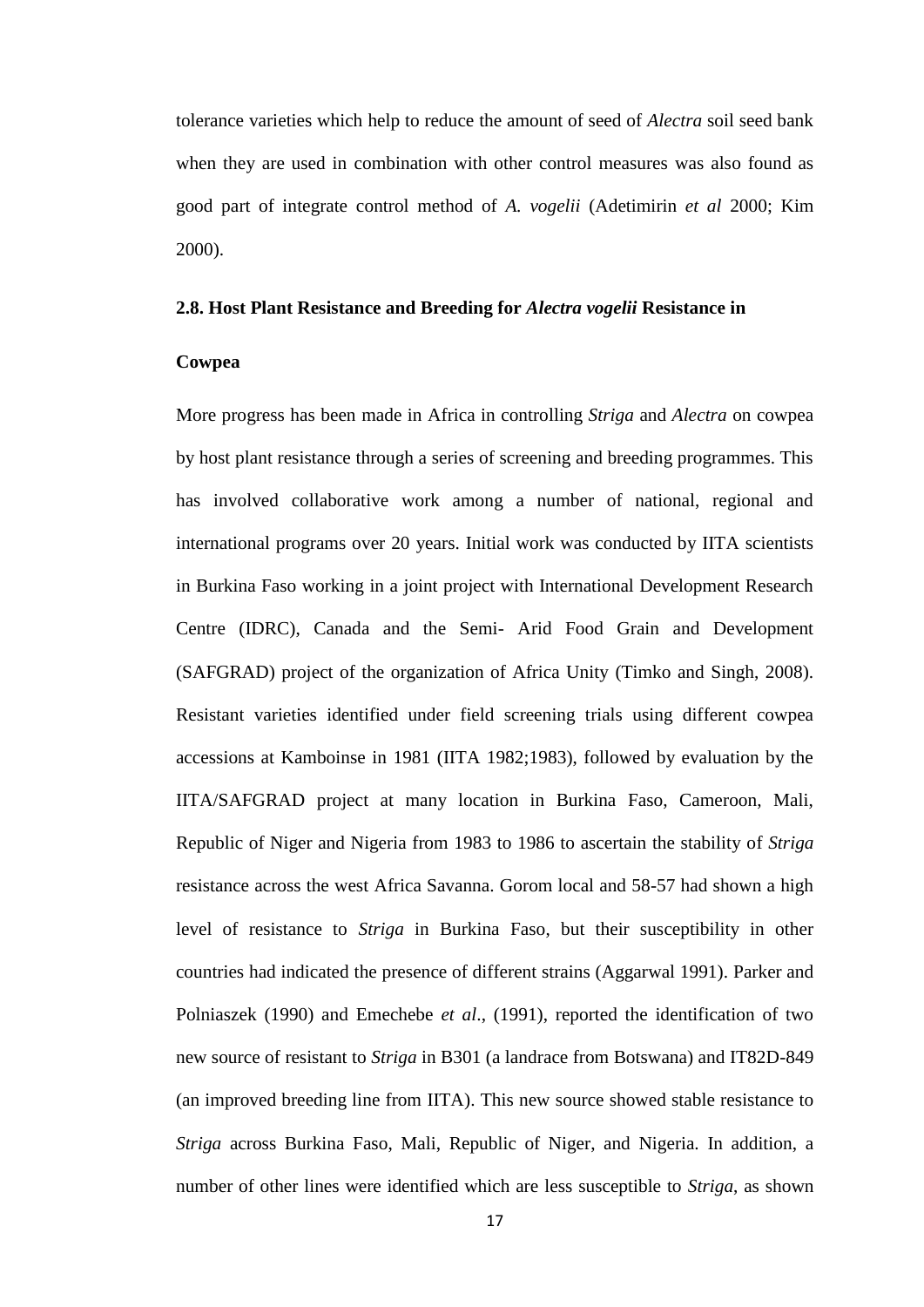by a lower number of *Striga* plants as well as delayed emergence of *Striga* (Singh and Emechebe 1991). However, IT82D-849 found to be resistant to *Striga* but susceptible to *Alectra*, whereas IT86D-534, IT86D-371 and IT84D-666 are moderate resistant to *Striga* and highly resistant to *Alectra*. B301 is completely resistant to both. Suvita-2 is highly resistant to the *Striga* strain from Burkina Faso, moderate resistant to *Striga* from Niger but highly susceptible to *Alectra* (Singh and Emechebe, 1990a, 1990b).

In Tanzania various series of pot and field screening trials have been conducted to screen for several lines of cowpea for resistance to *A.vogelii* at several Agricultural research institutions and Sokoine University of Agriculture under a McKnight Foundation Collaborative Crops Research Project commencing from 2006 to 2008, has revealed the existence of cowpea accessions which are resistant to *A.vogelii* (Mbwaga *et al*., 2007; 2010). Various cowpea accessions from the research institutions in Tanzania, National Plant Genetic Research Centre (NPGRC), International Institute of Tropical Agriculture (IITA) and other seeds from farmers were assembled and screened for *Alectra* resistance in 2006/2007 season in various locations with high infestation of *Alectra*, and some few lines showed resistance to the growth of *A.vogelii*. In 2007/2008 season, advance screening under field condition in Tanzania and in the glass house in UK identified two promising lines of B301 and IT81D-994 from IITA which continued to show full resistivity to the growth of *A.vogelii* in all locations under field trials, supported by a glass house experiment in UK (Mbwaga *et al*., 2010). B301 is a land race from Botswana and IT81D-994 is a line from the breeding Programme at IITA. There have been confirmed as sources of resistance in cowpea to *A.vogelii* in Tanzania as they have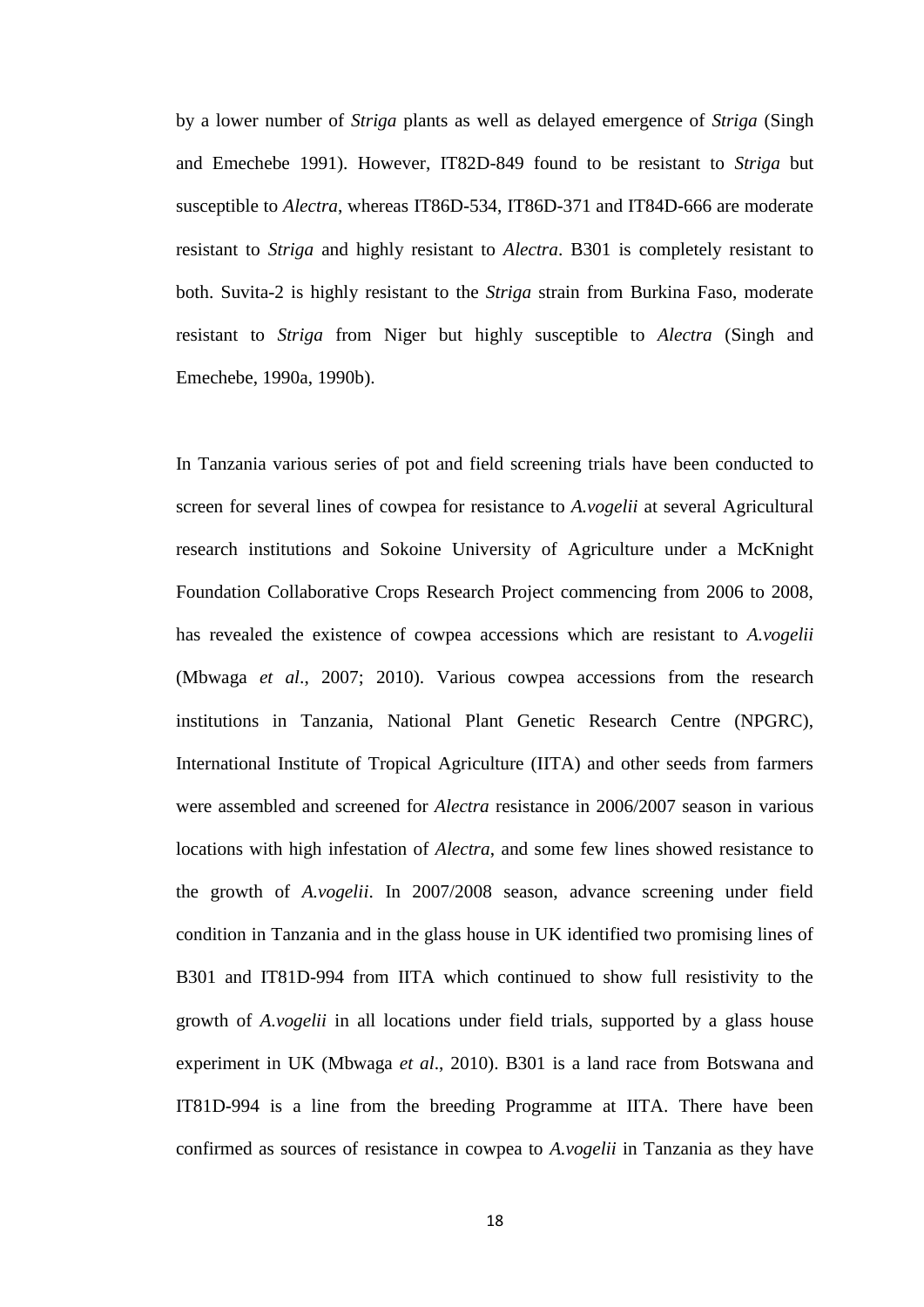been found to be resistant in West Africa (Singh *et al*., 2006). However, for effective breeding for resistance to *A. vogelii* it is important that a breeder understand the genetics and mechanism for resistance to *A. vogelii* in cowpea.

#### <span id="page-30-0"></span>**2.8.1. Genetics of Cowpea Resistance to** *Alectra vogelii*

Little has been done in establishing the nature of gene action conditioning the resistance to *A.vogelii* species. Previous work done, suggested that, the nature of gene action is conditioned by non-additive gene with dominant genes at play (Singh *et al*., 1993; Atokple *et al*., 1995). More work needs to be done to confirm this aspect since the selection for this resistance is dependant to the environmental and sensitive to *Alectra vogelii* biotype (Mbwaga *et al*., 2010; Mainjeni, 1993).

#### <span id="page-30-1"></span>**2.8.2. Heritability of** *Alectra vogelii* **Resistance to Cowpea**

Heritability studies of a trait is relative important because it determines phenotypic variances due to genetic causes that will be going to be passed or inherited on from parents to offspring. Heritability is often interpreted as the extent to which the phenotype is determined by genes from parent (Wray and Visscher, 2008). Heritability often tells the breeder on the progress they can make following a breeding method taken to improve a given trait (Morakinyo, 1996). The breeder can make rapid progress where heritability is high by using selection methods that are dependant solely on phenotype (e.g., Mass selection). However, where heritability is low the method of selection based on families and progeny testing are more effective and efficient. When over dominance predominate, the breeder can exploit short- term genetic gain very quickly by developing hybrid cultivar for the crop (Hamdi, 1996). However, it must be noted and so it is important to stress that, there is no one heritability value for a given trait in one species because heritability can and often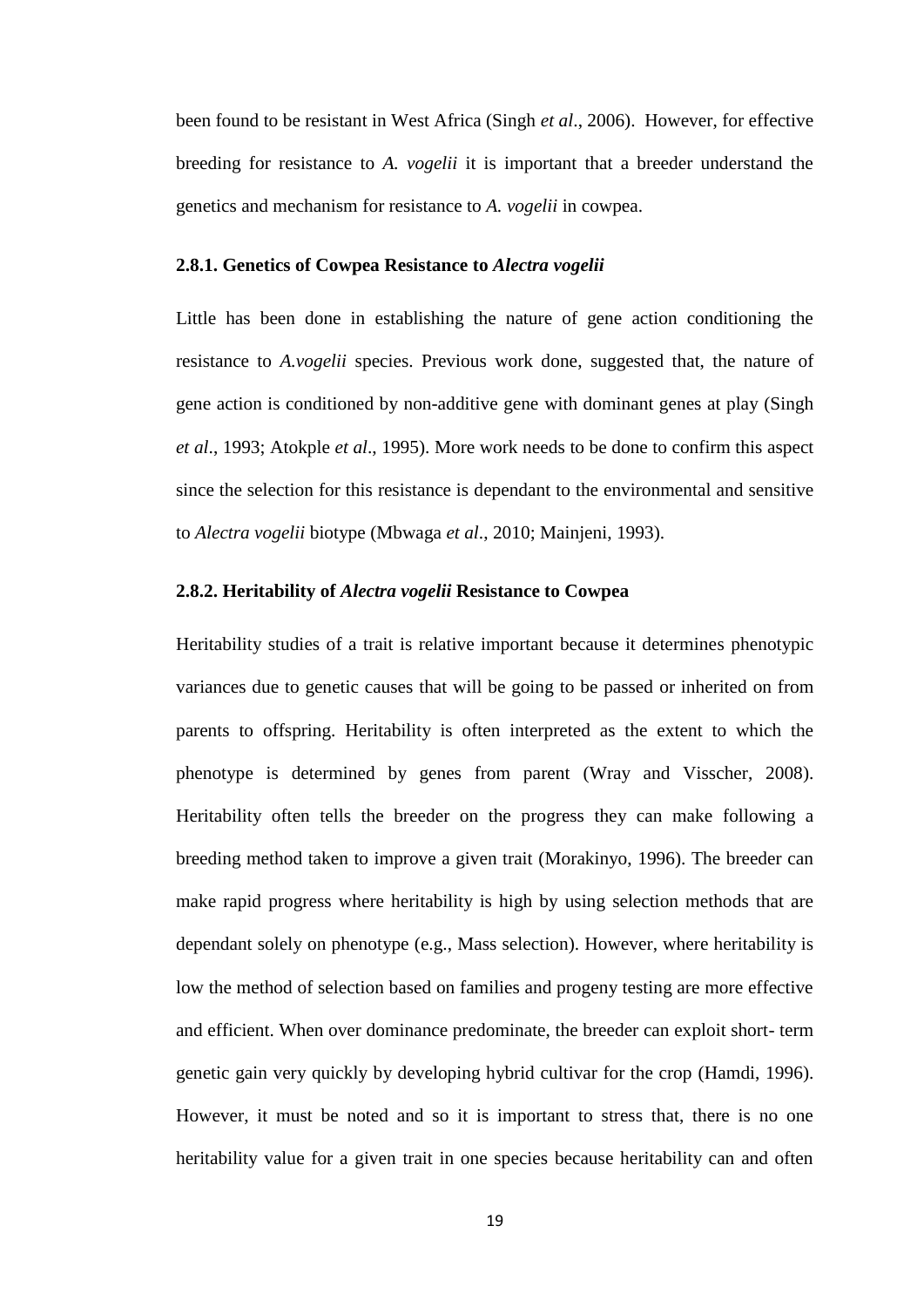does differ among population and among environments (Conner and Hartl, 2004). Park *at el*, (1998) and Singh and Munoz (1999) reported that, resistance to common bean bacterial blight to be controlled either quantitatively or qualitatively depending on the source of germplasm due to different genes being involved in resistance for pod and leaf respectively. Also Miklas *et al*, (2000) and Yu *et al*, (2004) suggested molecular marker linked to genes to be used in order to assist in speeding up selection and offer opportunities to incorporate both qualitative and quantitative resistance. Heritability can be broad sense or narrow sense heritability. The proportion of phenotypic differences due to all source of genetic variances is termed as broad sense heritability  $(H^2)$  while that proportion of phenotypic variances due to only additive genetic variance is a narrow sense heritability  $(h^2)$  (Acquaah. 2007).

Singh *et al*., 1993 and Atokple and Emechebe (1995) had been studied the genetic and inheritance of *A. vogelii* resistance in cowpea by identifying and determine the type and number of genes which encoded the trait for resistance to *Alectra vogelii* in cowpea. The observed segregation pattern of the population in a generation mean analysis test for resistance to susceptible population was very well fit to 3:1 Mendelian ratio which confirmed that the duplicate dominant gene are at play for the inheritance of resistance to *A. vogelii* in cowpea. However, it is important also to consider this trait as quantitative traits, that's their gene effect do not always fall into clear cut categories and govern by gene with small individual effects and they are often described by their gene action rather than by the number of genes by which they are encoded. This is because the gene action is conceptually the same for major and minor genes but the essential difference being that, the gene action of a minor gene is small and significantly influenced by the environment (Conner and Hartl,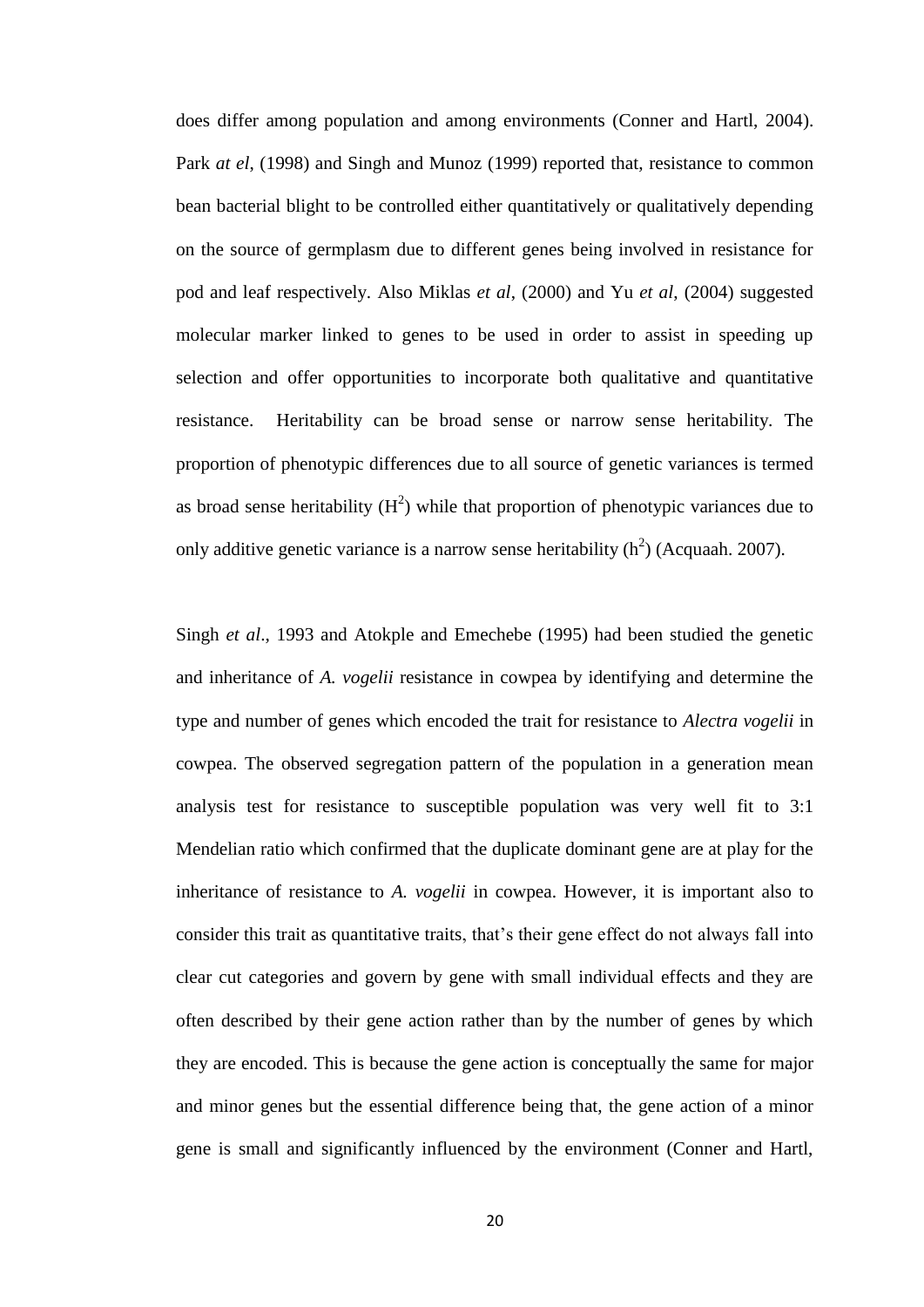2001). Therefore, inheritance study for the resistance to *Alectra vogelii* by determining the gene action controlling the trait and their heritability is most important in order to plan for the strategic breeding program to be taken for crop improvement since breeders are often interested in more than one trait in breeding program which they seek to improve simultaneously.

#### <span id="page-32-0"></span>**2.8.3. Mechanism for Resistance to** *Alectra vogelii* **in Cowpea**

Successfully infestation of cowpea by *A. vogelii* to occur requires good establishment of the parasite after germination, and development of a connection between the parasite and cowpea for supply of nutrients to the parasite. *A. vogelii* seeds germinate only when they sense the presence of chemical compound produced by the roots of cowpea. The germination of *A. vogelii* seed is stimulated by the root exudates called strigolactones (Lopezi-Raez *et al*., 2009). This also stimulates the germination of radical elongation toward the host plant roots, and parasitism established soon when the radical of *A. vogelii* come into contact with the host root. It develops numerous hairs which penetrate the host root and stimulates cell division in the host root from which new host cells, together with growing parasite tissue, form a large haustorium, uniting the parasite with tissue in the host's stele which permits transfer of water and nutrients from host to parasite (Lane *et al*., 1991; Singh 1994). However, cowpea lines and varieties which have been screened, developed and released as resistant to infection by *A. Vogelii* has showed different way of expressing their mechanism of resistance to *A. vogelii* (Lane *et al*., 1991; Samb and Channel 1992).

Low germination stimulation production which has been exploited as a successfully mechanism of resistance in breeding sorghum cultivars that are resistant to *Striga asiatica* (Ejeta *et al*., 2000), was considered to play a very little role in resistance to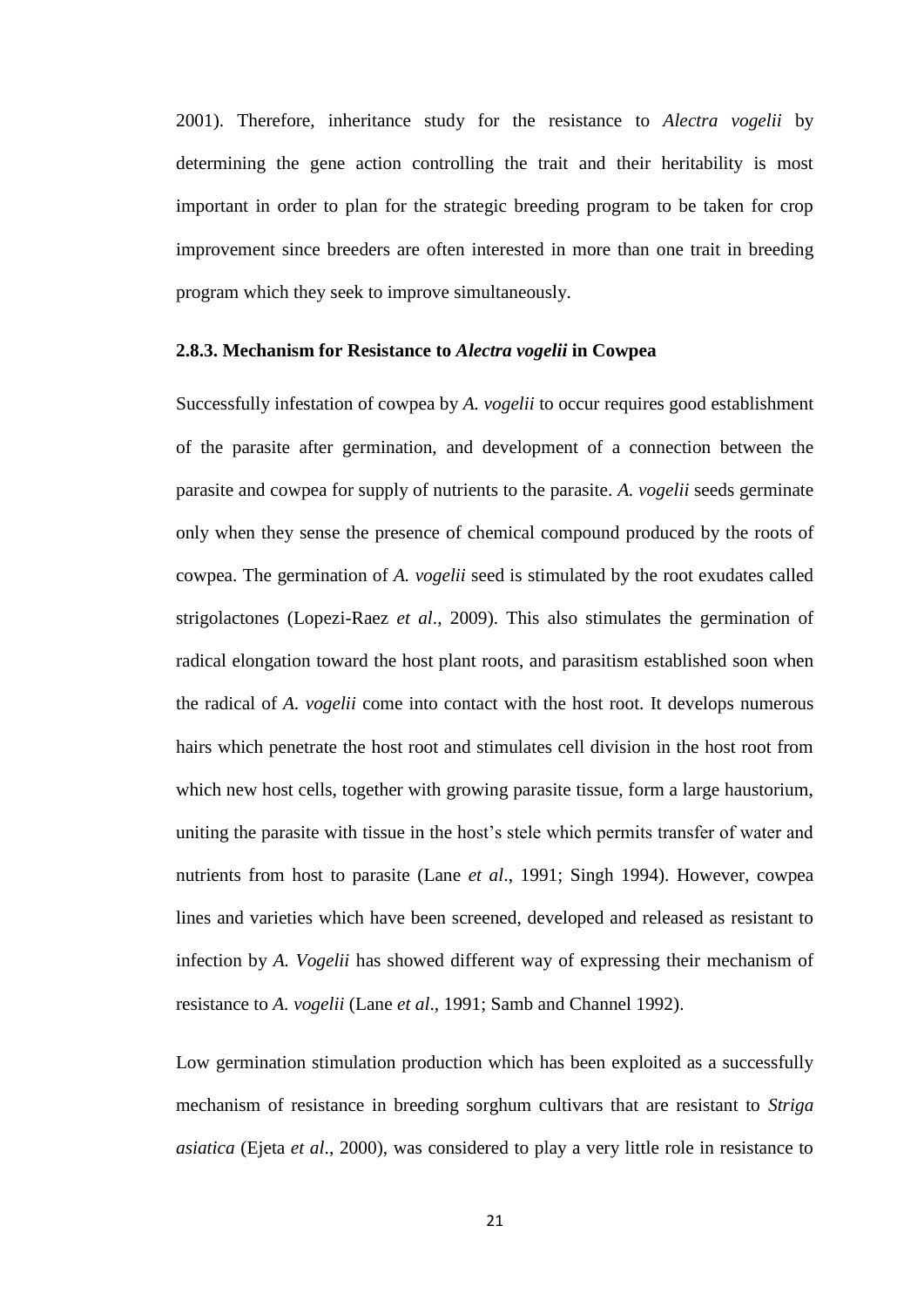*Scrophulariaceae* in legume (terBorg, 1999), this traits has recently been found in accession of a range of legumes (Rubiales et al., 2006).

Mechanism of resistance to *A. vogelii* has been studied and in all cases results shows that, there are at least two mechanism of resistance but neither of them reduces parasite germination nor fails haustorial formation at the potential host. Parasite seeds germinate as usual and the radicles attaches to the roots, but the resistant roots do not permit haustorium development. Rapid necrosis of the host cells around the point of infection, leading to the death of the parasite in 3 to 4 days is first mechanism of resistance which is described as analogous to the hypersensitive response shown in plant- pathogen interaction. The death of cowpea tissue localized to the sites of parasite invasion is what explained as specific response in host is the first mechanism of resistance of cowpea to *A. vogelii*. The second type of resistance mechanism to parasitism is not as dramatic. In these interactions the majority of parasite seedlings penetrate the cortex and reaches the host stele. Although tubercles start to develop on the host root surface but does not enlarge, remaining less than 0.5 mm in diameter or fails to expand their cotyledons and eventually parasite fails to establish neither vascular bundle nor develop internal organisation (Botanga and Timko, 2005, 2006; Timko *et al*., 2007; Timko *et al*., 2008). These two mechanisms were found to have similar negative impact on plant growth and performance (Singh, 2002).

#### <span id="page-33-0"></span>**2.9. Effect of** *Alectra vogelii* **Infestation on Yield Components**

Cowpea crop is among of the legume crop which also suffers a serious damage from the infestation by *A. vogelii* in various part of the Sub- Saharan African (Mbwaga *et al*., 2010; Kabambe *et al*., 2008). Different control strategies as mentioned in section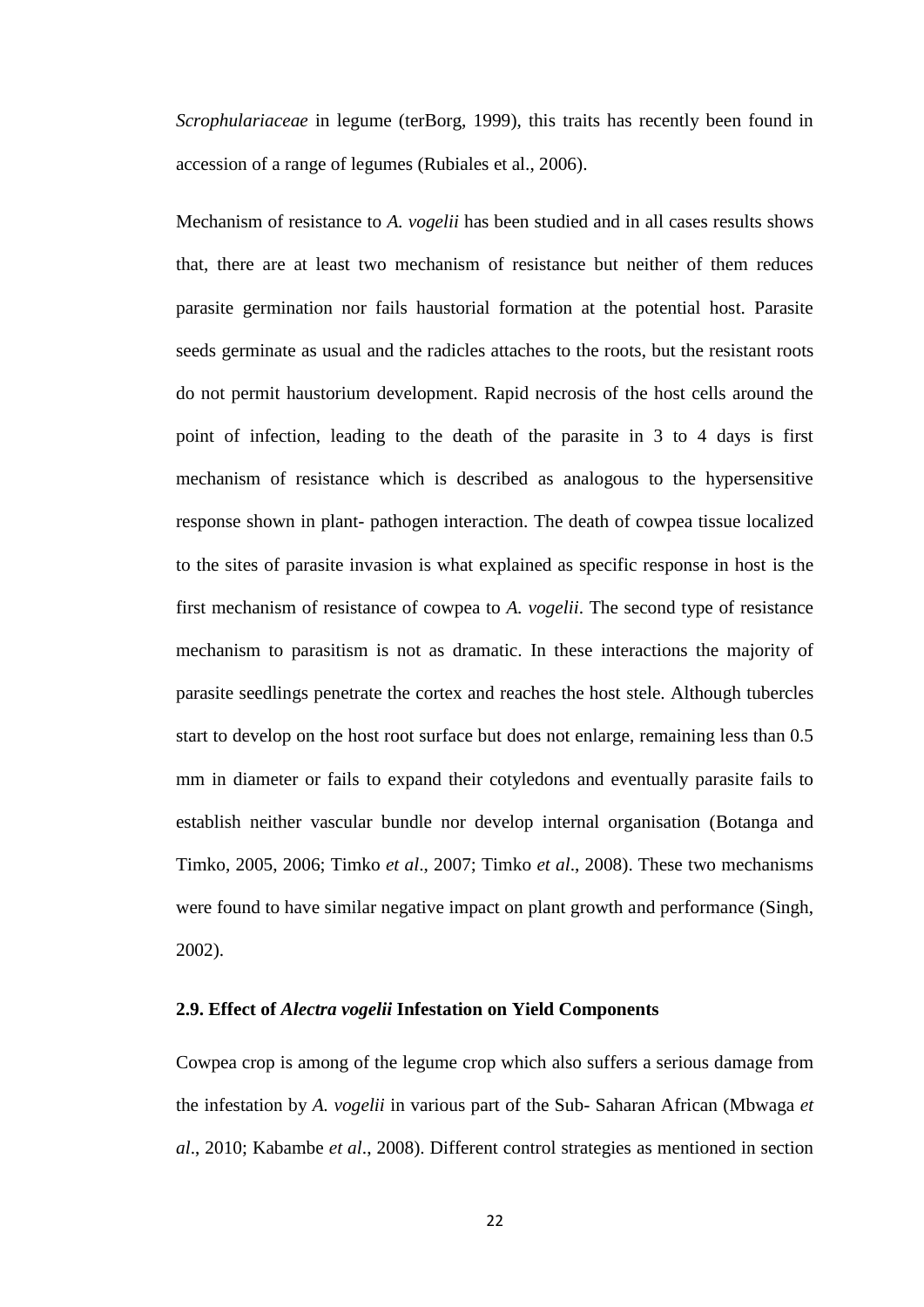2.7 have been developed and used by farmers over the areas where *Alectra* appears to be a problem in order to alleviate the damage caused by this parasitic weed. However these proposed control methods have achieved little success and breeding for resistance has been advocated as the most sustainable and feasible approach for small scale farmers. Understanding the effect of *Alectra* infestation on yield components may help a breeder know which component (trait) many need considerable attention if indirect breeding for resistance is considered (Rubiales *et al*., 2006). Other workers have found out that *A. vogelii* infestation causes a reduction in number of pods per plant, weight of pod, number of seeds per pod, weight of seeds and chlorophyll contents of the leaves among susceptible genotypes (Kutama *et al*., 2013). Effect of *A. vogelii* infestation in cowpea was also observed in roots biomass, the thickness of the stem, root nodulation as well as reduction on plant biomass (Geleta, 2010; Omoigui *et al*., 2012; Kutama *et al*., 2013; Karanja *et al*, 2013).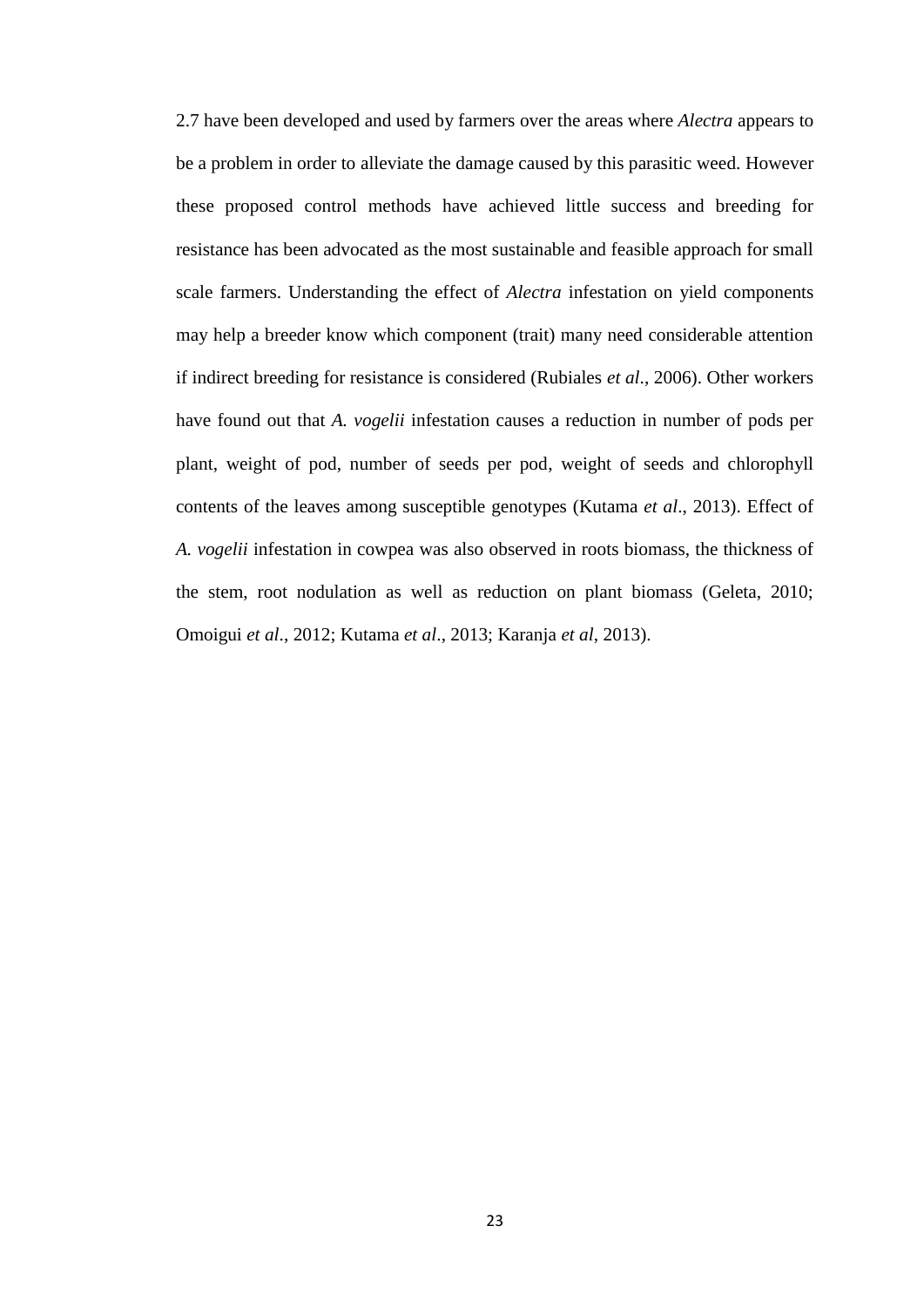#### **CHAPTER THREE**

#### <span id="page-35-1"></span><span id="page-35-0"></span>**3.0 MATERIALS AND METHODS**

#### <span id="page-35-2"></span>**3.1. Experimental sites**

Field and screen house pot experiments were conducted at Ilonga research station (ARI-Ilonga), in Morogoro ( 06° S, 37° E, Altitude 506 M) and Hombolo research station (ARI-Hombolo), in Dodoma (5° 52' S, 35° E, Altitude1100 M) Tanzania in 2014/ 2015. Rainfall at Ilonga station is monomodal with a tendency to bimodalism with a mean annual rainfall of 1000- 1064 mm and soil type of sandy clay loams, well drained, friable and dark coloured soil. Rainfall at Hombolo is monomodal with mean annual rainfall of 655 mm and has reddish, loamy sands soils with good and high drainage. The average annual temperature at Ilonga is 24.64 ˚C while that of Hombolo is 27.13 ˚C.

#### <span id="page-35-3"></span>**3.2. Experimental materials**

A total of seven cowpea genotypes (Table 2) with varying reaction to *A. vogelii* infestation were collected from International Institute of Tropical Agriculture (IITA) and Ilonga Agriculture Research Institute (ARI- Ilonga).

#### <span id="page-35-4"></span>**3.2.1.** *Alectra vogelii* **seed collection and preparation**

*Alectra* seeds were collected from natural infested field planted to cowpea at Ilonga and Hombolo research station and famer's fields during the 2014/2015 cropping season. *Alectra* plants were air- dried and well dried *Alectra* floral heads was tapped gently with piece of wood to release the seed. The seed were then sieved and stored at room temperature till use.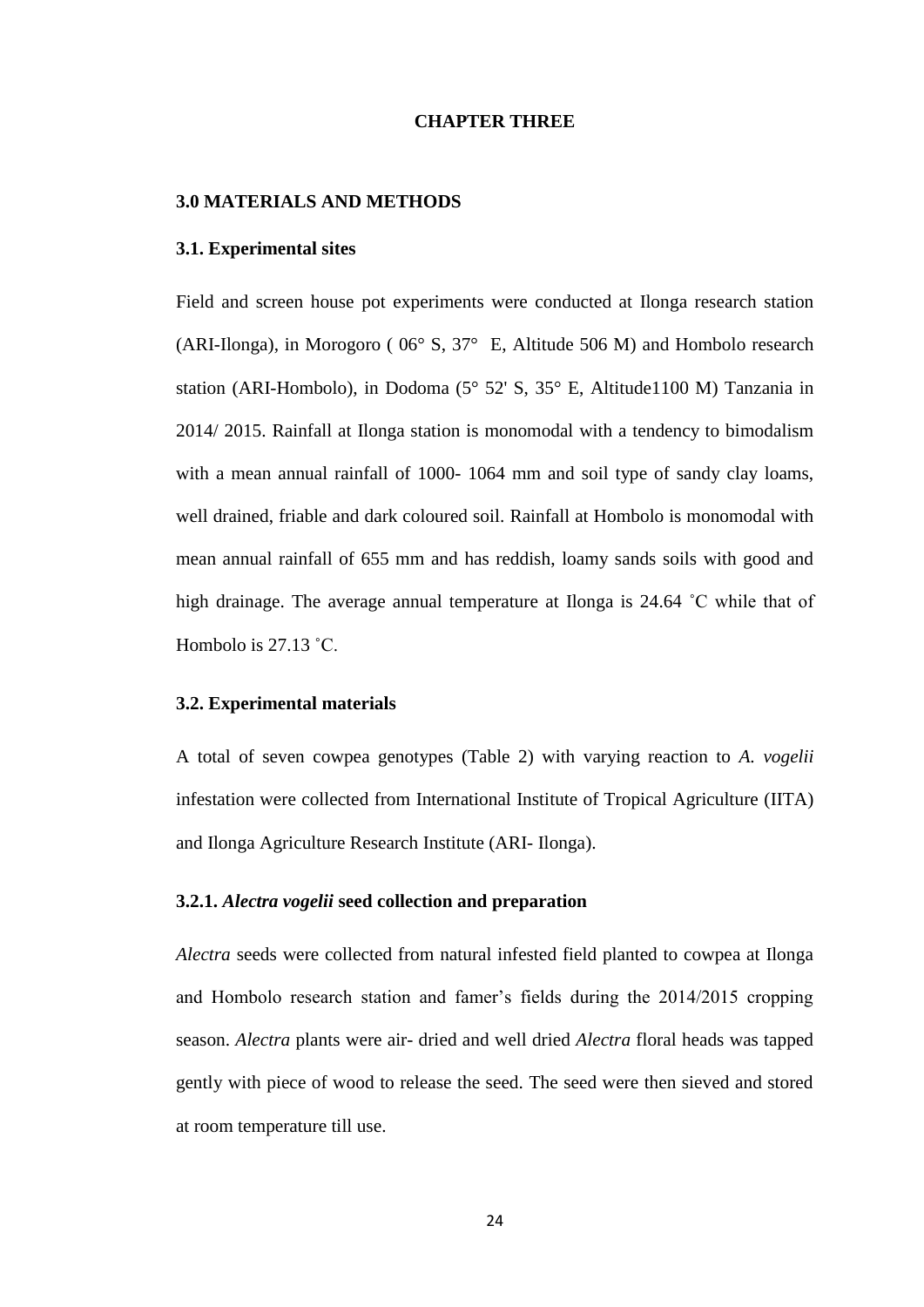Table 1. Soil analysis characterizing the soils for the two locations of Ilonga and Hombolo where the field evaluation for the reaction of cowpea genotypes to *Alectra vogelii* infestation conducted in 2015

| <b>Parameters</b> |                         |            |        |         |               |                  |           |                           |  |
|-------------------|-------------------------|------------|--------|---------|---------------|------------------|-----------|---------------------------|--|
|                   | Particle size           | Textural   | T.N    | O.C     | Extractable P | <b>CEC</b>       | pH        | <b>Exchangeble Bases</b>  |  |
| Location          | distribution            | class      | $(\%)$ | $(\% )$ | mg/Kg         | $Cmol^{(+)}$ /Kg | $(-\log)$ | $(Cmol^{(+)}Kg)$          |  |
|                   | Silt Clay Sand          |            |        |         |               |                  |           |                           |  |
|                   | $(\% )$<br>(% )<br>(% ) |            |        |         |               |                  |           | $Ca^{2+}$ $Mg^{2+}$ $K^+$ |  |
| <b>Ilonga</b>     | 5.64 22.12 72.24        | <b>SCL</b> | 0.34   | 2.67    | 10            | 18.8             | 6.73      | 15.5<br>2.52<br>1.03      |  |
| Hombolo           | 5.85 20.13 74.02        | LS         | 0.48   | 2.4     | 1.7           | 10               | 7.1       | 1.8<br>0.8<br>0.7         |  |

SCL, sand clay loam; LS, loam sand TN, total nitrogen; OC, organic carbon; Ext. P, Bray 1 extractable P; CEC, cation exchange capacity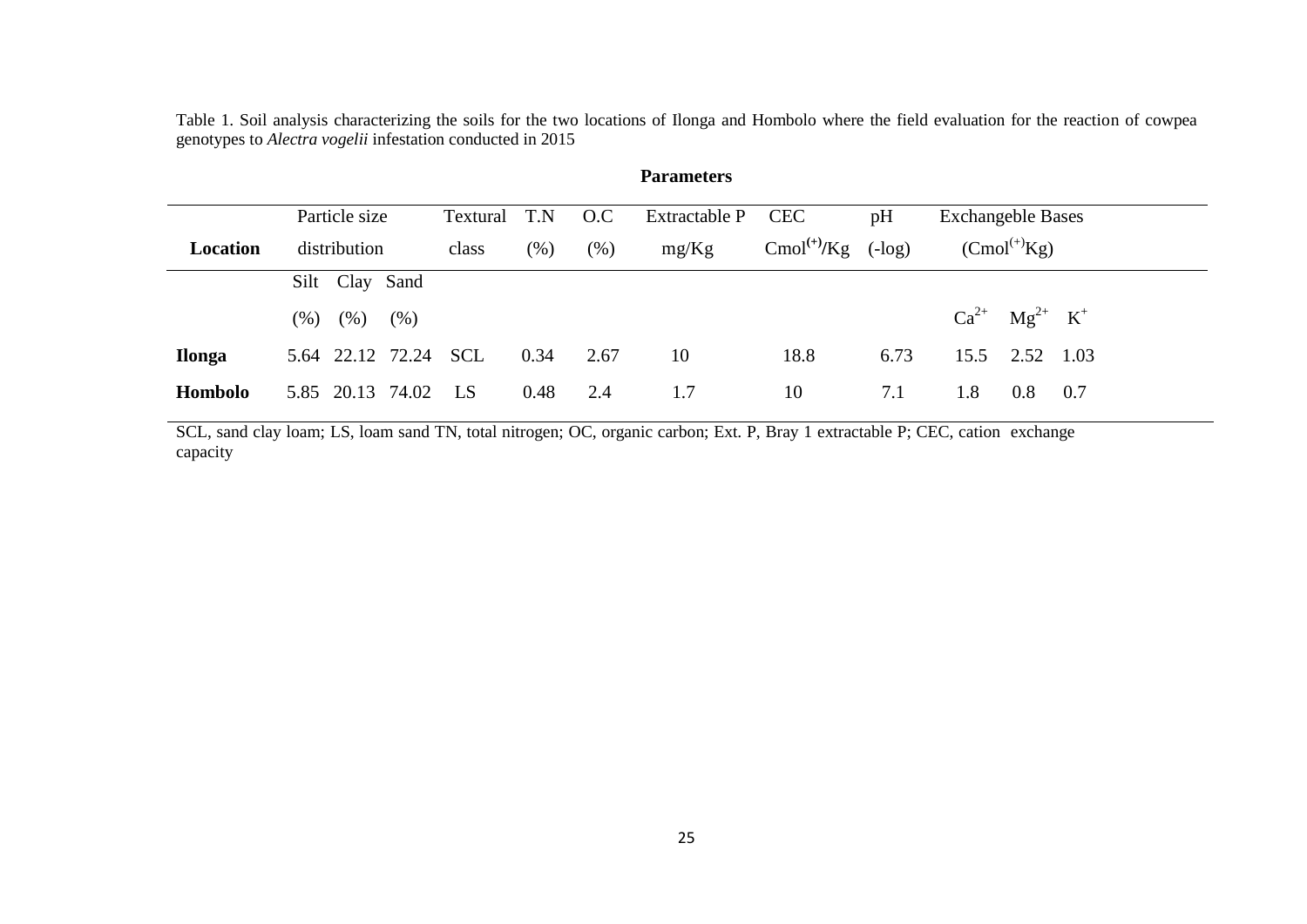| Parental identity | Genotype         | Reaction to A. vogelii | Source      |
|-------------------|------------------|------------------------|-------------|
| $P_1$             | <b>B301</b>      | Resistant              | <b>IITA</b> |
| $P_2$             | IT99K-7-21-2-2-1 | Resistant              | ARI-Ilonga  |
| $P_3$             | IT99K-573-1      | Resistant              | ARI-Ilonga  |
| $P_4$             | IT99K-1122       | Tolerant               | ARI-Ilonga  |
| $P_5$             | VULI-1           | Susceptible            | ARI-Ilonga  |
| $P_6$             | VULI-2           | Susceptible            | ARI-Ilonga  |
| $P_7$             | <b>TUMAINI</b>   | Susceptible            | ARI-Ilonga  |

Table 2. Description of experimental materials used in 7x7 half diallel experiment to determine inheritance for resistance of *Alectra vogelii* in 2014/ 2015 cropping season at Ilonga and Hombolo Agriculture stations

IITA, International Institute for Tropical Agriculture; ARI, Agricultural Research Institute

### **3.3. Hybridisation and Evaluation Trial**

Seven inbred lines were mated in a in a 7 x 7 half diallel (Method II and Model I by Griffing, 1956) under pots experiment in 2014 cropping season in the screen house at Ilonga station. Crossing procedures used were according to Rachie *et al*., (1975). The 21 progenies produced were advanced to  $F_2$  in the screen house. The  $F_2$  families together with their parents were evaluated for their reaction to *A. vogelii* in the field in 2015 cropping season using a randomised complete block design with 3 replications at two locations (Ilonga and Hombolo). Fields used for evaluation were naturally infested by *A. vogelii* weeds though additional of artificial inoculation to increase seed population was done. *A. vogelii* was artificially infested in the soil by planting them with cowpea seeds at planting time. A full spoon of *Alectra* seeds calibrated to deliver about 1000 seeds of per hill was used.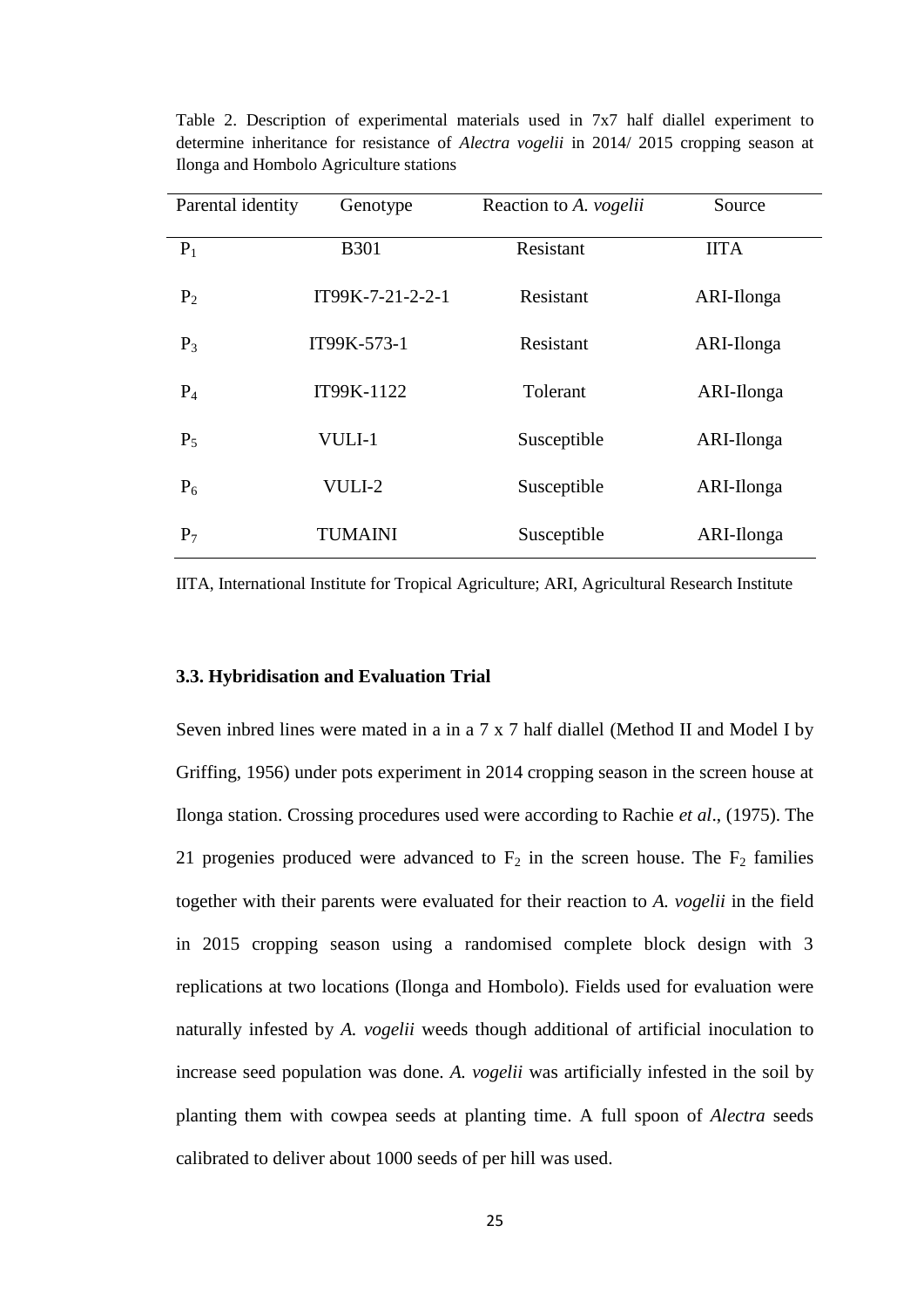An evaluation experiment was conducted at ARI-Ilonga, Morogoro and ARI-Hombolo, Dodoma between February and April 2015. Seeds were sown in a single row plot of 5.0 m length and the spacing between and within row were maintained at 0.75 and 0.3 m respectively. All trials were kept free of weeds by hand-hoe weeding for the first five weeks and then by hand weeding six weeks after planting. No fertilizer was applied to both trials.

### **3.4. Data collection**

Data were collected on each plant on each row genotype in each replication and mean value of each measured parameter collected was calculated. The following parameters were assessed at both sites; number of cowpea plants infested per plot and number of  $A$ *, vogelii* shoots emerged per plot were collected at  $10<sup>th</sup>$  weeks after planting (Geleta, 2010) as well as number of pods per plot, total grain yield per plot and 100 seed weight at  $12<sup>th</sup>$  weeks after planting per each row. Data on number of *A.vogelii* shoot emerged per plot and number of cowpeas plants infested by *A. vogelii* per plot were transformed using square root transformation  $\sqrt{(X+1)}$  where "X" was the number of emerged *Alectra* shoots per plot or number of cowpea plants infested by *A.vogelii* to stabilize the variance and ensure a normal distribution (Rugare *et al*., 2013).

### **3.5. Seed protein content determination**

Seed protein content determination was determined by Kjeldahl method (AOAC, 1984), on seed samples taken from seeds harvested and bulked from each row on each replication of the two locations.

The Kjeldahl procedure was used to determine the protein content using block digestion and steam distillation (Kjeltec <sup>TM</sup> 8200 Auto distillation unit 2012). 0.25g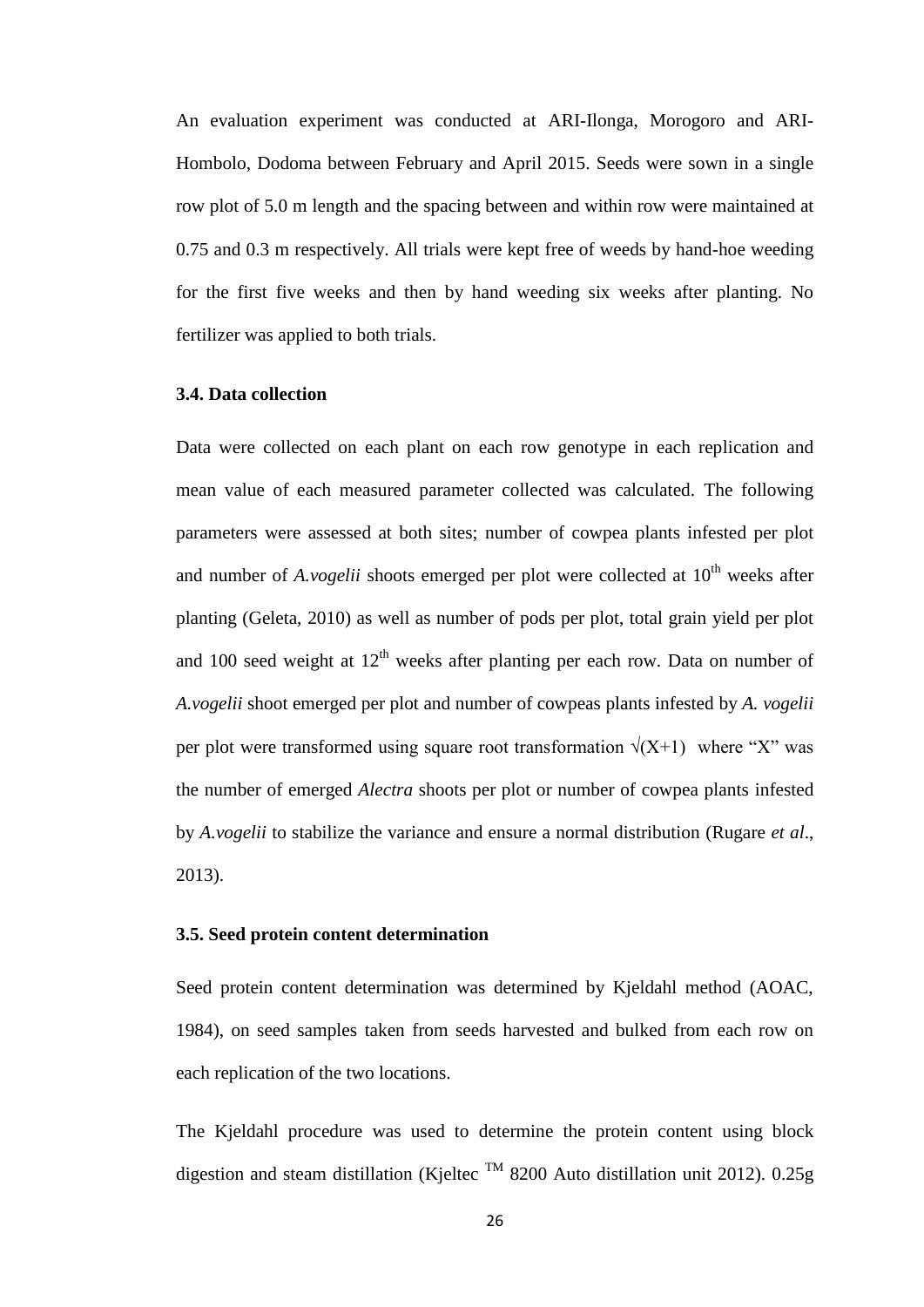of pre-dried sample was weighed and transferred into a digestion flask to which 2g of catalyst mixture ( $CuSO<sub>4</sub>$ ,  $K<sub>2</sub>SO<sub>4</sub>$ ) were added followed by 6 ml of concentrated sulphuric acid. The contents of the flask were digested by heating in a fume chamber for about 1hour to allow the nitrogen held in the heterocyclic ring to be released. The content was connected to the nitrogen distillation unit containing 80 ml distilled water and 50 ml of 40% v/w NaOH, which convert ammonium  $(NH_4^+)$  into ammonia (NH3) thereafter steam distilled into a flask containing 30 ml boric acid solution with mixed indicators (bromocresol green and methyl red). Distillation was allowed to proceed until 100-150 mls were collected. The distillate was titrated with 0.1N HCl until colour change from blue to dirty green or orange endpoint, the volume of acid used for neutralization was noted. The percentage of crude protein was calculated as follows:

$$
\% \text{ Nitrogen} = \frac{(1.401 \times (titre - blank)mls \times {Concentrationof acidsimolarity} )}{sampleweight (g)}
$$

% crudeprotein = % N  $\times$  conversionfactor

A conversion factor of 6.25 was used for conversion of nitrogen into protein (Ezeagu *et al*., 2002).

#### **3.6. Data analysis**

Genotypic responses on *Alectra* shoots count and number of cowpea plant infested by *Alectra* were analysed using Analysis of variances (ANOVA) and Regression analysis approaches in Gen Stat Discovery Edition 15<sup>th</sup> (Payne *et al.*, 2012). Diallel analysis was performed using Griffings (1956) method II, fixed model I. The relative contribution of GCA to SCA were analysed using bakers ratio (Baker 1978), computed as  $2V_{\text{gca}} / (2V_{\text{gca}} + V_{\text{sea}})$ . Narrow sense and broad sense heritability for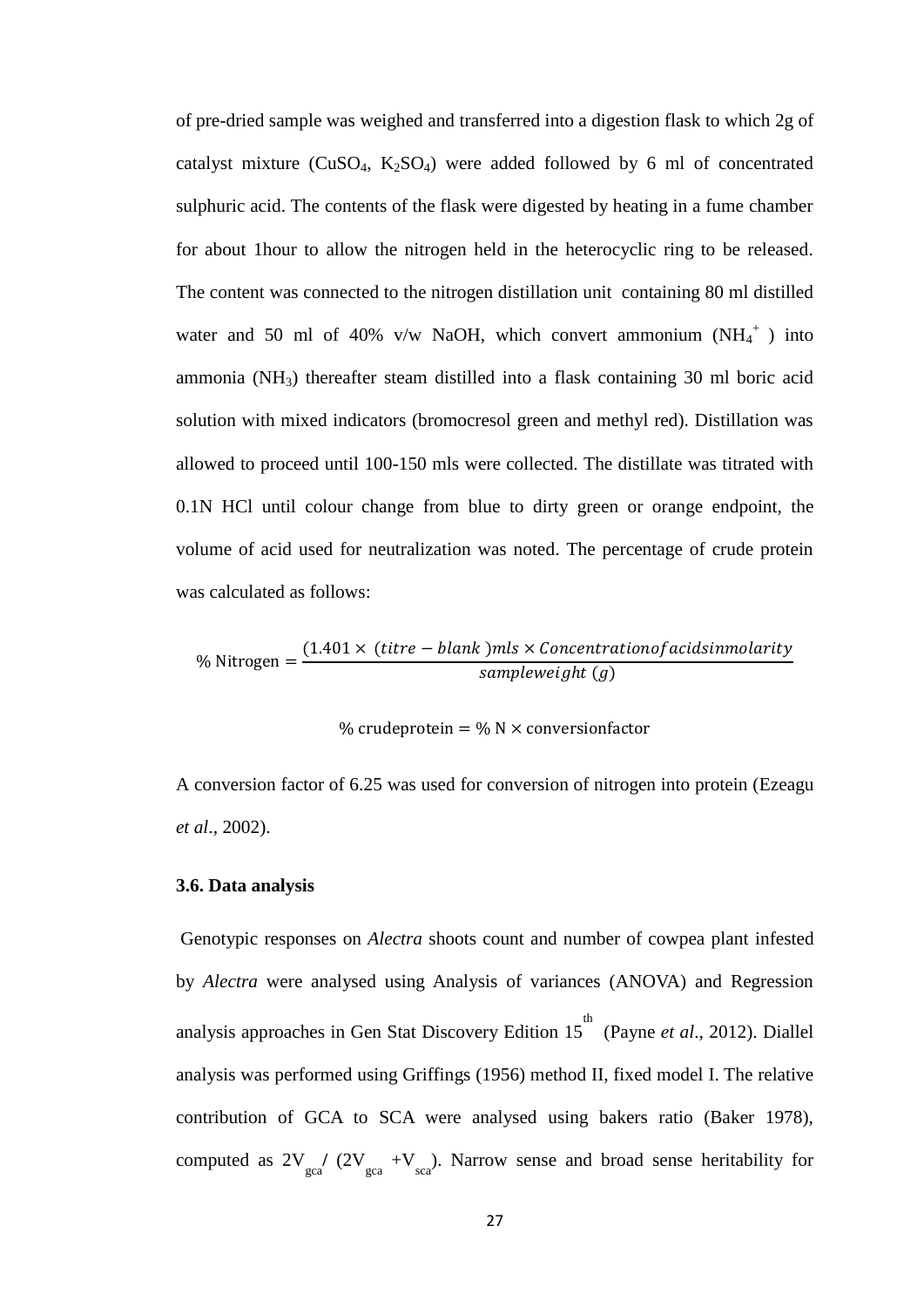resistance to *Alectra* was determined by appropriate formulars (Acquaah, 2007). Narrow-sense heritability  $\left(\begin{array}{c} 2 \\ 1 \end{array}\right)$  which measures the proportion of additive variance in the overall variance was estimated as follows:

$$
h^2 = V_A / (V_A + V_D + V_E)
$$

While, broad-sense heritability  $(H)$  which measures the proportion of both additive and dominance variances in the overall variance, was estimated as follows:

$$
H^2 = V_A + V_D / (V_A + V_D + V_E)
$$

Where:  $V_A$  = Variance component due to GCA;

$$
VD
$$
 = Variance component due to SCA;

V<sub>E</sub>, environmental or error variance;

Correlation between characters measured was performed using Gen stat discovery 15<sup>th</sup> edition (Pyne *at al.*, 2012).

Data for differences in seed protein content among the cowpea genotypes were equally performed by Genstat 15<sup>th</sup> (Pyne *et al.*, 2012) using ANOVA procedure, while least significance difference procedure was used to compute genotypes mean differences. Differences among genotypes were accepted when the p- value for both ANOVA and LSD was less than 0.05.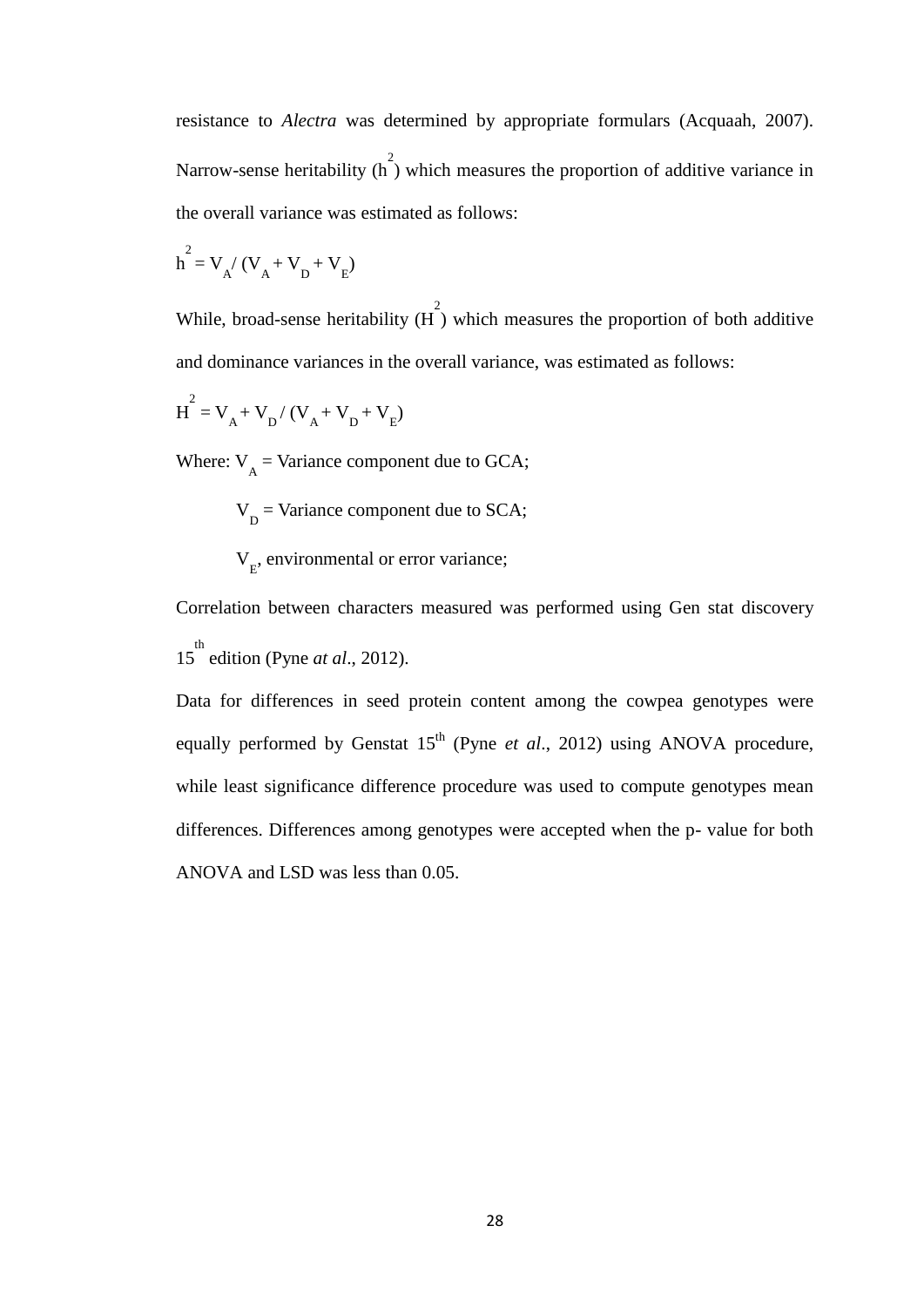# **CHAPTER FOUR**

# **4.0. RESULTS**

# **4.1. Results**

High significant differences ( $P < 0.001$ ) were found in all measured parameters except seed protein content among genotypes at Ilonga site (Table 3). Significant differences ( $P < 0.001$ ) were observed in number of pods per plot, 100 seed weight and total grain yield among the genotypes at Hombolo location (Table 4). The genetic component for resistance to *Alectra* was only computed from the results of Ilonga site where it was found to be significant. Both general combining ability (GCA) effects and specific combining ability (SCA) effects for both *Alectra* emergency and its infestation were significant ( $P < 0.001$  and  $P < 0.05$  respectively) Table 3.

Table 3. Mean squares for 7x7 half diallel for cowpea genotypes and their parents evaluated for their reaction to *Alectra vogelii* at Ilonga site in 2015

| Source of   | d.f            | No. <i>Alectra</i> No. Plant Total |           |            | No. of | $100$ seed                      | Seed    |
|-------------|----------------|------------------------------------|-----------|------------|--------|---------------------------------|---------|
| variation   |                | <b>Shoots</b>                      | infested  | Yield Pods |        | weight                          | Protein |
|             |                |                                    |           |            |        |                                 |         |
| Replication | $\overline{2}$ | 2.13                               | 0.56      | 74575      | 51700  | 2.654                           | 25.345  |
| Genotypes   | 27             | $1.07***$                          | $0.25***$ |            |        | 77110*** 52640*** 13.84*** 3.87 |         |
| <b>GCA</b>  | 6              | $2.48***$                          | $0.61***$ |            |        |                                 |         |
| <b>SCA</b>  | 21             | $0.66*$                            | $0.15*$   |            |        |                                 |         |
| Error       | 54             | 0.38                               | 0.09      | 23411      | 18654  | 2.971                           | 3.658   |

\* and \*\*\* significantly different at 0.5 and 0.001 probability levels respectively.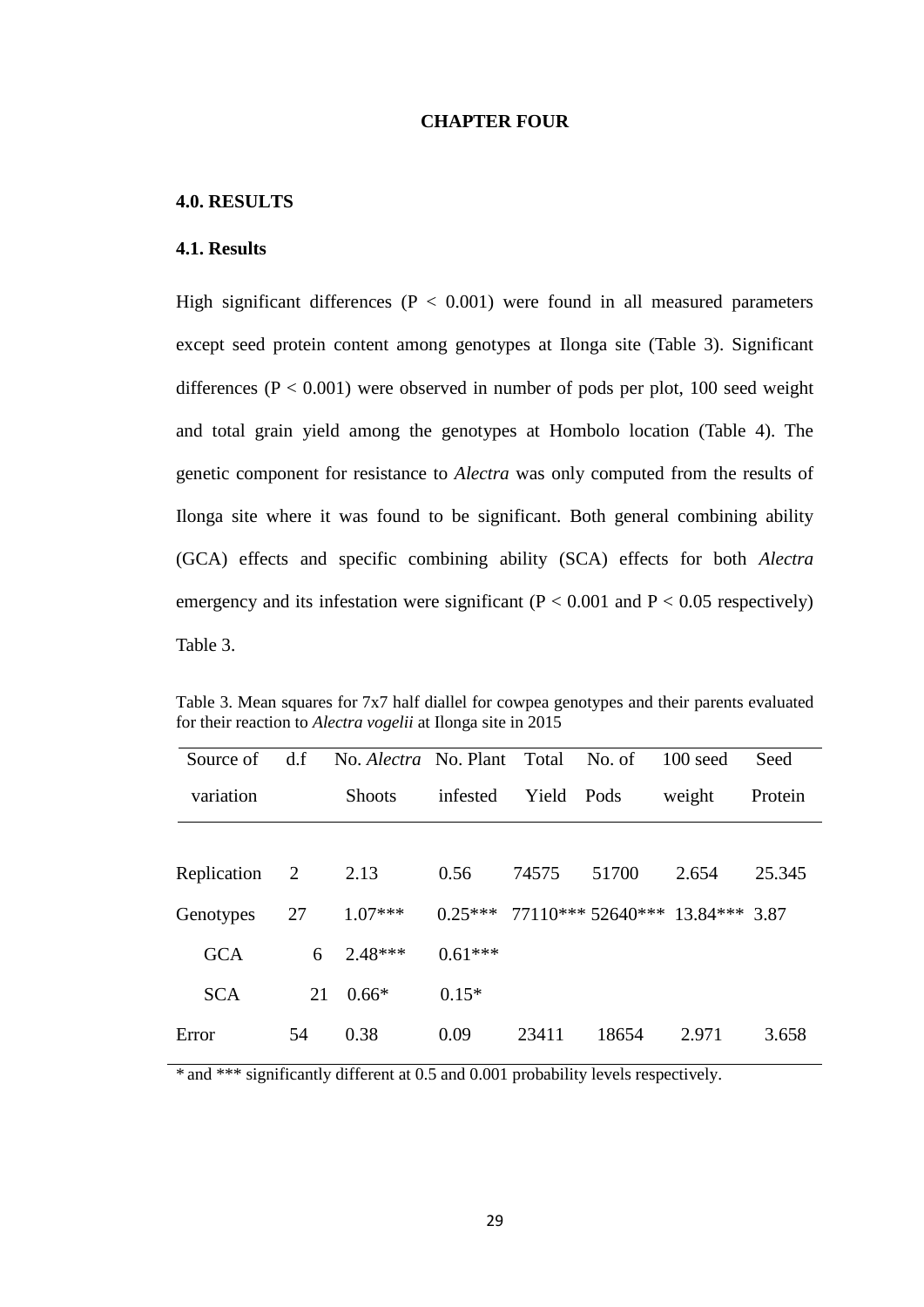| Source of   | d.f | No. <i>Alectra</i> No. Plant Total |          |          | No. of   | $100 \text{ seed}$ | Seed    |
|-------------|-----|------------------------------------|----------|----------|----------|--------------------|---------|
| variation   |     | <b>Shoots</b>                      | infested | Yield    | Pods     | weight             | Protein |
|             |     |                                    |          |          |          |                    |         |
| Replication | 2   | 0.66                               | 0.05     | 14993    | 11747    | 0.8517             | 0.421   |
| Genotypes   | 27  | 1.12                               | 0.16     | 25799*** | 27800*** | $2.90***$          | 3.67    |
| Error       | 54  | 1.29                               | 0.15     | 5282     | 6446     | 0.5942             | 2.549   |

Table 4. Mean squares for 7x7 half diallel for cowpea genotypes and their parents evaluated for their reaction to *Alectra vogelii* at Hombolo site in 2015.

\*\*\*; significantly different at 0.001 probability levels

Further analysis of genetic component of variation (Table 5) for number of *Alectra* shoots emerged and number of cowpea plants infested shows that broad sense heritability  $(H^2)$  for both parameters were greater than 0.5 while narrow sense heritability  $(h^2)$  was close to 0.5. Broad sense heritability of 0.66 and 0.67 were estimated for number of *Alectra* shoots emerged and number of cowpea plant infested respectively while narrow sense heritability of 0.41 and 0.44 were observed for number of *Alectra* shoots emerged and number of cowpea plant infested respectively. Likewise, mean square ratio of variances due to GCA to variances due to SCA (2Vgca/(2Vgca+Vsca)) "Baker's ratio", for both number of *Alectra* shoots emerged and number of cowpea plant infested were observed to be 0.62 and 0.66 respectively.

The GCA effect (Table 6) estimates showed that, parent IT99K-7-21-2-2-1 and IT99K-573-1 exhibited significance ( $P < 0.05$ ) negative GCA effects to both number of *Alectra* shoots emerged and number of cowpea plant infested. Likewise, parent VULI-2 showed a significant positive GCA effects ( $P < 0.001$ ) in both number of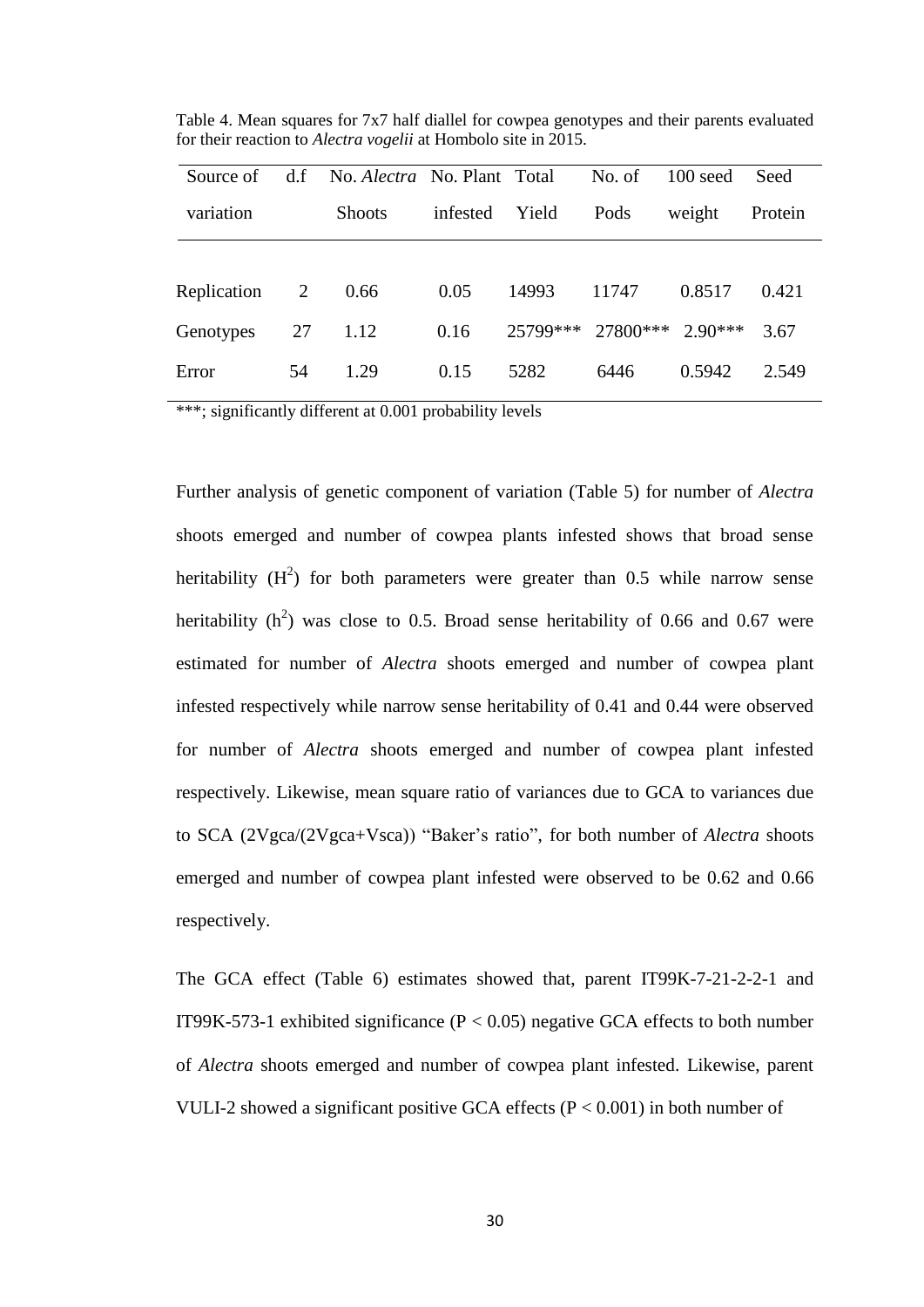| Parameter                | No of <i>Alectra</i> shoot emerge | No of plant infested |  |
|--------------------------|-----------------------------------|----------------------|--|
|                          | per plot                          | per plot             |  |
|                          |                                   |                      |  |
| $h_{\text{ns}}^2$ (%)    | 0.41                              | 0.44                 |  |
| $H^2_{\text{bs}}$ (%)    | 0.66                              | 0.67                 |  |
| Ratio 2Vgca/(2Vgca+Vsca) | 0.62                              | 0.66                 |  |

Table 5. Estimates of genetic parameters and their ratios in the genotypes of 7x7 half diallel and their parent observed for trait of resistance to *Alectra vogelii* in cowpea evaluated at Ilonga site in 2015.

 $h^2$ , Narrow sense heritability;  $H^2$ , Broad sense heritability; ratio 2Vgca/(2Vgca+Vsca), Baker's ratio; Vgca, variances for general combining ability; Vsca, variance for specific combining ability.

| Parent/Crosses          | No of <i>Alectra</i> emerge<br>per plot | No of plant infested<br>per plot |
|-------------------------|-----------------------------------------|----------------------------------|
| B301 $(P_1)$            | $-0.25$                                 | $-0.08$                          |
| $IT99K-7-21-2-2-1(P_2)$ | $-0.56*$                                | $-0.27*$                         |
| $IT99K-573-1(P_3)$      | $-0.49*$                                | $-0.30*$                         |
| 1T99K-1122 $(P_4)$      | $-0.19$                                 | $-0.09$                          |
| VULI-1 $(P_5)$          | 0.47                                    | $0.28*$                          |
| VULI-2 $(P_6)$          | $0.88***$                               | $0.39***$                        |
| TUMAINI $(P_7)$         | 0.14                                    | 0.07                             |
| Standard error          | 0.23                                    | 0.11                             |

Table 6. Estimate of general combining ability (GCA) for number of *Alectra* shoots emerged and number of cowpea plant infested by *Alectra* among seven parents used for evaluation for reaction of cowpea to *Alectra vogelii* at Ilonga site in 2015.

\* and \*\*\* significantly different at  $P < 0.5$  and  $P < 0.001$  probability levels respectively.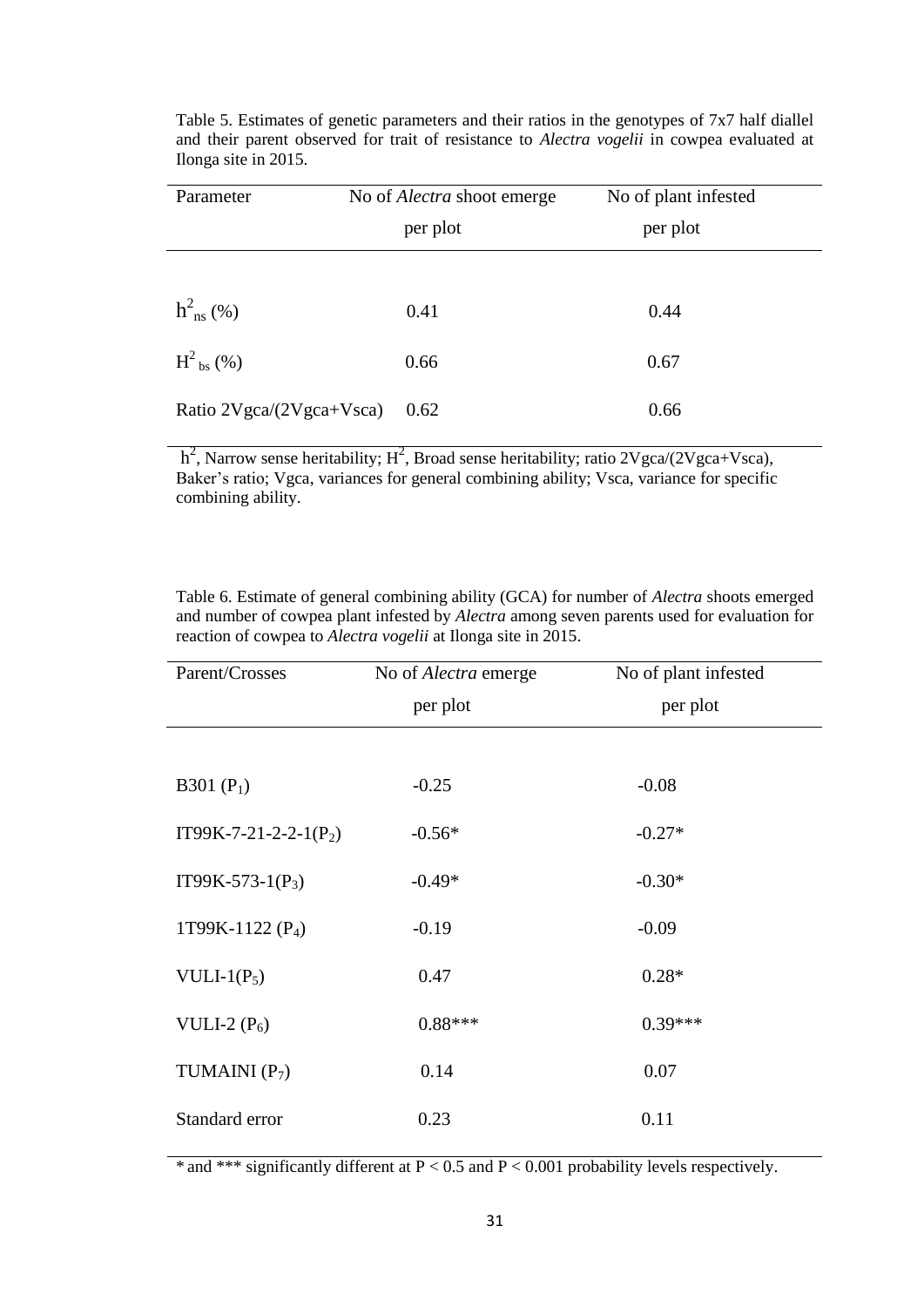| Parent/Crosses | No of Alectra emerge | No of plant infested |
|----------------|----------------------|----------------------|
|                | per plot             | per plot             |
|                |                      |                      |
| $P_1XP_2$      | 0.46                 | 0.34                 |
| $P_1XP_3$      | 0.75                 | 0.33                 |
| $P_1XP_4$      | $-0.13$              | $0.08\,$             |
| $P_1XP_5$      | $-0.37$              | 0.04                 |
| $P_1XP_6$      | $-0.41$              | $-0.23$              |
| $P_1XP_7$      | $-0.01$              | $-0.10$              |
| $P_2XP_3$      | 0.78                 | $0.62\mathrm{*}$     |
| $P_2XP_4$      | 0.29                 | $0.07\,$             |
| $P_2XP_5$      | $-0.44$              | $-0.26$              |
| $P_2XP_6$      | $-0.64$              | $-0.30$              |
| $P_2XP_7$      | $-0.39$              | $-0.22$              |
| $P_3XP_4$      | $-0.47$              | $-0.28$              |
| $P_3XP_5$      | $-0.38$              | $-0.17$              |
| $P_3XP_6$      | $-0.42$              | $-0.34$              |
| $P_3XP_7$      | $0.07\,$             | $-0.02$              |
| $P_4XP_5$      | $-0.60$              | $-0.09$              |
| $P_4XP_6$      | $0.70**$             | $0.72**$             |
| $P_4xP_7$      | 0.47                 | 0.21                 |
| $P_5xP_6$      | 1.86**               | $0.75**$             |
| $P_5xP_7$      | $-1.20*$             | $-0.54*$             |
| $P_6XP_7$      | 0.33                 | 0.28                 |
| Standard error | 0.55                 | $0.26\,$             |

Table 7. Estimates of specific combining ability (SCA) effects for number of *Alectra* shoots emerged and number of cowpea plant infested by *Alectra* among 21 F<sub>2</sub> genotypes of 7x7 half diallel evaluated for their reaction to *Alectra vogelii* in cowpea at Ilonga site in 2015

\*\*\*\*  $*$ <sup>\*\*\*</sup> significantly different at P < 0.05, P < 0.01 and P < 0.001 probability levels respectively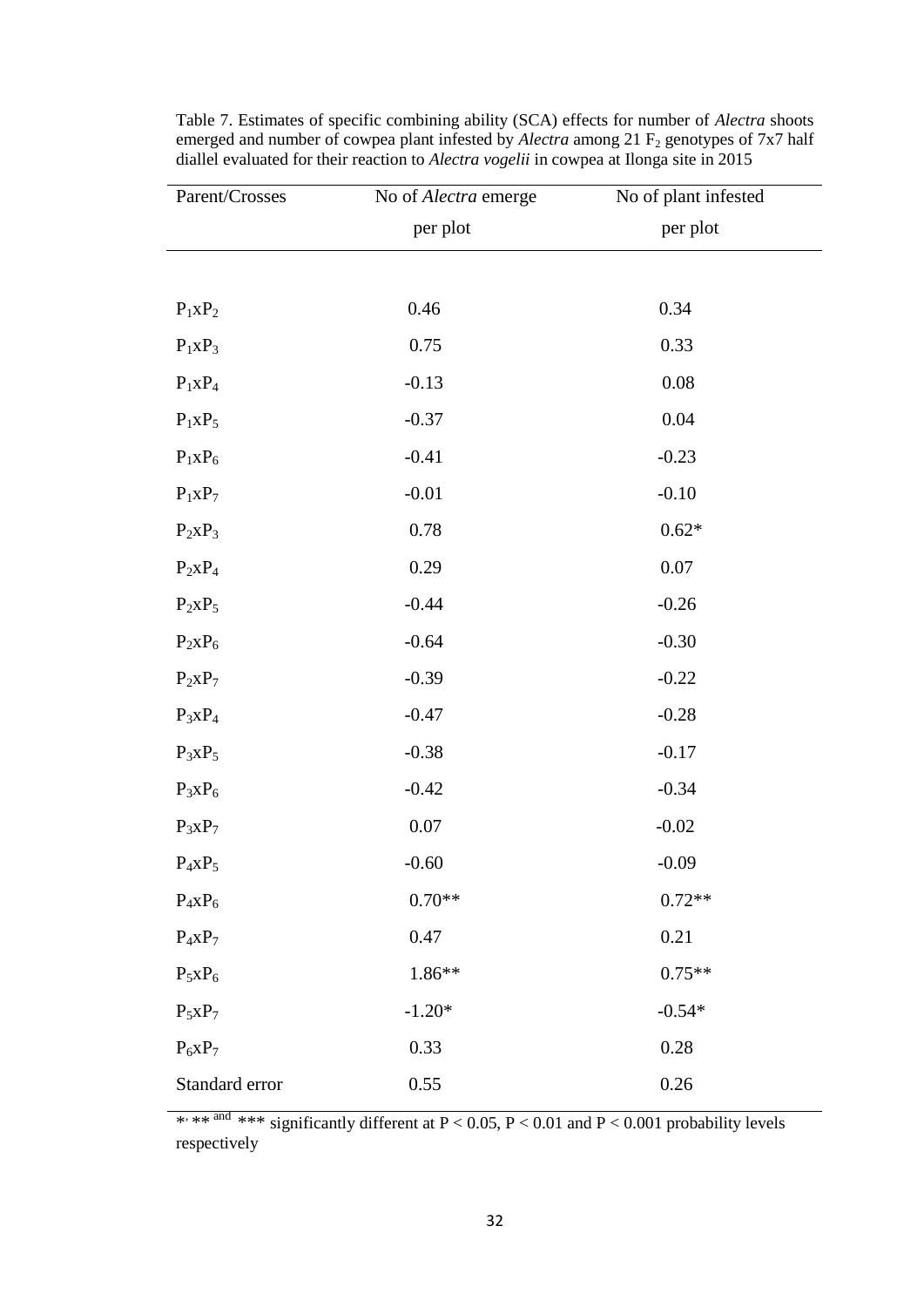*Alectra* shoots emerged and number of cowpea plants infested while VULI-1 showed a significant  $(P < 0.05)$  positive GCA effects in number of cowpea infested.

Positive and negative SCA effects among the crosses (Table 7) were observed in number of *Alectra* shoots emerged and number of cowpea plants infested although only cross between VULI-1xTUMAINI showed a significant negative SCA effects (P < 0.05) in both number of *Alectra* shoots emerged and number of cowpea plant infested. IT99K-1122xVULI-2 and VULI-1xVULI-2 were among the crosses that showed a significant positive SCA effect  $(P < 0.01)$  in number of *Alectra* shoots emerged and number of cowpea plant infested while IT99K-7-21-2-2-1xIT99K-573- 1 cross exhibited a positive SCA effect ( $P < 0.05$ ) in number of cowpea plant infested only.

|                 |              | Source of d.f No. Alectra No. Plant Total |          |                                             | No. of  | $100$ seed | Seed    |
|-----------------|--------------|-------------------------------------------|----------|---------------------------------------------|---------|------------|---------|
| variation       |              | shoots                                    | infested | Yield                                       | Pods    | weight     | Protein |
|                 |              |                                           |          |                                             |         |            |         |
| Replication 2   |              | 2.51                                      | 0.38     | 3094                                        | 2415    | 2.5        | 14.5    |
| Genotypes       | 27           | $2.56**$                                  |          | $0.54***7941***$                            | 5960*** | $13.9***$  | 5.8     |
| Location        | $\mathbf{1}$ | 3.59                                      |          | 3.57*** 136452*** 74307*** 264.8*** 61.4*** |         |            |         |
| G x Location 27 |              | 1.77                                      | $0.37*$  | 23498*                                      | 20832*  | $2.836*$   | 1.68    |
| Error           | 54           | 1.20                                      | 0.15     | 1515                                        | 1303    | 1.76       | 3.2     |

Table 8. Mean squares for 7x7 half diallel for cowpea genotypes and their parents evaluated for their resistance to *Alectra vogelii* across sites in 2015.

\*\*\* and \*\*\* significantly different at  $P < 0.5$ ,  $P < 0.01$  and  $P < 0.001$  probability levels respectively.

The genotype by location interaction significance  $(P < 0.05)$  differences were observed in all parameters measured except for *Alectra* shoots emerged and seed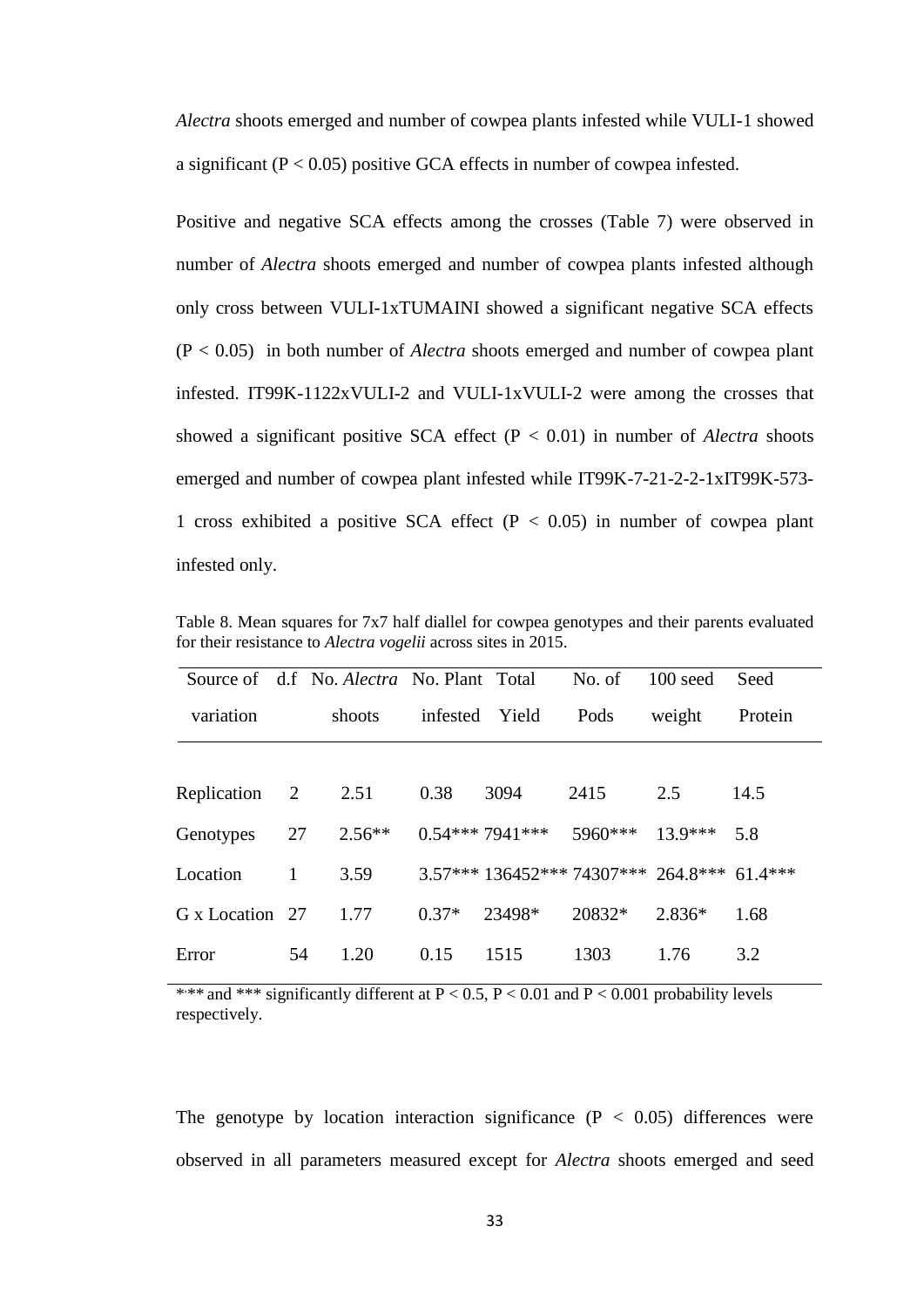protein content (Table 8). Likewise, significance  $(P < 0.001)$  differences were observed for all parameters except for *Alectra* shoots emergency accounted among genotypes across location (Table 9).

A significant positive and negative correlation was found between *Alectra* emergency and infestation to yield, yield component and seed protein content (Table 10).

Location No. *Alectra* No. Plant No. of Total 100 seed Protein Shoots infested Pods Yield weight content Ilonga 5.5 2.19 379 454 12.17 21.58 Hombolo 1.85 1.37 245.9 273.7 9.66 19.37 LSD (P<0.05) 7.46 0.63 130.6 140.8 1.5 1.34

Table 9. Grand means of measured parameters for 7x7 half diallel for cowpea genotypes and their parents evaluated for their resistance to *Alectra vogelii* across sites in 2015

Total grain yield had highly significant  $(P < 0.001)$  negative correlation coefficients with both number of *Alectra* shoots emerged and number of cowpea plant infested (r  $= -0.392$  and  $r = -0.460$  respectively). Likewise number of pods per plot also had a highly significant ( $P < 0.001$ ) negative correlation coefficient with both number of *Alectra* shoots emerged and number of cowpea plant infested ( $r = -0.371$  and  $r = -0.371$ 0.442 respectively). On the other hand, hundred seed weight also was found to have a significant (P < 0.01) negative correlation coefficient with both number of *Alectra* shoots emerged and number of cowpea plant infested ( $r = -0.255$  and  $r = -0.326$ ) respectively).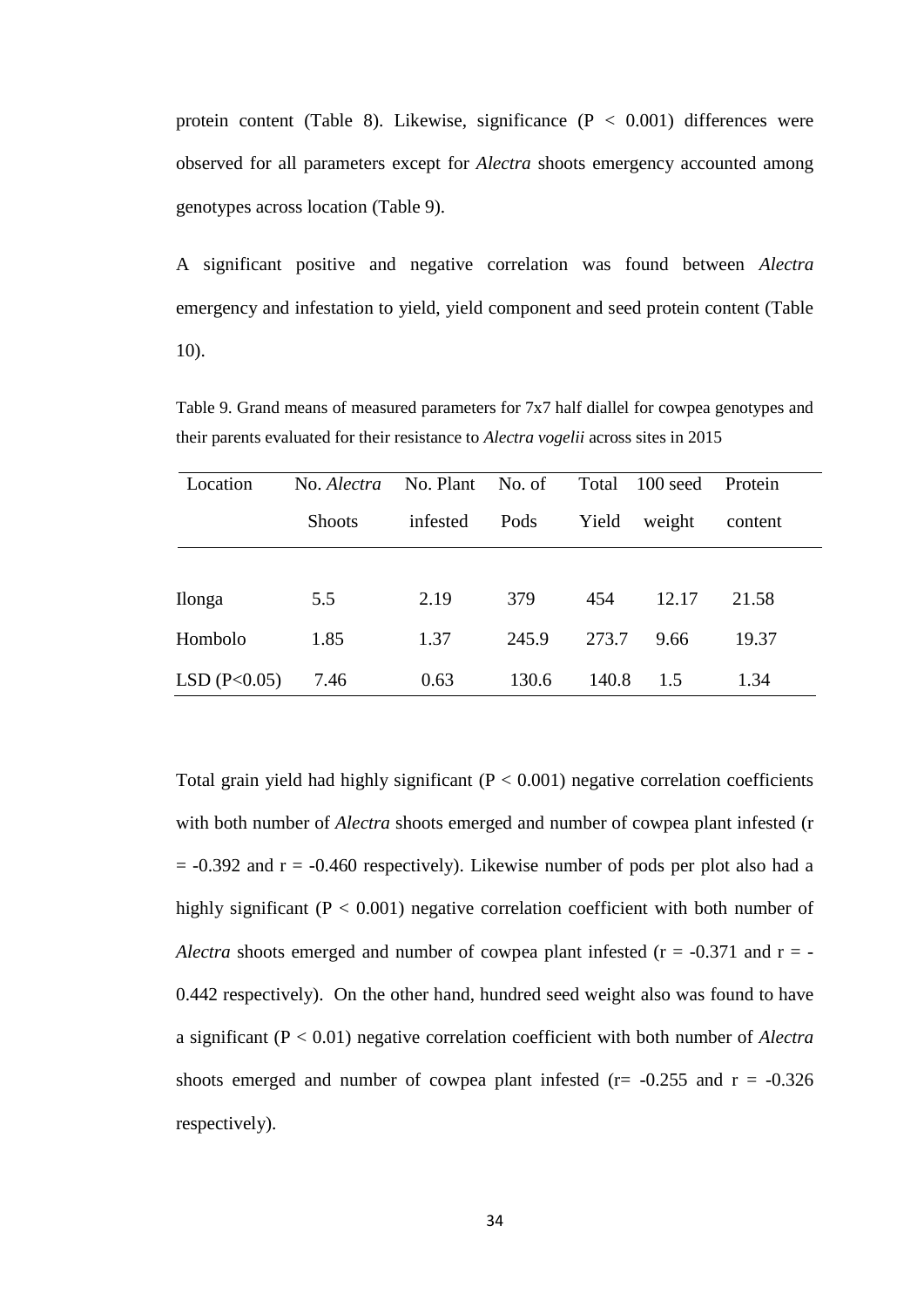Total grain yield had recorded a positive significant ( $P < 0.001$  and  $P < 0.05$ ) correlation with number of pods per plot and seed protein content ( $r = 0.94$  and  $r =$ 0.21 respectively), while negative significant  $(P < 0.01)$  correlation was observed with 100 seed weight ( $r = -0.29$ ).

Significant seed protein content differences were observed between locations with a grand mean of 21.58 at Ilonga and 19.37 at Hombolo site (Table 11).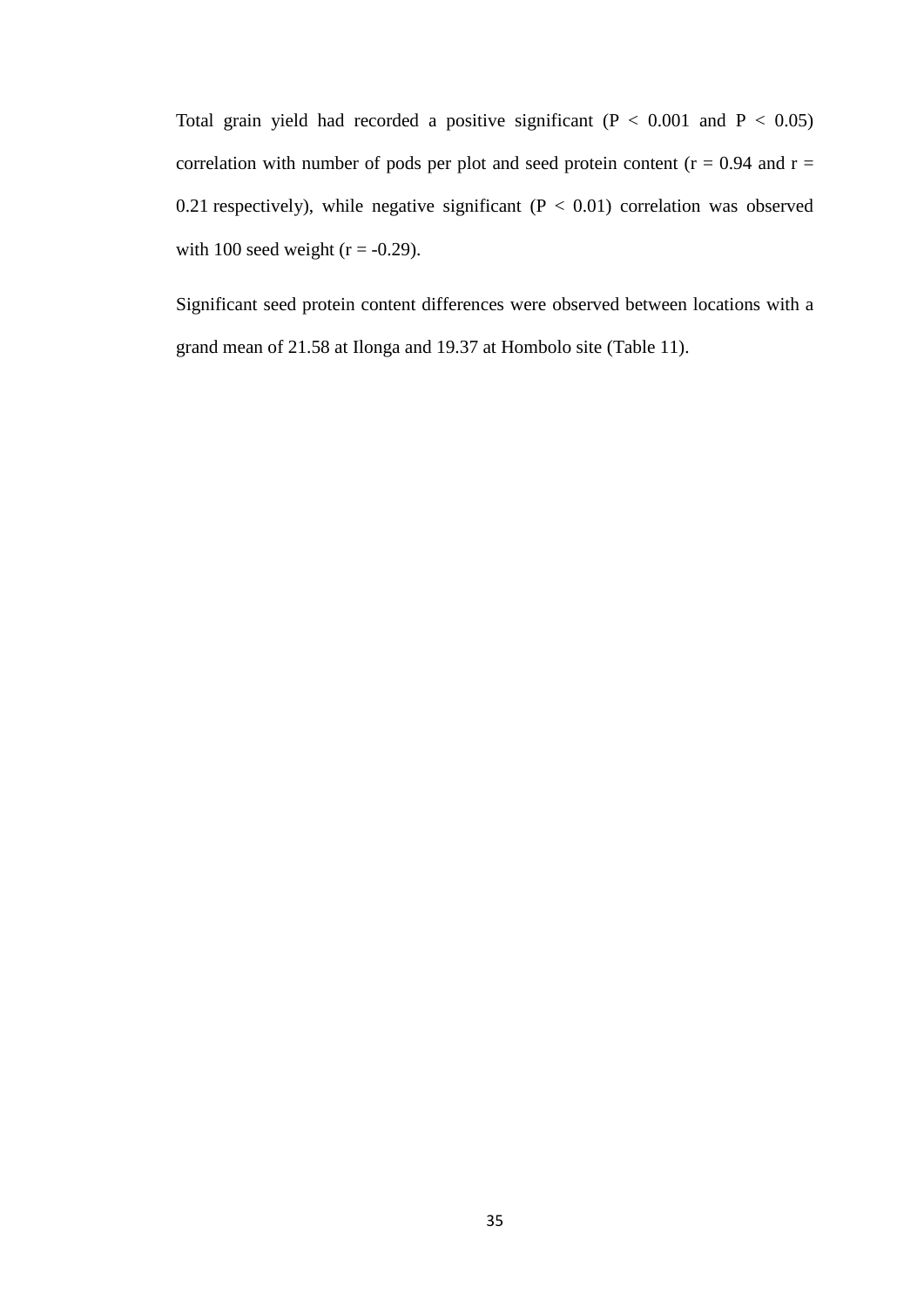Table 10. Correlation coefficient among yield, yield components, seed protein content, number of *Alectra* shoots emerged and number of cowpea plants infested by *Alectra* for 7x7 half diallel population of cowpea and their parents evaluated for their reaction to *Alectra vogelii* in 2015

|                                    | No of Cowpea Plant<br>infested | No of Alectra<br>shoot emerged | 100 seed<br>Weight | No of<br>Pods | <b>Total Grain</b><br>Yield | Seed Protein<br>Content |
|------------------------------------|--------------------------------|--------------------------------|--------------------|---------------|-----------------------------|-------------------------|
| No of Cowpea Plant infested        |                                |                                |                    |               |                             |                         |
| No of <i>Alectra</i> shoot emerged | $0.8773***$                    |                                |                    |               |                             |                         |
| 100 Seed Weight                    | $-0.3256**$                    | $-0.2545**$                    |                    |               |                             |                         |
| No of Pods                         | $-0.4415***$                   | $-0.3705***$                   | $-0.3314**$        |               |                             |                         |
| <b>Total Grain Yield</b>           | $-0.4595***$                   | $-0.3920***$                   | $-0.2947**$        | $0.9442***$   |                             |                         |
| <b>Seed Protein Content</b>        | 0.0334                         | 0.0109                         | $-0.1093$          | $0.2187*$     | $0.2086*$                   |                         |

\*\*\*\*\*\* significantly different at 0.05, 0.01, and 0.001 probability levels respectively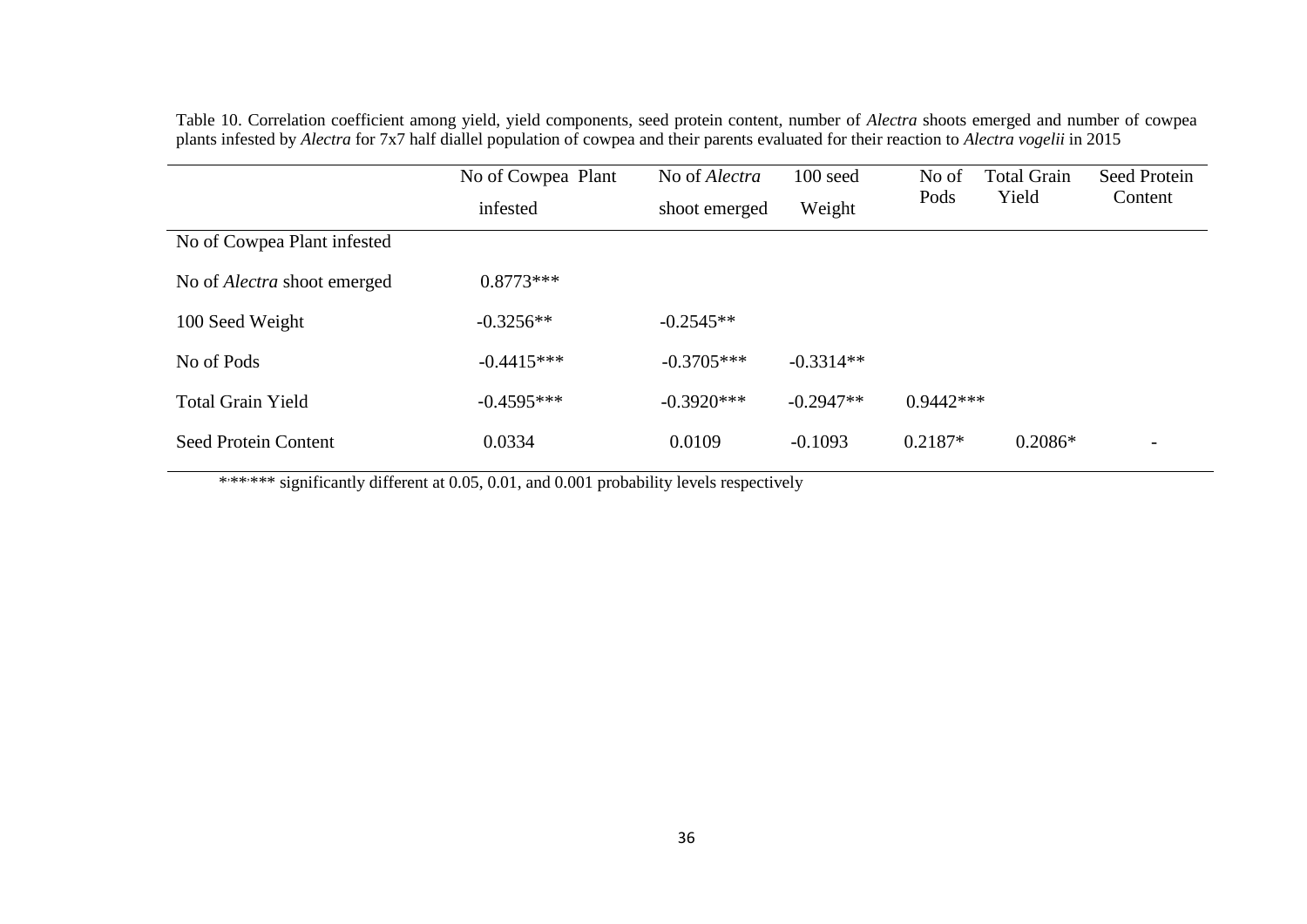| Location       | Seed Protein Content |
|----------------|----------------------|
|                |                      |
| Ilonga         | 21.58                |
| Hombolo        | 19.37                |
| LSD $(P<0.05)$ | 1.34                 |

Table 11. Seed protein content grand means for 7x7 half diallel for cowpea genotypes and their parents evaluated for their resistance to *Alectra vogelii* across sites in 2015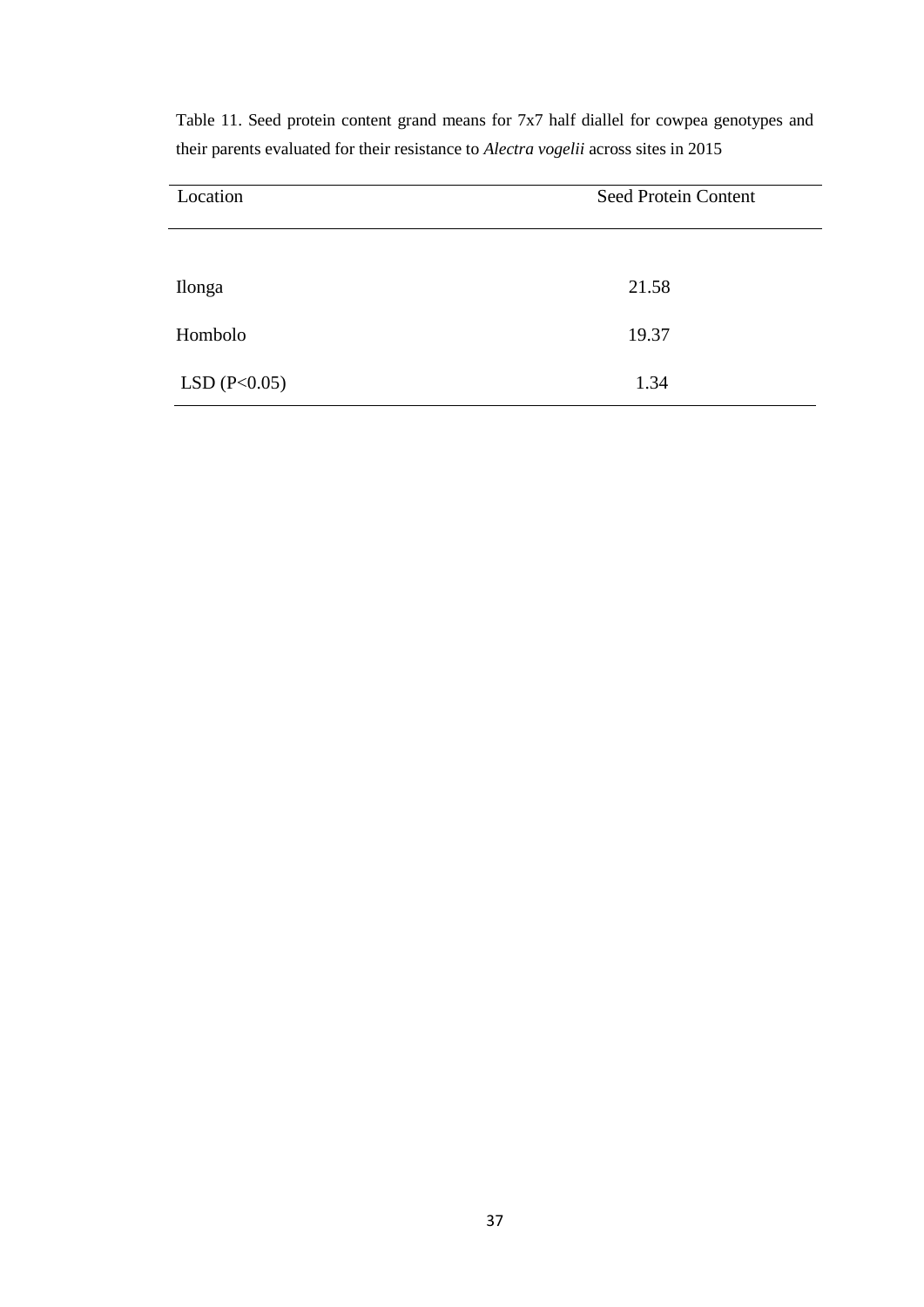### **4.2. Discussion**

Breeding for resistance to *Alectra vogelii* in cowpea will help to improve yield especially for small scale farmers in *A. vogelii* infested areas. In this study significance differences among genotypes in their reaction to *Alectra vogelii* was found at Ilonga site. No significant differences in their reaction to *A. vogelii* at Hombolo site in Dodoma were found. This was probably due to prolonged drought that affected both crop stand and *Alectra vogelii* degree of virulence (Mbwaga *et al*., 2010). Significance differences detected among the genotypes in their reaction to *A. vogelii* indicate that genetic variability for this trait existed among the genotypes used in the study. These results are in agreement with Mbwaga *et al*., (2010) who found similar genotypic response to *Alectra vogelii* in cowpea. The Baker's ratio for number of *Alectra* shoot emerged and number of cowpea plant infested were 0.62 and 0.66 respectively. This implies that this trait is conditioned by both additive and non- additive gene action effects with additivity being more predominant. This is desirable and necessary phenomenon for crop improvement since additivity effect is the heritable portion from parents to offspring. It will be possible to predict progeny response to *Alectra vogelii* infestation based on general combining ability of the parents. In addition, this trait can easily be selected for, it in the progeny in early segregating generation (Facloner, 1989 and Acquaah, 2007).

Parents IT99K-27-2-2-1 and IT99K-573-1 showed a negative GCA effects to both number of *Alectra* shoots emerged and number of cowpea plant infested. The negative estimate is desirable and important because it indicates the presence of a high gene frequency for *Alectra* resistance in the materials. Therefore, parents IT99K-27-2-2-1 and IT99K-573-1 were the best general combiners in hybridization for genetic improvement for this trait. Mbwaga *et al.,* 2010 recommended the same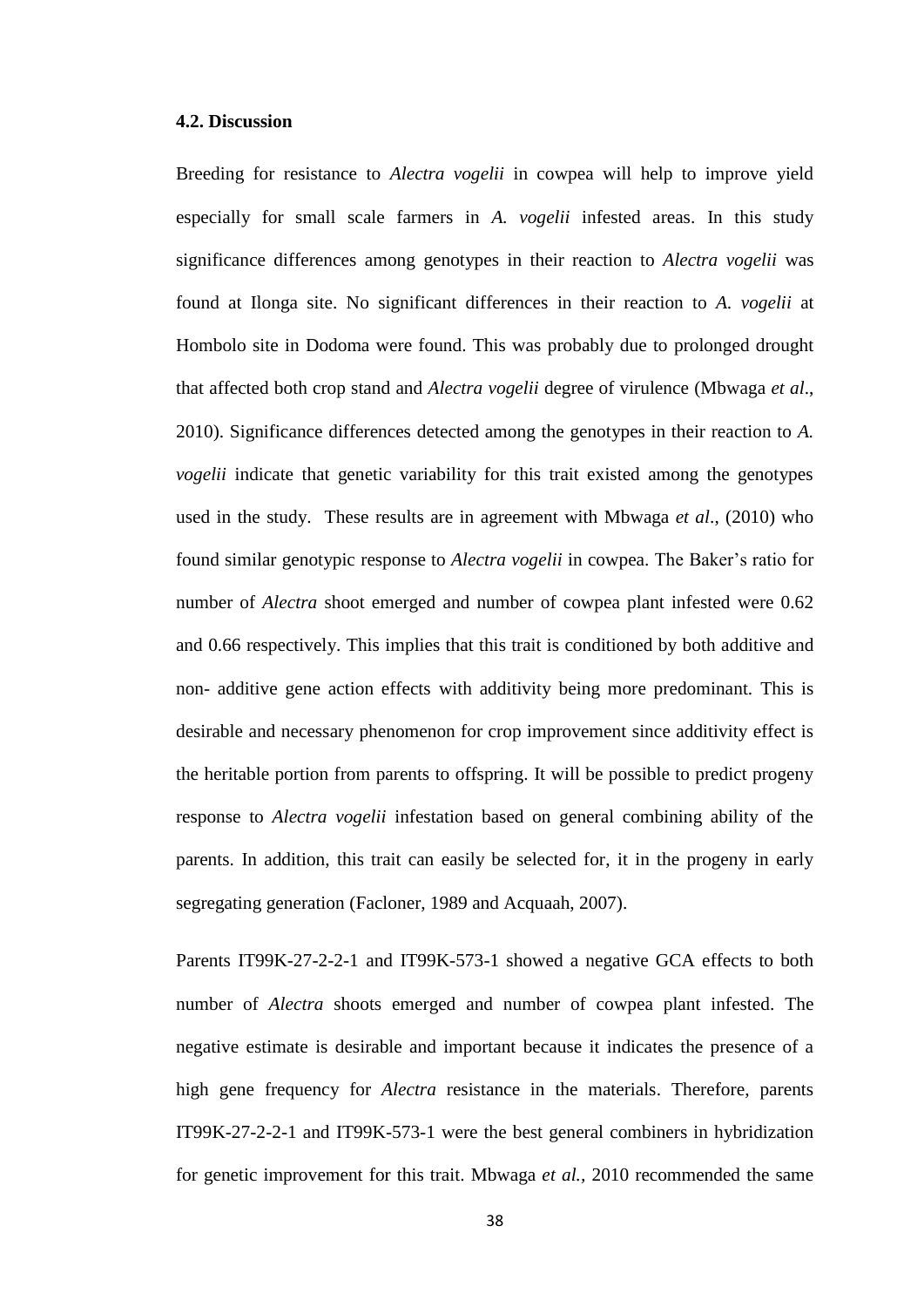parents as the best source of *Alectra* resistance in cowpea. VULI-2 had significant positive GCA effect for *Alectra* emergency and infestation implying that they were transmitting susceptibility genes to progenies. This is undesirable parents in hybridization, however, VULI-2 can be used in molecular mapping to identify QTL linked to the resistant trait to *Alecta vogelii* by crossing it with IT99K-7-21-2-2-1 or IT99K-573-1 (with negative significant GCA effects) and advancing up to filiar generation 8 mapping population (Acquaah, 2007).

Negative SCA effects in number of *Alectra* shoots emerged and number of cowpea plant infested by *Alectra* was observed in VULI-1xVULI-2. This suggests that, this cross VULI-1 x VULI-2 was significantly more resistance when compared to other crosses with one parent in common. The cross between VULI-1 and VULI-2 which was identified as best specific combiner derived from parents that proved to be poor general combiners for resistance trait, signifies the presence of non- additivity influence for this trait. This non additive gene action can be best exploited by multiple crosses followed by inter-mating among desirable segregates and selection (Singh *et al*., 2006).

High narrow sense heritability was observed to both number of *Alectra* shoots emerged and number of cowpea plant infested suggest that there will be a gain from selection for this trait of resistance to *Alectra* in cowpea. Narrow sense heritability often shows the amount of genetic components that can be transferred or inherited from parents to offspring. Therefore, from this study it was established that there will be genetic gain from selection for the trait of resistance to *A. vogelii* in cowpea when visual phenotypic selection done from the segregating generation at early generation testing (Acquaah, 2007; Karademir *et al*., 2007). Generally, the best breeding method to be undertaken to improve this trait should be based on hybridization and or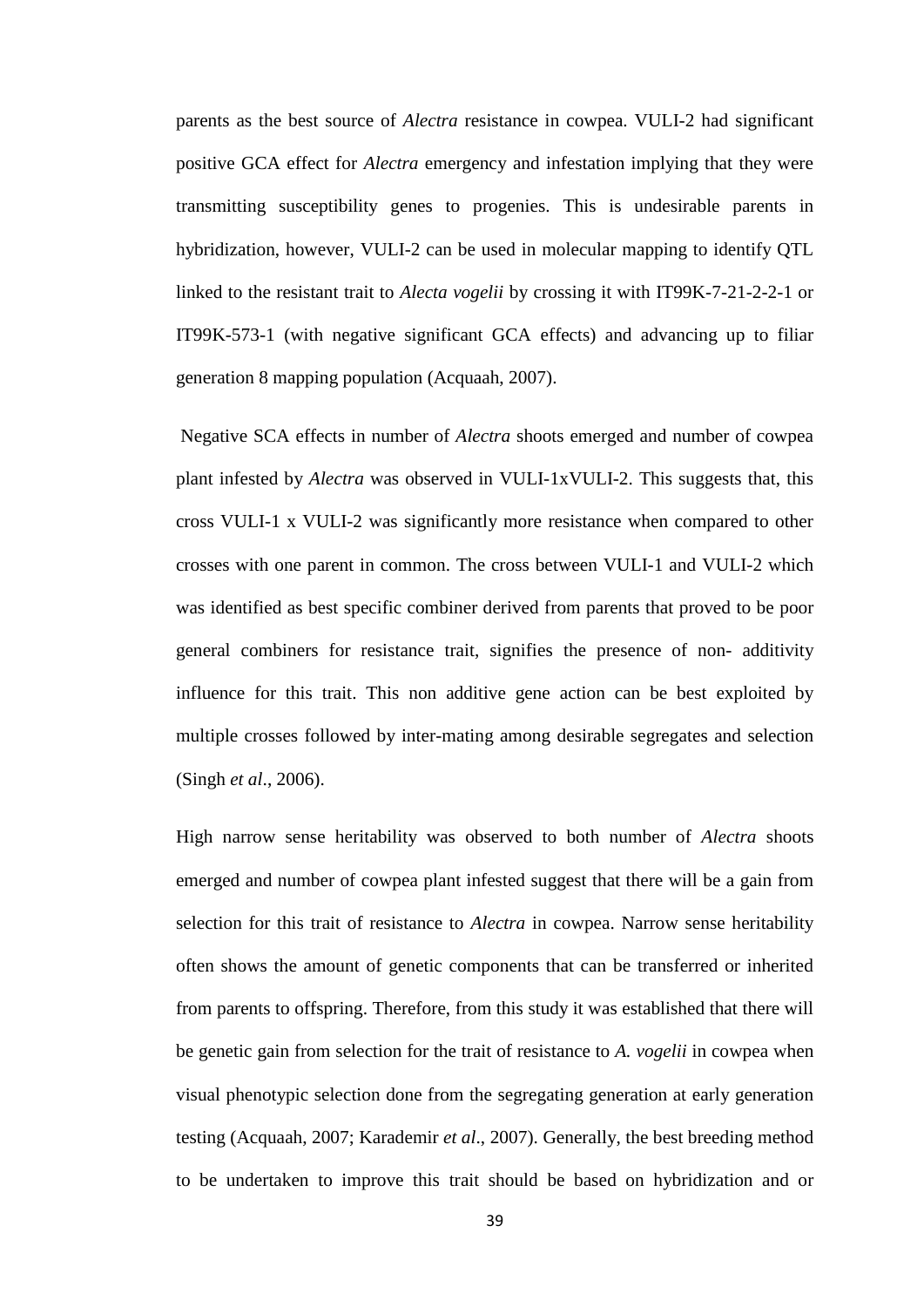followed by selection in order to exploit both additivity and non- additivity effect of the trait and early generation testing can be done for the advanced generation with maximum success. On the other hand, high heritability observed for this trait in this study implies that resistance for *A. vogelii* in cowpea is conditioned by few major genes with minor effect of partial dominance (Falconer and Mackay, 1996; Faurie *et al*., 2011). This finding is in agreement with Singh *et al*., (1993) and Atokple and Emechebe (1995) who found that dominant genes condition the resistance to *Alectra vogelii* in cowpea.

Highly significant  $(P < 0.001)$  and strong positive correlation coefficient observed between number of *Alectra* shoots emerged and number of cowpea plant infested with *Alectra*, suggests either aspect (number of *Alectra* shoot emerged or number of cowpea plant infested) can be used as a selection criteria in breeding for resistance to *Alectra vogelii* in cowpea (Wallece and El- Zik, 1989).

Further correlation analysis revealed that, both total grain yield, number of pod and 100 seed weight had a significance negative correlation with number of *Alectra* shoots emerged and number of cowpea plants infested. The results suggested that, there were a decrease in number of pods formed, seed weight (100 seeds weight) and total grain yield in the cowpea with increasing in number of *A. vogelii* shoots. This could indicate that there could have been accumulation of dry matter in the cowpea roots at the expenses of the pods as a result of *A. vogelii* infestation as observed by Karanja *et al*., (2013) so as to feeds the parasitic weeds of *Alectra vogelii* which leads to the reduction of the total grain yields.

The strong and positive correlation between yield and number of pods per plot suggested that yield improvement would be possibly achieved by selecting for the

40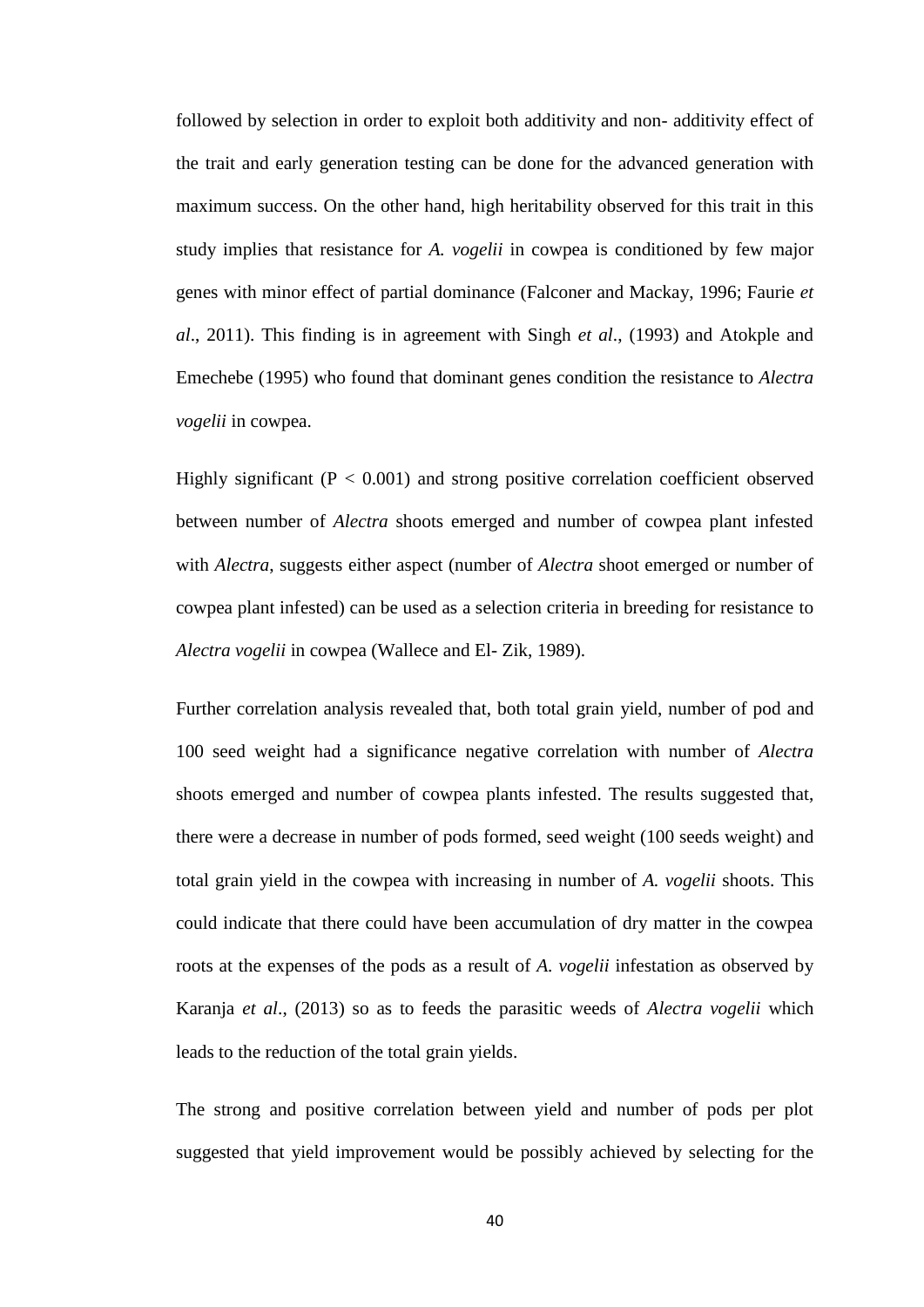number of pods per plant since the study revealed that, number of pods per plot is a strong yield determinant. It is negatively correlated ( $r = -0.44$  and  $r = -0.37$  for number *Alectra* shoots emerged and number of cowpea plant infested by *Alectra* respectively at  $(P < 0.001)$ . Thus indirect breeding for improved resistance or tolerance under *Alectra vogelii* infestation would be achieved by screening or breeding for cowpea genotypes with high number of pods per plant.

The significance negative correlation between seed weight and both number of *Alectra* shoots emerged and number of cowpea plants infested by *Alectra* suggested that, *Alectra* reduces the quality of seed by affecting seed size (Mbwaga *et al*., 2007 and 2010; Karanja *et al*., 2013).

The study revealed that, there were no significant differences observed for seed protein content among genotypes in each location, but significant  $(P < 0.001)$ differences were observed across the locations, with grand mean at Ilonga and Hombolo of 21.58 and 19.37 respectively. This implies that seed protein content is influenced by the environment. On the other hand, specific genotypes in each location (Appendix 1) accounted for seed protein content of less than 30%. Seed protein content of 30% and above are regarded as high seed protein content (Afiukwe *et al*., 2013) is suggesting that, the genotypes under study were of low seed protein content genetically. Most analysis done to determine the seed protein content in various genotypes of cowpea in different regions revealed that, seed protein content often range from 21% to 30% (Nielsen *at al*., 1997; Chan and Phillips, 1994; Aluko and Yada, 1995; Mwasaru *et al*., 1999). This suggest that, breeding program to improve *Alectra vogelii* resistance to cowpea should be also endeavour to improve seed protein content.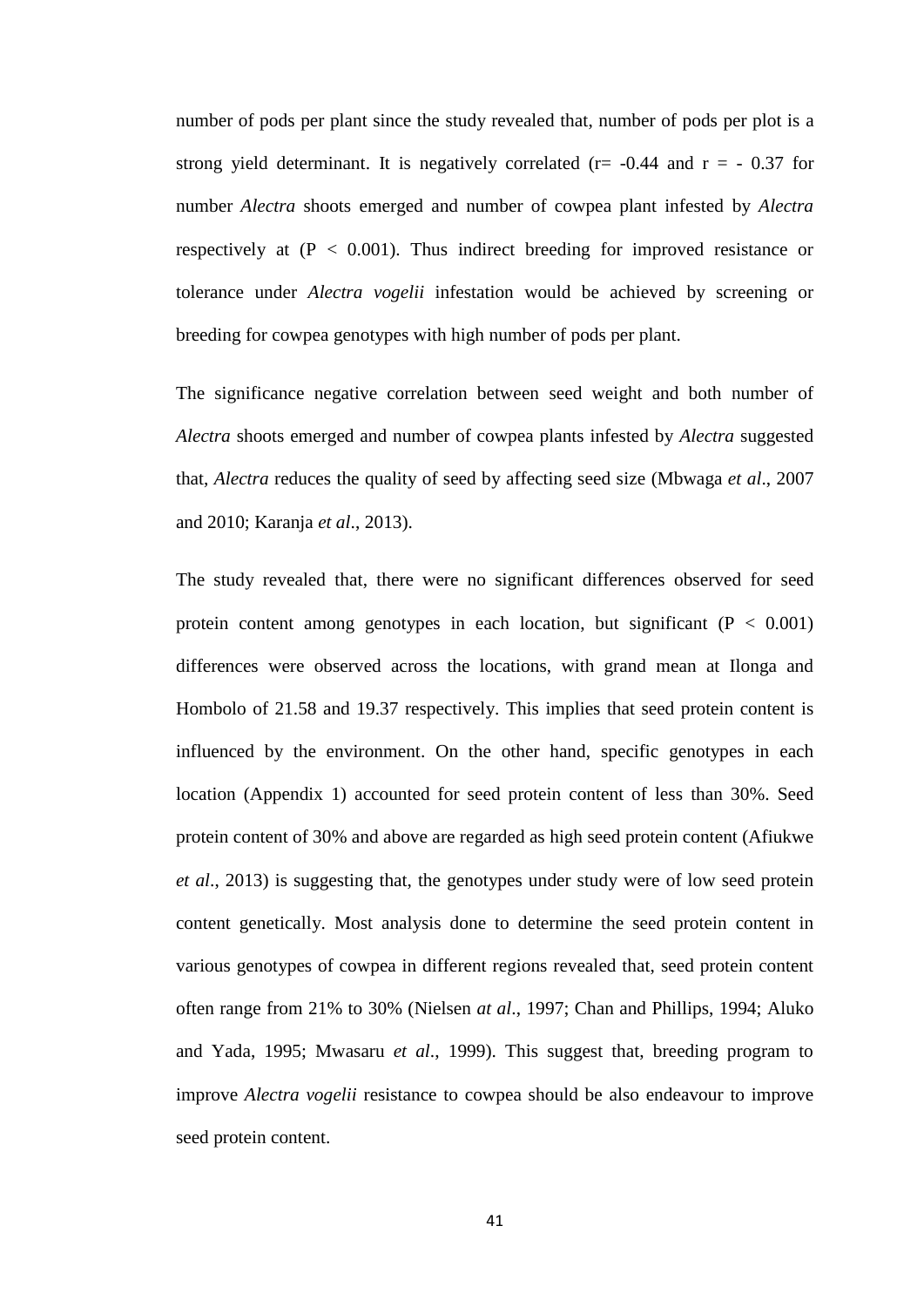#### **CHAPTER 5**

## **5.1 Conclusion**

The study revealed that, both additive and non- additive gene action contributed significantly to the inheritance of resistance to *Alectra vogelii* in cowpea with additivity being more important.

Parents IT99K-27-2-21 and IT99K-573-1 were the best parents with desirable GCA effect and could be used as parental materials in a breeding program for genetic improvement for resistance to *Alectra vogelii* in cowpea.

High heritability for *Alectra* emergence and infestation respectively suggests there were few genes among others numbers with major effect for resistance to *Alectra vogelii*.

The study also has shown that, indirect breeding for improved resistance or tolerance under *Alectra vogelii* infestation could be achieved by screening or breeding for cowpea genotypes with high number of pods per plant.

Lastly the study showed that, all genotypes under the study have low seed protein content therefore, any breeding program formulated to improve them for their reaction to *Alectra vogelii* should also intend to improve them for their seed protein content.

# **5.2. Recommendation**

It is therefore recommended that marker assisted selection should be supplemented in selection process in order to increase the precision for selection due to effect of the environment as observed from *Alectra* infestation performance between two

42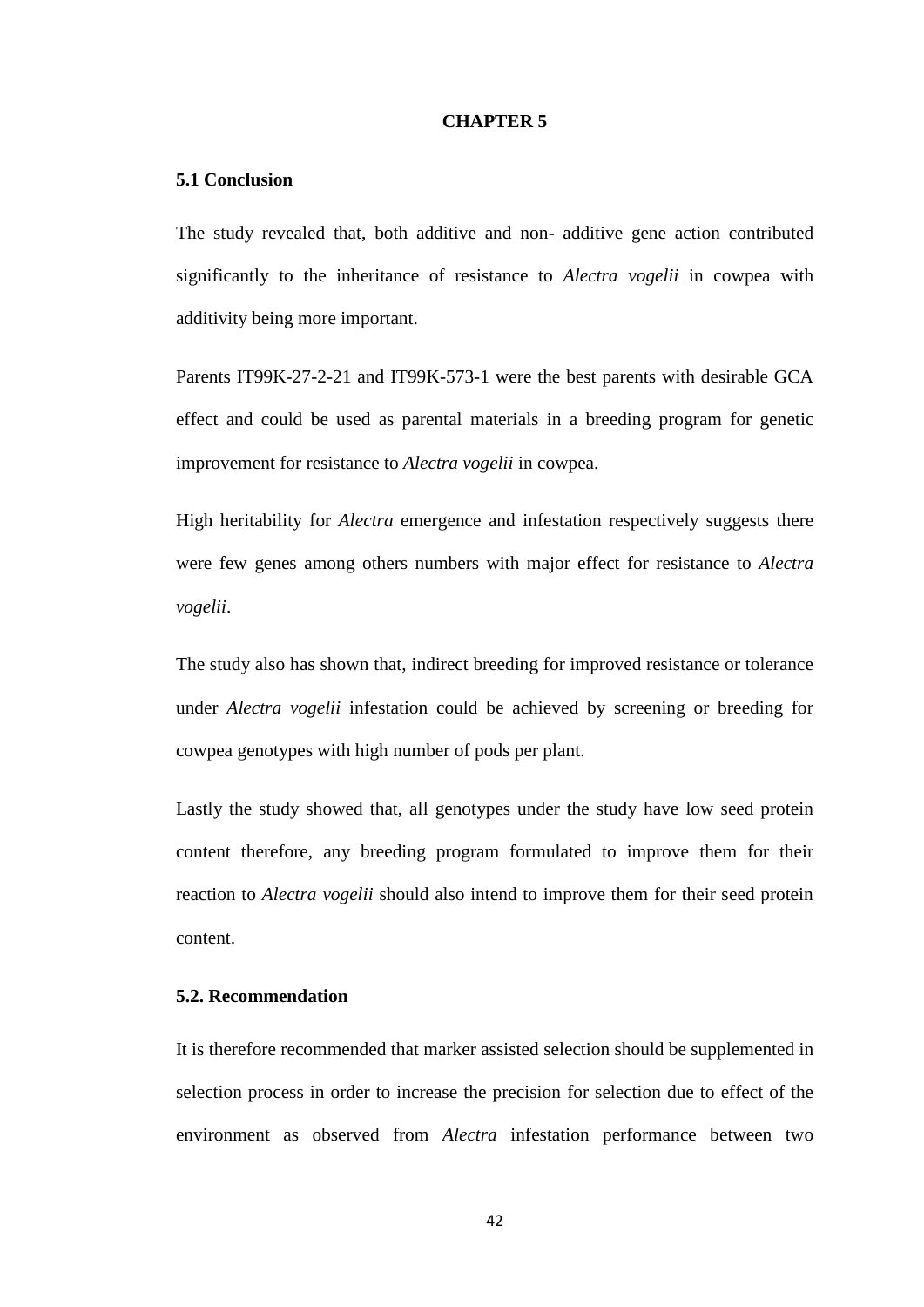locations. This will increase the effectiveness and efficiency of selection for the trait under the study.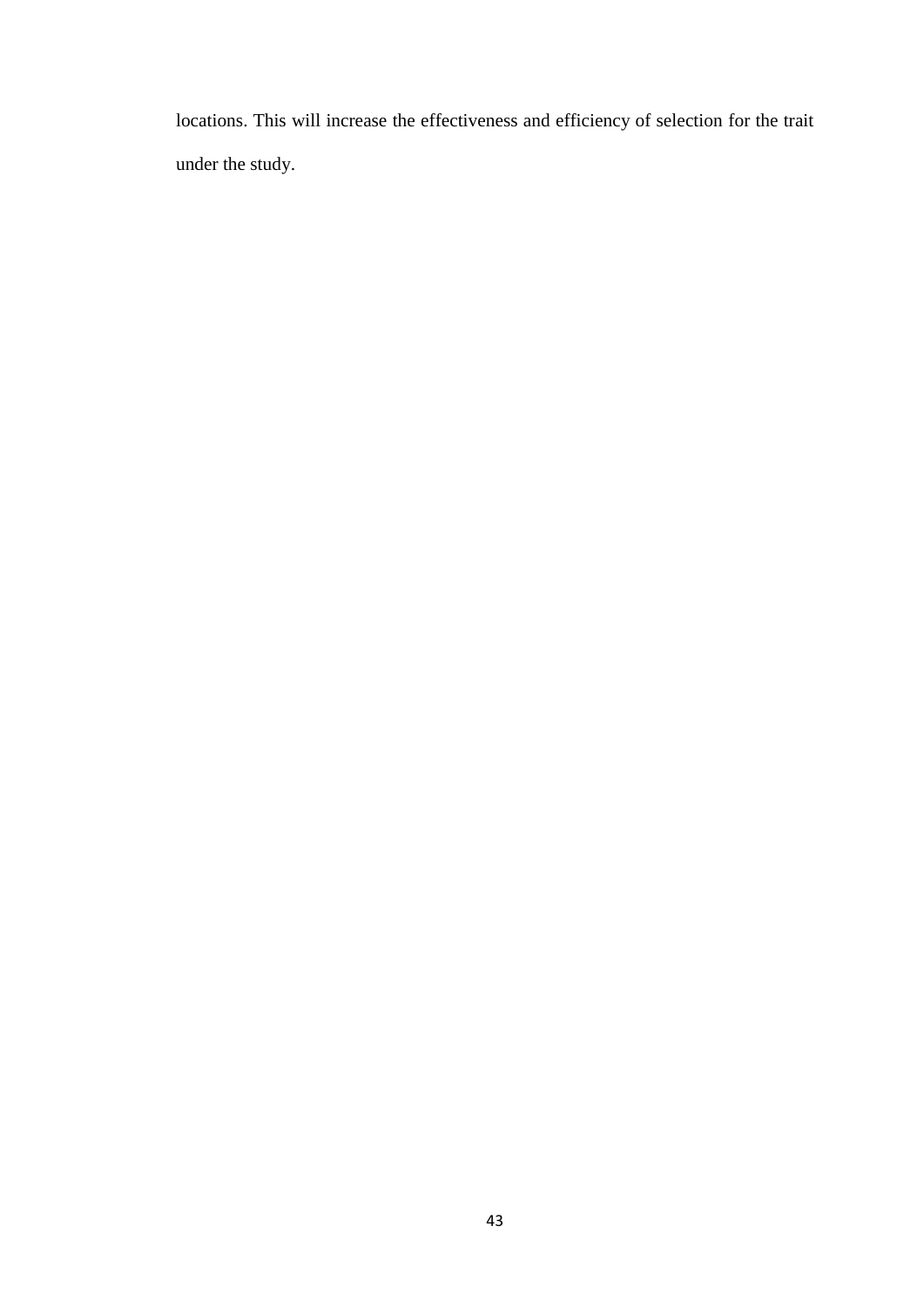- Abate T (2011) Monthly publication of the tropical legume II project. In Bulletin of tropical legume. ICRISAT- Tropical legume
- Acquaah, G (2007) Introduction to quantitative genetics. In: Principles of plant genetics and breeding. Blackwell Publisher, Australia. pp 121-145.
- Adetimirin, V. O, Kim, S. K, Aken'ova, M. E (2000) Expression of mature plant resistance to *striga hermonthica* in maize. *Euphytica*. pp 34:1-10.
- Afiukwe, C. A, Ubi. B. E, Kunert, K. J, Emmanuel, T. F and Akusu, J. O (2013) Seed protein content variation in cowpea genotypes. *World Journal of Agricultural Science*. Vol1(3), pp 094-099.
- Aggarwal, V. D (1991) Research on cowpea- *Striga* resistance at IITA. In: *Combating Striga in Africa*. Kim, S. K. (Ed.) IITA, Ibadan, Nigeria. pp. 90-95.
- Agrios, G. N (2005) Plant pathology. Academic Press. United States of America.
- Allen, D. J (1983) The pathology of tropical food legumes. John Wiley and Sons, Chichester.
- Aluko, R. E, Yada, R. Y (1995) Structure-function relationships of cowpea (*Vigna unguiculata*) globulin isolate: influence of pH and NaCl on physicochemical and functional properties. Food Chemistry. pp 53: 259 – 265.
- AOAC (1984) Official methods of analysis.  $14<sup>th</sup>$  Edn, Association of Official Analytical Chemists. Washington, DC, USA, pp. 522-533
- Atokple I. D. K, Singh B. B, Emechebe, A. M (1995) Genetics of resistance to *Striga* and *Alectra* in cowpea. J. Hered. pp 86: 45-49.
- Atokple, I. D. K, Emechebe, A. M (1993) Independent inheritance of *Striga* and *Alectra* resistance in cowpea genotype B301. *Crop Sci*. pp 33:714-715.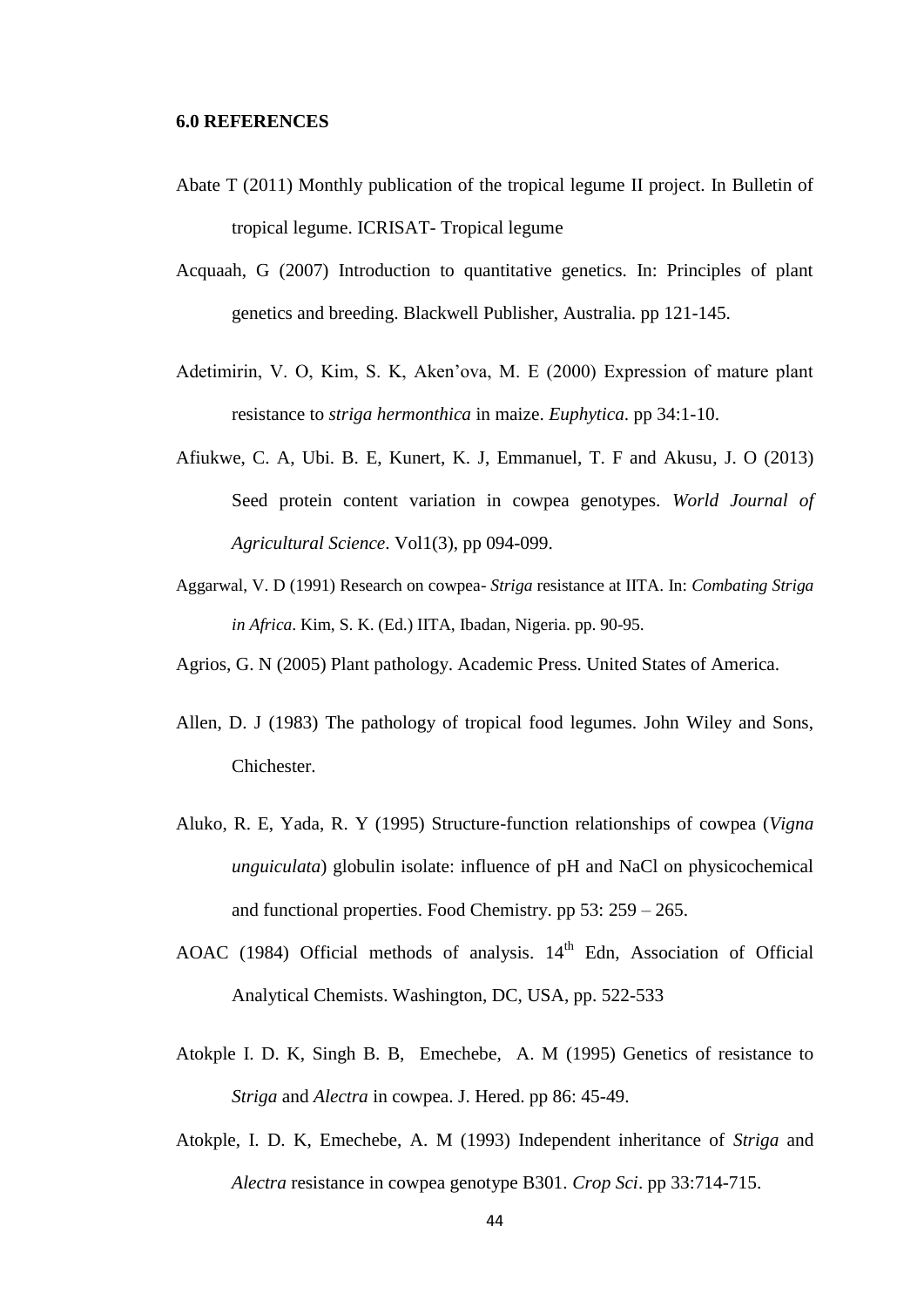- Ba, F. S, Pasquet, R. E, Gepts, P (2004) Genetic diversity in cowpea [*Vigna unguiculata* (L.) Walp.] as revealed by RAPD markers. Genet Resource Crop Evolution. pp 51:539-550
- Bagnall-Oakley, H, Gibberd, V, Nyongesa, T. E (1991) The incidence and control of *A. vogelii,* in Embu district, Kenya. In: Ransom, J. K., Mussleman, L. J., Worsham, A. D and Parker, C. (Eds.), Proceedings of the 5<sup>th</sup> International Symposium on Parasitic Weeds, CYMMIT, Nairobi, Kenya.
- Baker, R. J (1978) Issues in diallel analysis. Crop Science. pp 18:533-536
- Berner, D, Awal, A. B, Aibokhan, E. J (1994) Potential of imazaquin seed treatment for control of *Striga gesnerioides* and *Alectra vogelii* in cowpeas (Vigna unuiculata). *Plant diseases*.
- Berner, D. K, Williams, O. A (1998) Germination Stimulation of *Striga gesnorioides* seed by host and non-host. *Plant Disease*. pp 82:1242-1247.
- Botanga, C. J, Timko, M. P (2006) *Genome.* In Press
- Botanga, C. J, Timko, M. P (2005) Genetic structure and analysis of host and nonhost Interactions of *Striga gesnerioides* (witchweed) from Central Florida. Phytopathology. pp 95:1166-1173.
- Boukar, O, Kong, L, Singh, B. B, Murdock, L, Ohm, H. W (2004) AFLP and AFLPderived SCAR markers associated with *Striga gesnerioides* resistance in cowpea. *Crop Sci*. pp 44:1259-1264
- Bressani, R (1985) Nutritive value of Cowpea. In: Cowpea Research, Production and Utilization. Singh, S.R. and Rachie, K.O. (eds.), John Wiley & Sons Ltd.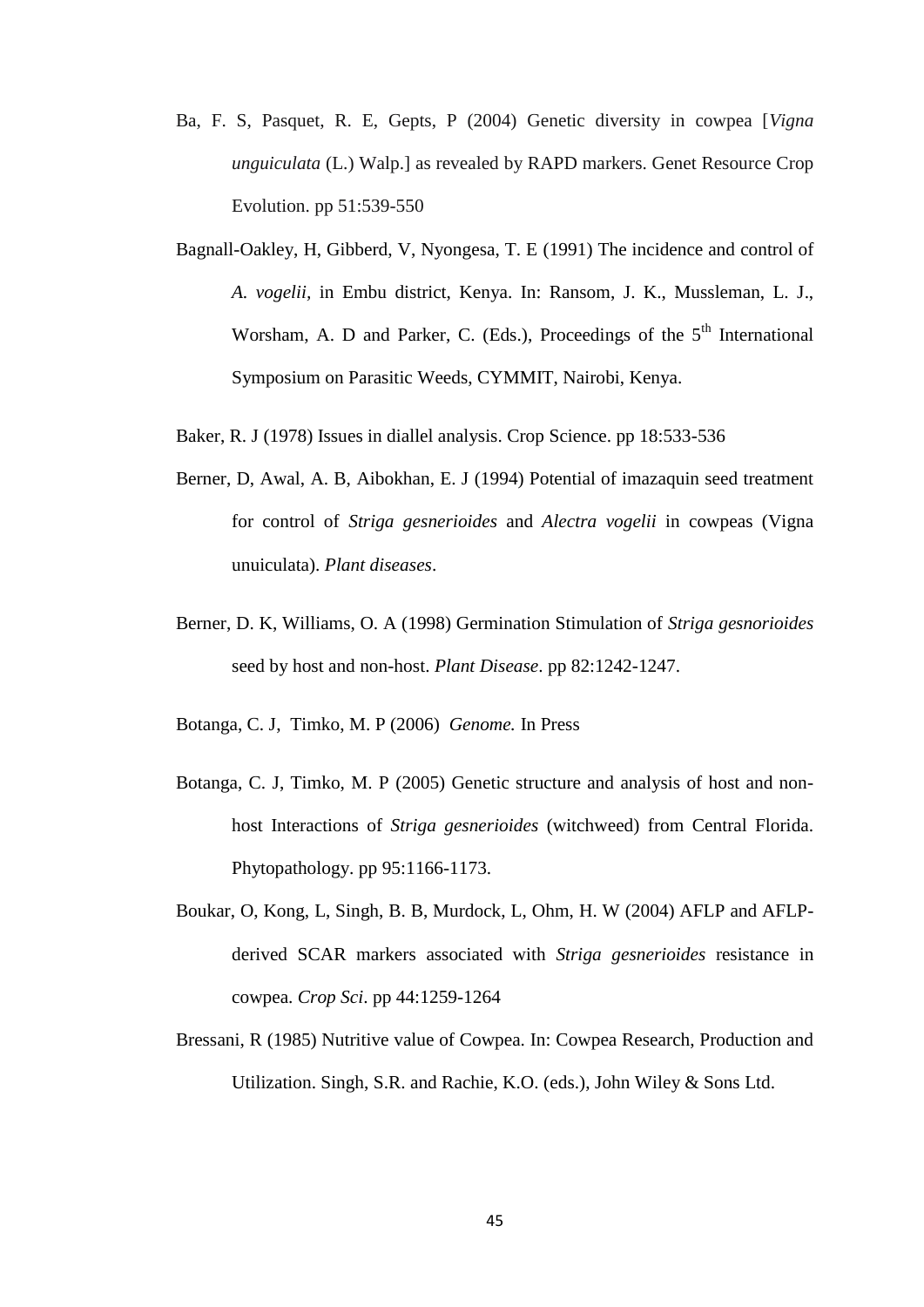- CABI International (2012) Invasive species compendium [http://www.cabi.org/isc/?compid=5&dsid=4234&loadmodule=datasheet&p](http://www.cabi.org/isc/?compid=5&dsid=4234&loadmodule=datasheet&page=481&site=144) [age=481&site=144](http://www.cabi.org/isc/?compid=5&dsid=4234&loadmodule=datasheet&page=481&site=144) retrieved  $7<sup>th</sup>$  January, 2012.
- Chan, C. W, Phillips, R. D (1994) Amino acid composition and subunit constitution of protein fractions from cowpea (*Vigna unguiculata* L. Walp) seeds. *Journal of Agricultural Food Chemistry*. pp 42:1857 – 1860.
- Conner, J. K, Hartl, D. L (2004) A primer of ecological genetics. Sinauer Associates Inc. Sunderland.
- Coulibaly, S, Pasquet, R. S, Papa, R, Gepts, P (2002) AFLP analysis of the phenetic organization and genetic diversity of (*Vigna unguiculata* L. Walp). Reveals extensive gene flow between wild and domesticated types. *Theoretical Applied Genetics*. pp 104: 358-366.
- Dugje, I. Y, Omoigui, L. O, Ekeleme, F, Kamara, A. Y, Ajeigbe, H (2009) Farmers Guide to Cowpea Production in West Africa. International Institute of Tropical Agriculture (IITA) 2009, Ibadan Nigeria.
- Ehlers, J. D, Hall, A. E (1997) Cowpea (*Vigna unguiculata* (L.) Walp.). *Field Crop Research*, 53 (1-3): pp 187-204.
- Ejeta, G, Mohamed, A, Rich, P. J, Melakeberhan, A, Housley, T. L, Hess, D. E (2000) Selection for specific mechanisms of resistance to *striga* in sorghum. p. 29-37. *In*: B.I.G Haussmann, M. L. Koyama, L. Grivet, H. F. Rattunde and D. E. Hess (eds.), Breeding for *Striga* Resistance in Cereals. Proc. Workshop. IITA. Ibadan, Nigeria. 18-20 Aug. 1999. Margraf, Weikersheim, Germany.
- Emechebe, A. M, Singh, B. B, Leleji, O. I, Atokpe, I. D. K, adu, J. K (1991) Cowpea *striga* problems and research in Nigeria. p. 18-28. in S. K. Kim {ed}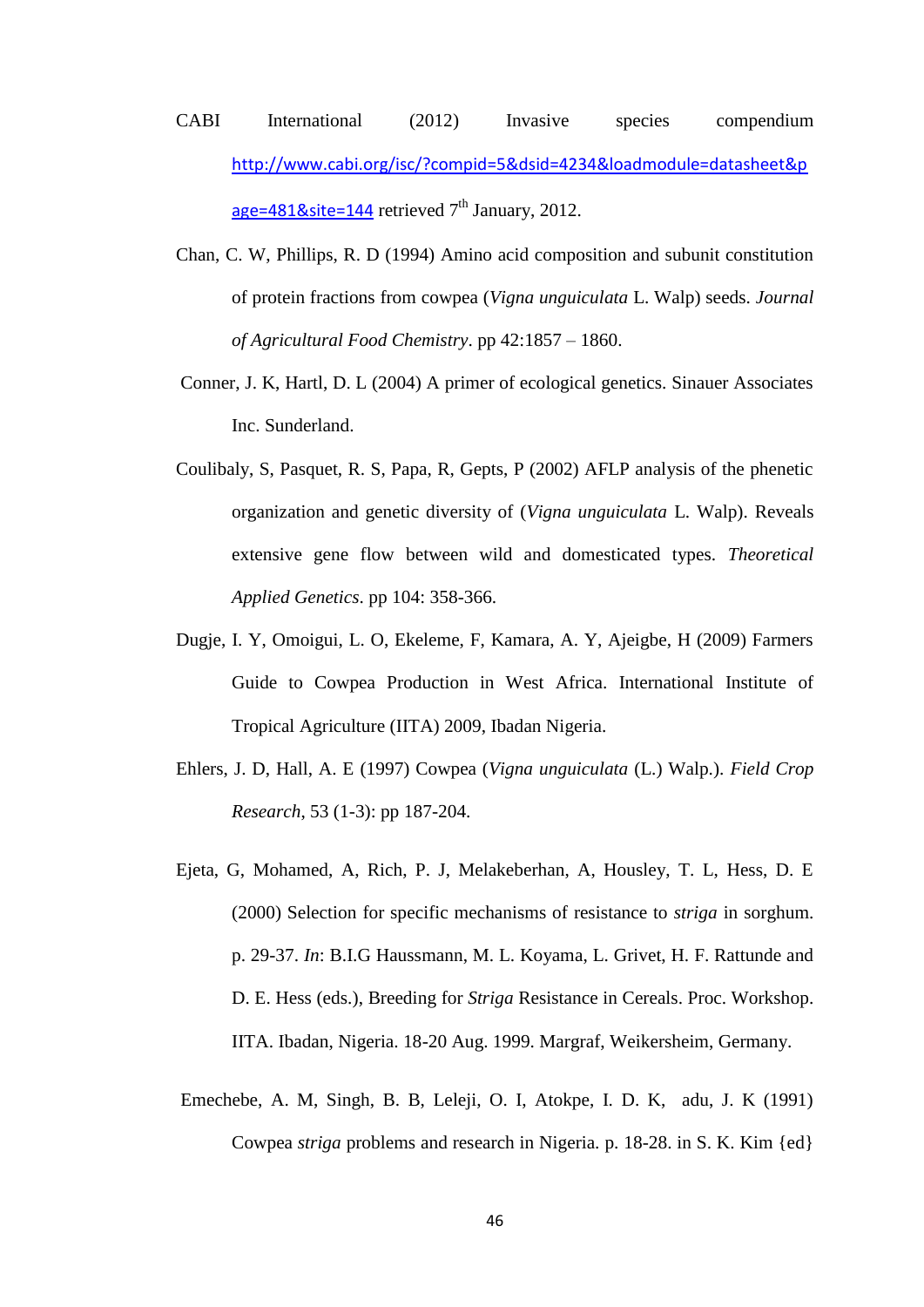Combating *Striga* in Africa. Proc. Int. workshop, Ibadan, Nigeria, 1988. IITA, Ibadan Nigeria.

- Engler, A (1922) Alectra Thunb. Botanisches Jahrbücher für Systematik, Pflanzengeschichte und Pflanzengeographie. pp 57:613
- Ezeagu, I. E, Petzke, J. K, Metges, C. C, Akinsoyinu, A. O, Ologhobo, A. D (2002) Seed protein contents and nitrogen to protein conversion factors for some uncultivated tropical plant seeds. *Food Chemistry Journal.* pp *78*, 105-109. [http://dx.doi.org/10.1016/S0308-8146\(02\)00105-X](http://dx.doi.org/10.1016/S0308-8146(02)00105-X)
- Falconer, D. S (1989) Introduction to quantitative genetics.  $3<sup>rd</sup>$  edition. Longman, Scientific and Technical. pp 438.
- Falconer, D. S, Mackay, T. F. C (1996) Introduction to quantitative genetics,  $4<sup>th</sup>$  edn. Essex, UK: Longman.
- Fang, J. G, Chao, C, T, Robert, P. A, Ehlers, J. D (2007) Genetic diversity of cowpea [*Vigna unguiculata* (L.) Walp.] in four West African and USA breeding programs as determined by AFLP analysis. *Genetic Resources and Crop Evoluation* 54. pp 1197-1209.
- FAOSTAT (2012) Statistics of cowpea production. Available on [http://FAOSTAT.fao.org](http://faostat.fao.org/). Accessed on 20/08/2010.
- FAOSTAT, 2008. World cowpea production. available on [http://faostat.fao.org.](http://faostat.fao.org/) accessed on 10/10/2010.
- Fery, R. L, Dukes, P. D (2002) Southern blight (*Sclerotium rolfsii* Sacc.) of cowpea: yield-loss estimates and sources of resistance. *Crop Protection*, 21(5): pp 403- 408.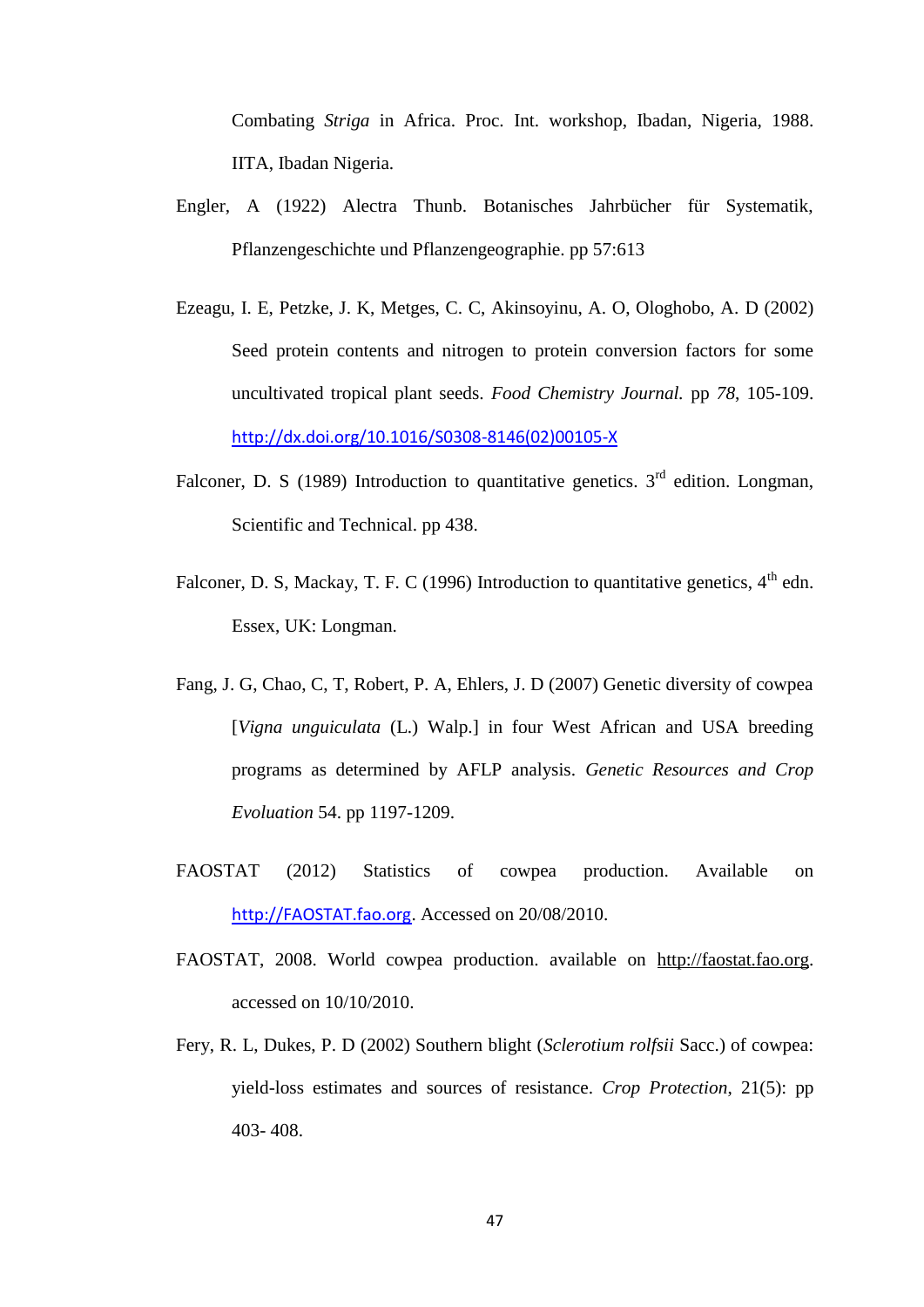- Flight, C (1976). Excavations at Kintampo. *West African Archeological Newsletter*, 12: 71-73.
- Fourie, D, Herselman, L, Mienie, C (2011) Improvement of common bacterial blight resistance in South African dry bean cultivar teebus. Afri. Crop Sci. J. 19 (4): 377-386 Hangen LA, Bennink MR (2003). Consuption of black beans and navy beans (*Phaseolus*
- Geleta, L. F (2010) Cowpea landraces of Botswana: A potential resistance source for *Alectra vogelii*. *Aspect of Applied Biology*. pp 96.

Ghazanfar, S. A, Hepper, F. N, Philcox, D [\(2008\)](http://plants.jstor.org/search?Date_fld=2008) Flora of Tropical East Africa,Vol, page1.

- Gowda, T. H (1996) Studies on the association of yield components in three F2 populations of cowpea (*Vigna unguiculata* (L.) Walp.). *Karnataka Journal of Agricultural Sciences*, 9 : 270-274.
- Griffings, B (1956) Concept of general and specific combining ability in relation to diallel crossing systems. *Australia Journal of Biological Science*. 9: pp 463- 93.
- Gupta, Y. P (1998) Pulse crops. In : *Nutritive Value of Pulses,* Ed., B. Baldev, S. Ramanujam and H. K. Jain. pp 563.
- Hall, A. E (2004) Breeding for adaptation to drought and heat in cowpea. *European Journal of Agronomy*., 21: pp 447-454.
- Hamdi, A (1996). Heritability and combining ability of root characters in lentil (*Lens culinaris* Medik). *Egypt Journal of Agricultural Research*, 70(1): 247–255.
- Hutchinson, J, Dalziel, M. D (1963) Flora of West Tropical Africa. Crown agents for Government. London. pp 828.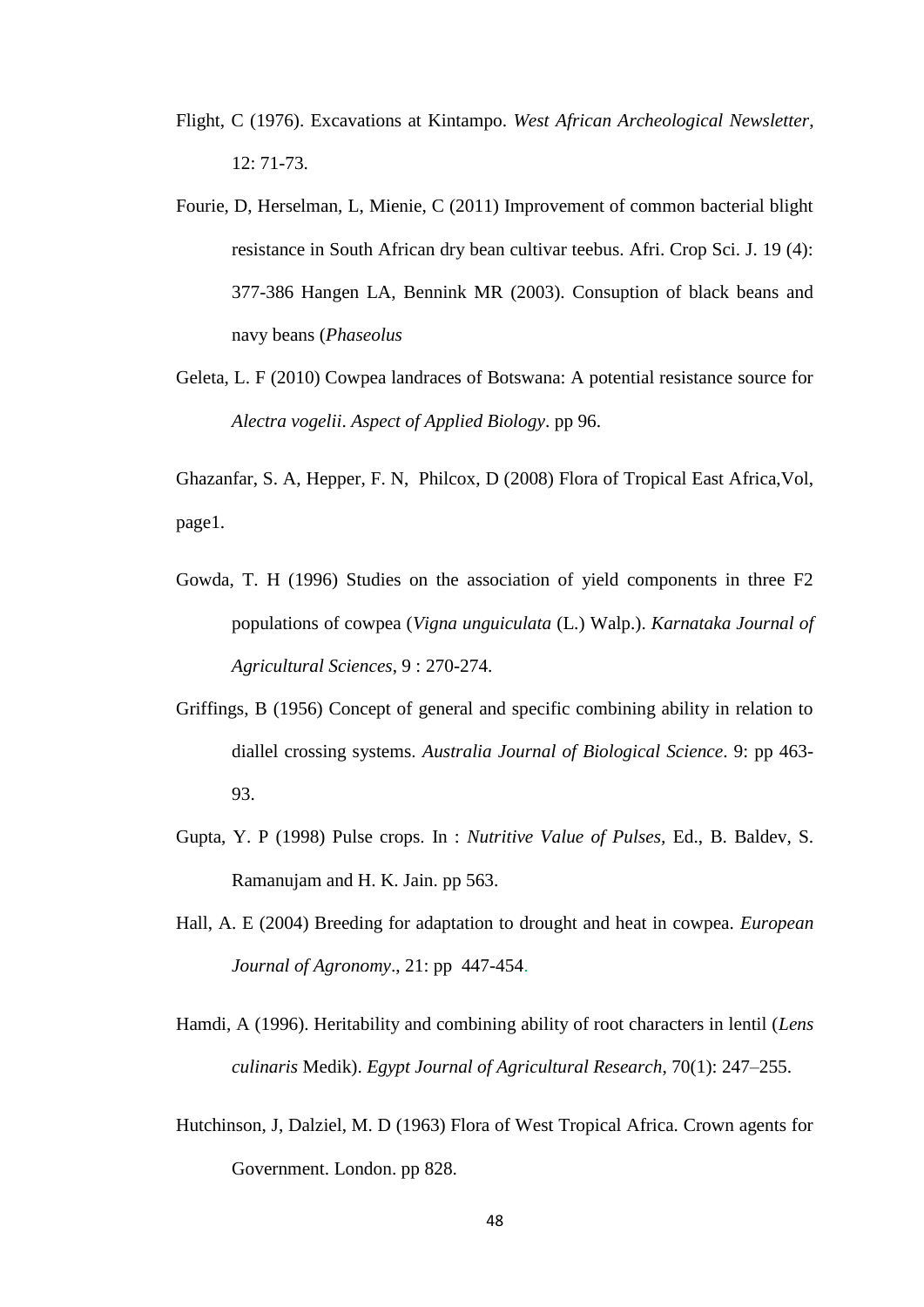- IBPGR (1983) International Board for Plant Genetic Resources. Descriptors for cowpea. Crop Genetic Resource Centre, Plant Production and Protection Division, Food and Agriculture Organization of the United Nations, Rome, Italy.
- ICRISAT (2011) A Profile of Tropical Legumes in Tanzania. Bulletin of Tropical Legumes, September 2011. Retrieved on April 21, 2014. Available online: [http://www.icrisat.org/tropicallegumesII/pdfs/BTL9-](http://www.icrisat.org/tropicallegumesII/pdfs/BTL9-%2020110929.pdf) 20110929.pdf
- Igbinnosal, I, Okonkwo, S. N. C (1991) Studies on seed germination of cowpea witchweed (*Striga gesnerioides*) and its effect on cowpea (*Vigna unguiculata*) *in* Proceedings,  $5<sup>th</sup>$  International Symposium of Parasitic weeds, 24-30 June 1991, Nairobi, Kenya, edited by J. K. Ransom, L. J., Musselman, A. D. Warsham, and C. Parker. The International Wheat and Maize Improvement Center (CIMMITY), Mexico, D. F. Mexico
- IITA (1983). Research highlights. International Institute of Tropical Agriculture, Ibadan.
- Kabambe, V, Katanga, L, Kapewa, T, Ngwira, A. R (2008) Screening legumes for integrated management of witchweeds (*Alectra vogelii* and *Striga asiatica*) in Malawi. *African Journal of Agricultural Research*, 3(10): pp 708-715.
- Kabambe, V. H, Nambuzi, S, Kauwa, A. E, Ngwira, A. R (2005) Role of cowpea and silverleaf intercropping on witchweed (*Striga asiatica* L. Kuntze) in maize in Malawi. In: Safalaoh, A. C. L, Gowela J. P, Mtethiwa A. H (eds). Proceedings of the Second Bunda College Research Dissemination Conference Lilongwe, Malawi. pp 22-27.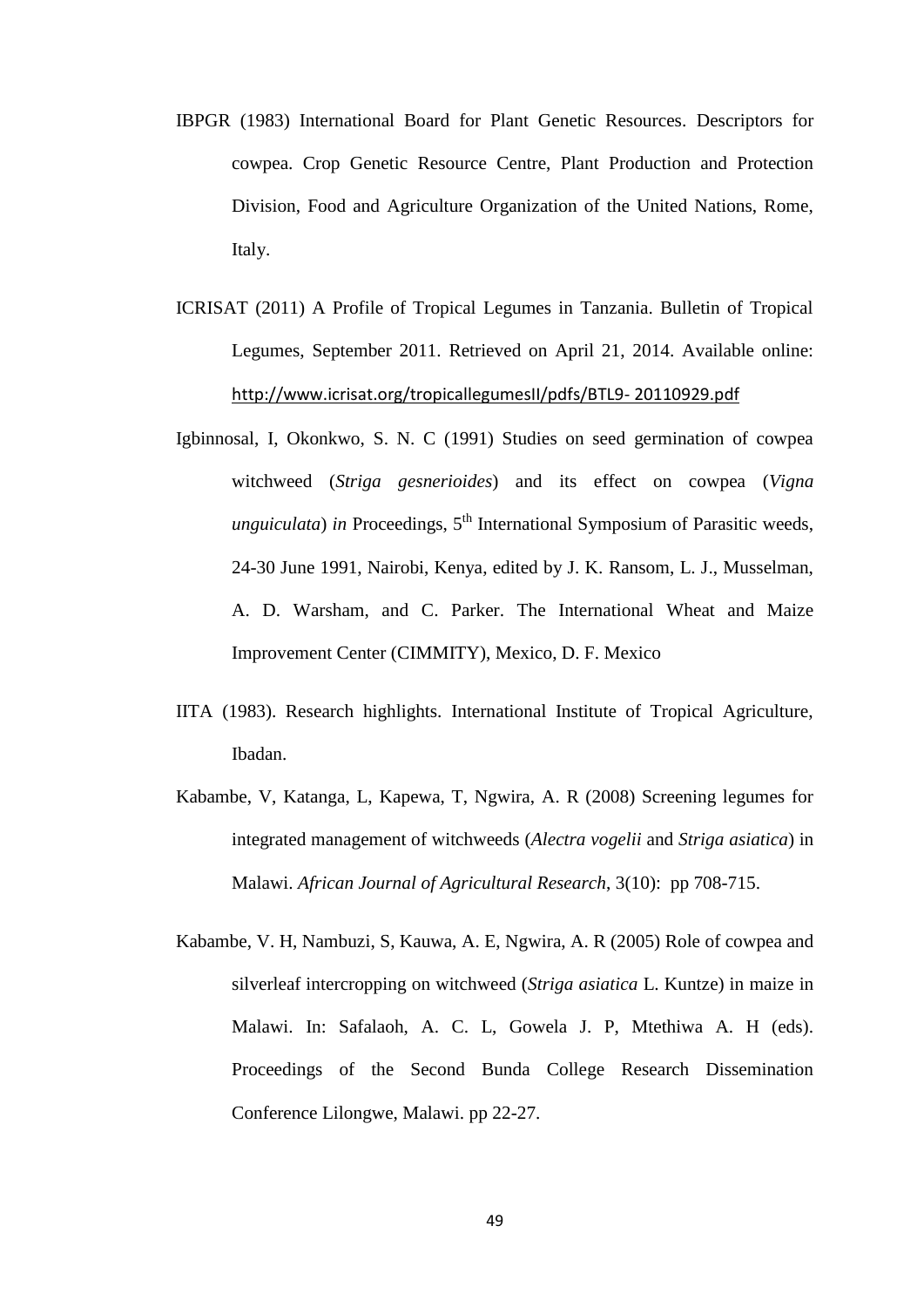- Karademir, C, Gencer, O, Karademir, E (2007) Heterosis and combining ability for yield and fiber properties in cotton (Gossypium hirsutum L.) under drought stress conditions. *Asian Journal of Plant Science*. pp 6:667-72.
- Karanja, J, Nguluu, S. N, Wambua, J, Gatheru, M (2013) Response of cowpea genotype to *Alectra vogelii* parasitism in Kenya. *African Journal of Biotechnology*. 12 (47) 6591-6598.
- Karanja, J. K, Nguluu, S. N, Gatheru, M (2010) Farm yard manure reduces the virulence of *Alectra vogelii* (Benth) on cowpea (*Vigna unguiculata)*. Paper presented at Bondo University College conference, February, 2010.
- Kim, S. K (2000) Horizontal resistance, misunderstanding, approach and importance. In: Kim, S. K., Robinson, K., Atkinson, V. O., Adetimirin, C., and Salle, G. (ed.) Combating *striga* parasitic weeds through horizontal resistance. Preedings of the International workshop on horizontal resistance for controlling parasitic weeds held at Hotel President World Centre, Brussel, Belgium. pp 1997:35-53.
- Kroschel, J (2001) A Technical Manual for Parasitic Weed Res. and Extension. Kluwer Academic Publishers, Dordrecht, The Netherlands. pp 256.
- Kureh, I, Alabi S. O, Kamara, A. Y (2005) Response of soybean genotypes to *Alectra vogelii* infestation under natural field conditions. Tropicultura, 23, 3, 183-189.
- Kureh, I, Katung, P. D, Orakwue, F. C (1999) Reaction of soybean varieties to preconditioning and concentration of seed inoculum of *Alectra vogelii*  (Benth). Science Forum, *Journal of Pure and Applied Science*, 2, 1, 116-124.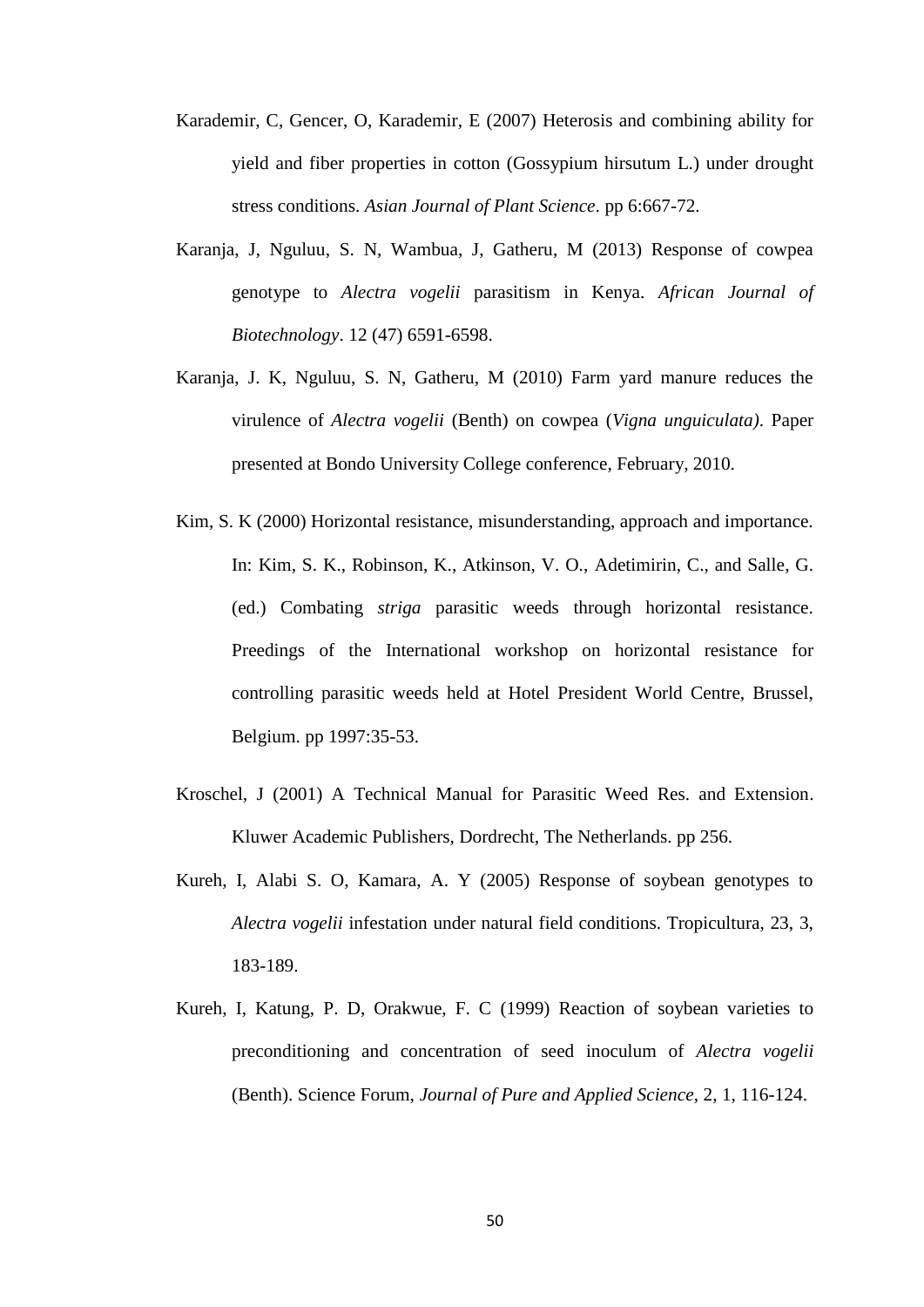- Kuresh, I, Alabi, S. O (2003) The parasitic angiosperm *Alectra vogelii* (Benth.) can influence the growth and nodulation of host soybean (*Glycine max* (L.) Merrill). *Crop Protection* 22: pp 361-367.
- Kutama, A. S, Hayatu, M and Umar, S (2013) Effect of Alectra vogelii (Benth) Infestation on the Growth of some Genotypes of Cowpea (Vigna unguiculata [L] Walp). *Standard Research Journal of Agricultural Science.* Vol 2 (3): 033- 039.
- Lagoke, S. T. O, Shebayan, J. Y, Magani, I (1993) Striga problem and control in Nigeria. In: 3rd General Workshop of Pan African Striga Control Network (PASCON). Harare, Zimbabwe.
- Lambot, C (2002) Industrial potential of cowpea. In: Fatokun, CA, Tarawali SA, Singh BB, Kormawa PM, and Tamo M (eds). Challenges and Opportunities for enhancing sustainable cowpea production. Proceedings of the World Cowpea Conference III, International Institute of Tropical Agriculture (IITA), Ibadan, Nigeria, pp. 4-8
- Lane, J. A, Bailey, J. A, Terry, P. J (1991) An invitro growth system for studying the parasitism of cowpea (*Vigna unguiculata*) by *Striga gesnerioides*. *Weed Research* 31: pp 211-217.
- Lopez-Raez J. A, Matusova R, Cardoso C, Jamil M, Charnikhova T, Kohlen W, Ryter-Spira C, Vertappen F, Bonwmeester H (2009) Strigolactones: ecological significance and use as a target for parasitic plant control. *Pest Management Science* 65(5): pp471-477.
- Magani, I. E, Lagoke, S. T. O (2009) Mechanism of reaction of cowpea varieties to, *Alectra vogelii* (Benth) and its control. *Journal of Applied Biosciences,*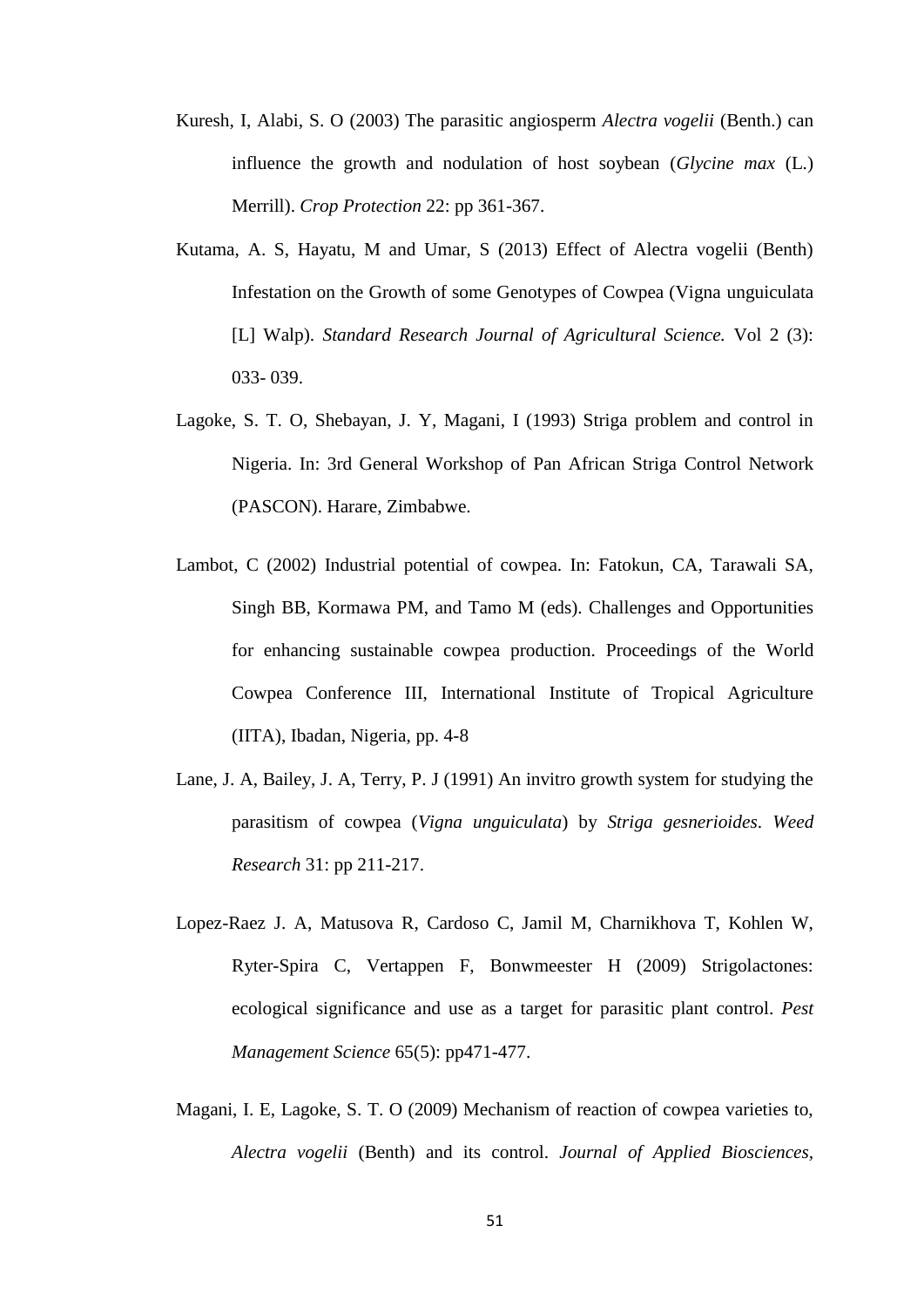*Bioscience Communication and Publications.* 14: pp 775 - 781 :www.biosciences.elewa.org

- Mainjeni, C. E (1999) The host range of *Alectra vogelii* Benth. From Malawi and resistance in common bean and cowpea. MSc. Thesis, University of Bath, UK. pp 83.
- Maréchal, R., Mascherpa, J.M. and Stainer, F (1978). Etude taxonomique d'un group complexe d'especes des genres *Phaseolus* et *Vigna* (Papillionaceae) sur la base de donnees morphologiques et polliniques traitees par l'analyse informatique. Boissiera, 28: 1–273.
- Mbwaga, A, Hella, J, Mligo, J, Kabambe, V, Bokos, J (2007) Development and promotion of Alectra resistant cowpea cultivars for smallholder farmers in Malawi and Tanzania. McKnight Foundation Collaborative Crops Research Project.
- Mbwaga, A, Hella, J, Mligo, J, Kabambe, V, Bokos, J (2010) Development and promotion of Alectra resistant cowpea cultivars for smallholder farmers in Malawi and Tanzania. McKnight Foundation Collaborative Crops Research Project.
- Melchior, H (1941) Die Gattung *Alectra* Thunb. Notizblatt der botanischen garten und museum Berlin-Dahlem, 15:423-447.
- Miklas P. N, Smith J. R, Riley R, Grafton K. F, Singh S. P, Jung G, Coyne D. P (2000) Marker-assisted breeding for pyramided resistance to common bacterial blight in common bean. Annual Report. Bean Improvement Cooperative 43: 39-40.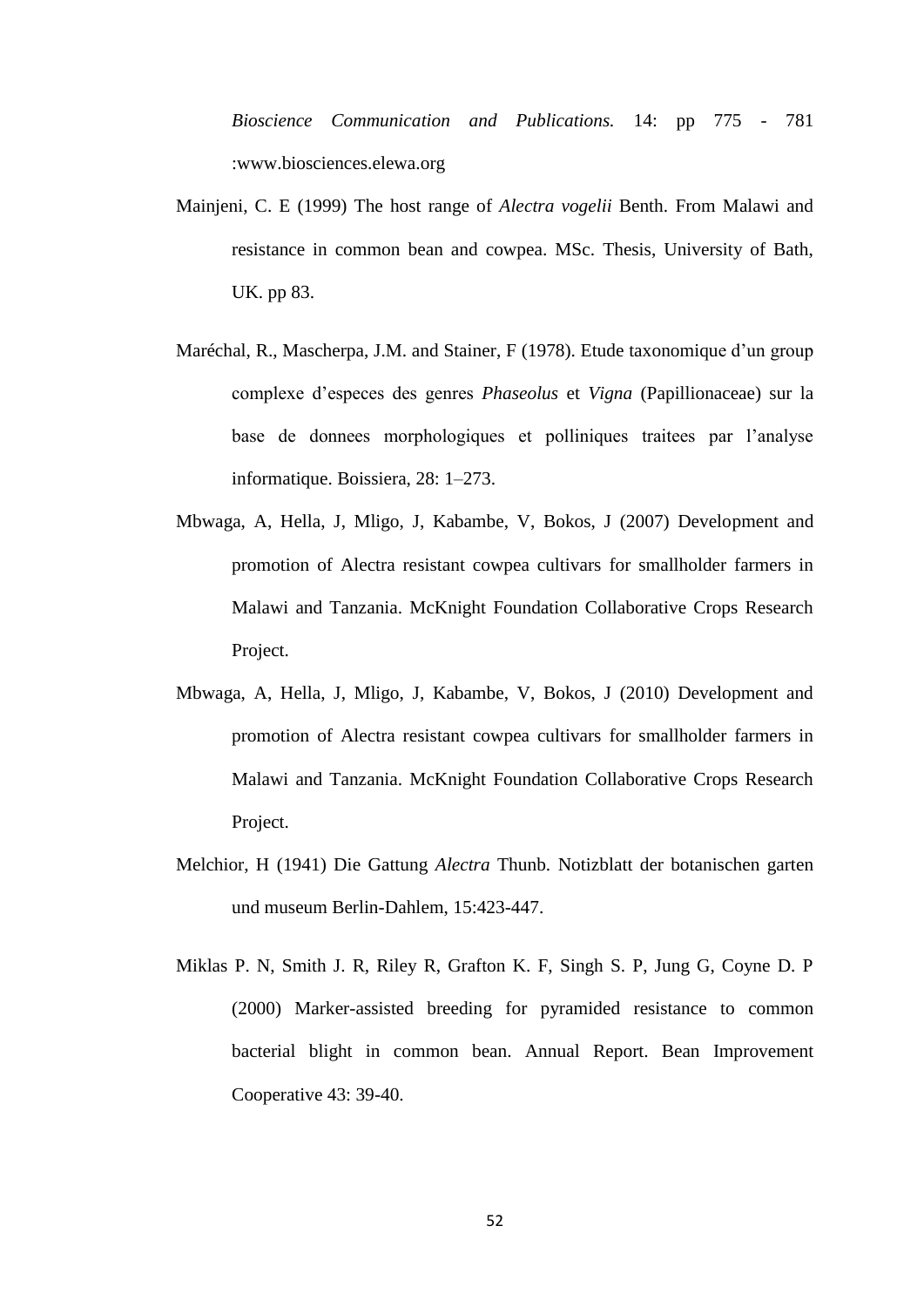- Morakinyo, J. A (1996). Heritabilities, correlation and expected responses to selection of some yield components in grain sorghum (*Sorghum bicolor* (L.) Moench). *Nigerian Journal of Genetics*, 11: 48-54.
- Mwasaru, M. A, Muhammad, K, Bakar, J, Cheman, Y. B (1999) Effect of isolation technique and conditions on the extractability, physiochemical and functional properties of pigeon pea (*Cajanus cajan*) and cowpea (*Vigna unguiculata*) protein isolates. *Journal of Food Chemistry*, 67: pp 445–452.
- Ng, N. Q, Marechal, R (1985) Cowpea taxonomy, origin and germplasm. In: Cowpea research, production and utilization. Singh, S. R. and Rachie, K.O. (eds.), John Wiley and Sons, Chichester, UK, pp 11-12.
- NGICA (2006) Network for the Genetic Improvement of Cowpea for Africa [Online]. Available on http://www.entm.purdue.edu/ngica/cowpea.html. Accessed on 20/7/2006.
- Nielsen, S. S, Ohler, T. A, Mitchell, C. A (1997) Cowpea leaves for humanconsumption: production, utilization and nutrient composition. *In*: B.B. Singh, D.R. Moham Raj, K.E. Dashiell, L.E.N. Jackai (eds) Advances in Cowpea Research. Co-publication of International Institute of Tropical Agriculture (IITA) and Japan International Research Centre for Agricultural Science (JIRCAS), IITA, Ibadan, Nigeria. pp 326-332.
- Oimstead, R. G, DePamphilis, C. W, Wolfe, A. D, Young, N. D, Elisens, W. J, Reeves, P. J (2001) Disintegration of the Scrophulariaceae. *Am Journal of Botany*.
- Omanya, G. O (2001) Variation for indirect and direct measures of resistance to *Striga* (*Striga hermonthica* (Del.)) Benth.) in two recombinant inbred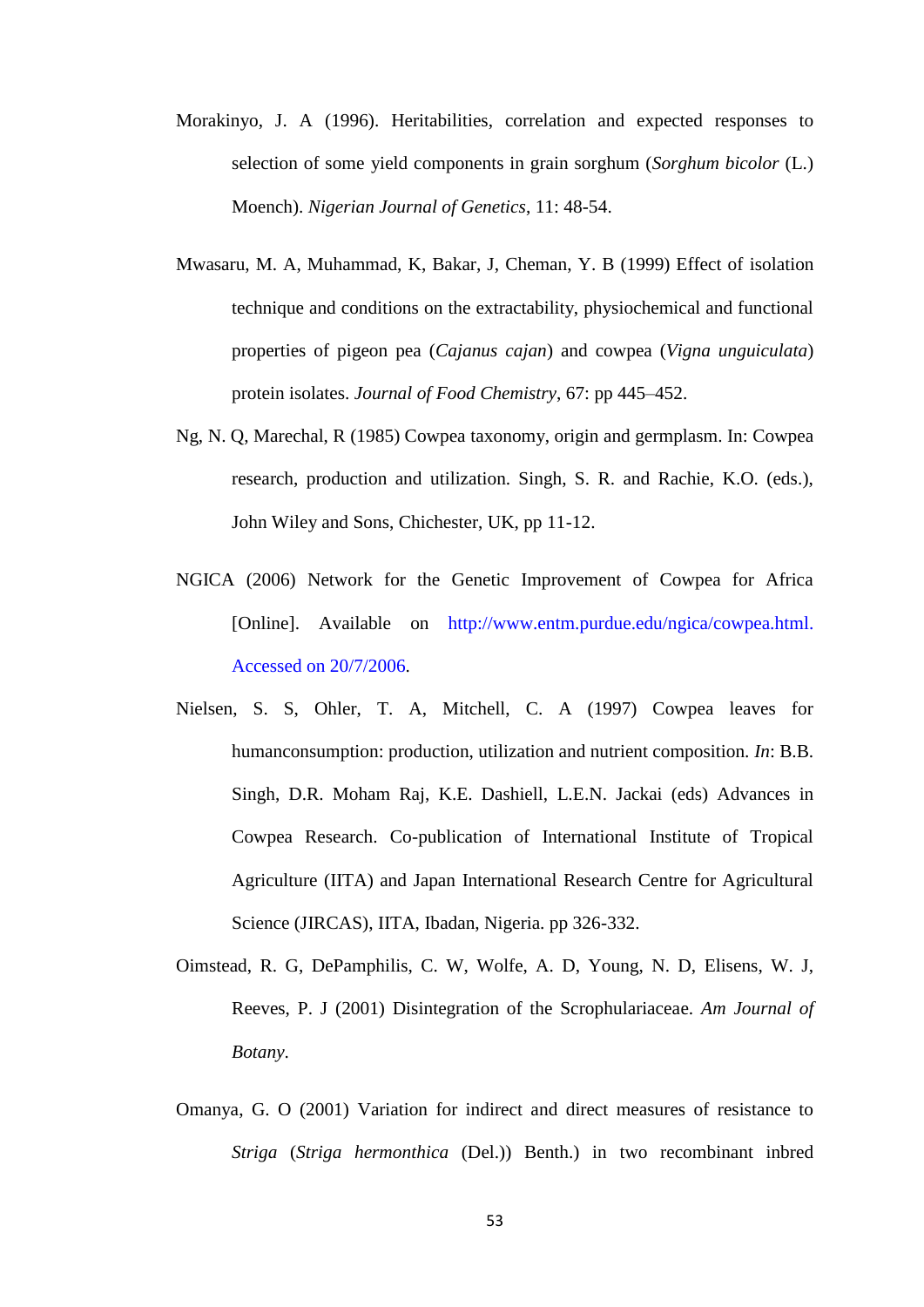populations of sorghum (*Sorghum bicolor* (L.)) Moench). Verlag Grauer, Beuren, Stuttgart, Germany. pp 141

- Omoigui. L. O, Kamara. A. Y, Ishiyaku. M. F and Bouker. O (2012) Comparative response of cowpea breeding lines to *Striga* and *Alectra* in the dry savannah of northeast Nigeria. *African Journal of Agricultural Research*.
- Park, S. O, Coyne D. P, Jung, G (1998) Gene estimation, associations of traits, and confirmation of QTL for common bacterial blight resistance in common bean. Annual Report of the Bean Improvement Cooperative 41: pp 145-146.
- Parker, C, Polniaszek, T. I (1990) Parasitism of cowpea by *Striga gesnerioides*: Variation in virulence and discovery of a new source of host resistence. *Annual Applied Biology*. 116: pp 305-311.
- Parker, C, Riches, C. R (1993) Parasitic weeds of the world, Biology and control. CAB International, Wallingford, UK.
- Payne, R. W, Murray, D. A, Harding, S. A, Baird, D. B, Soutar, D. M (2012) An Introduction to GenStat for Windows  $(17<sup>th</sup> Edition)$ . VSN International, Hemel Hempstead, UK.
- Philcox, D (1998) *Alectra* Thunb. In: Launert E, ed. Flora Zambesiaca. Volume 8. Part 2.
- Purseglove, J. W (1984) Tropical crops: Dicotyledons (volumes 1&2 combined), First edition published by Longman Group Limited, England, pp 719.
- Rachie, K. O, Rawal, K. M, Franckowiak, J. D (1975) A rapid method of handling cowpeas. Technical bulletin no.2, IITA, Ibadan, Nigeria, pp 18.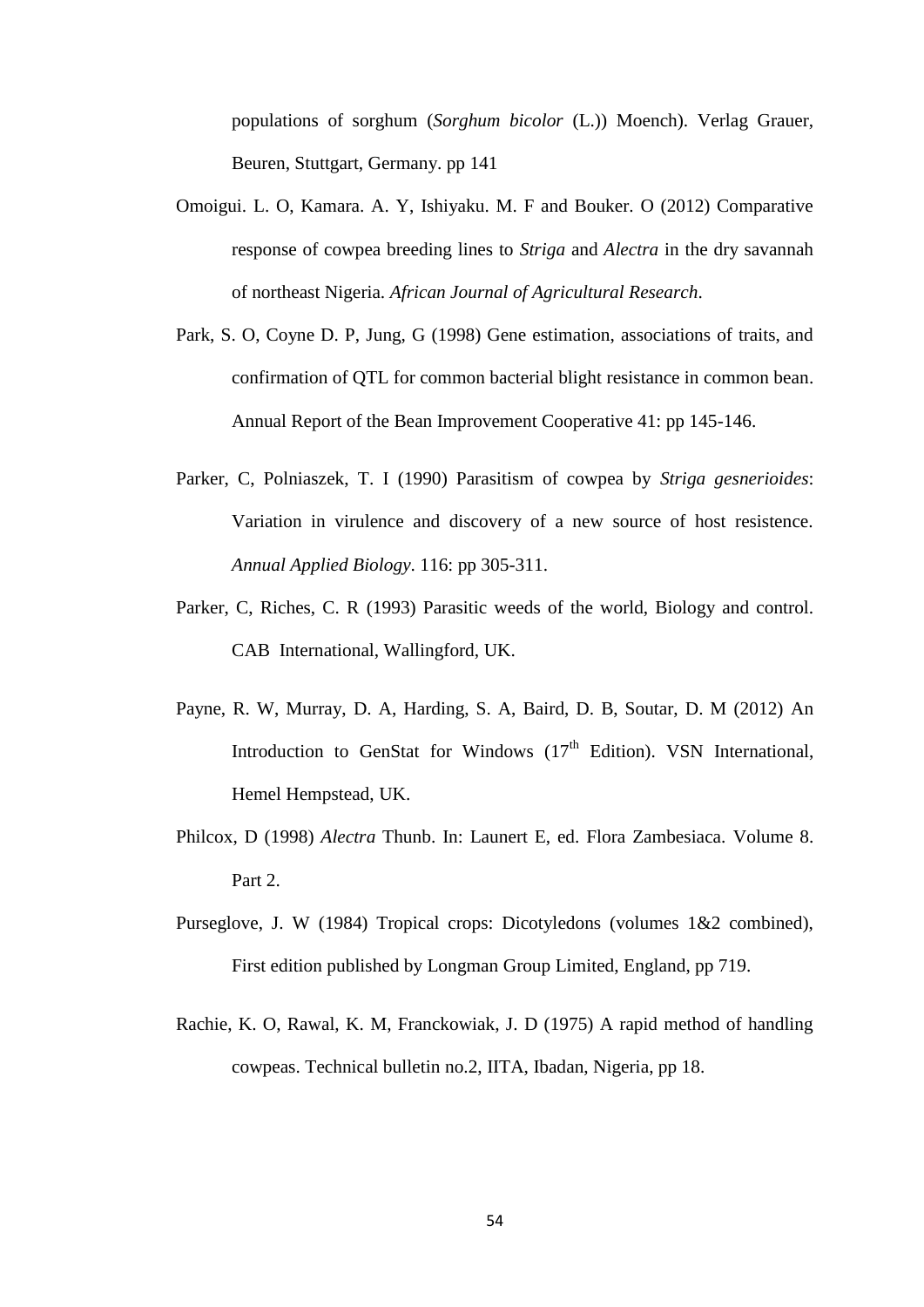- Riches, C. R (1989) The biology and control of *Alectra vogelii* Benth (*Scrophulariaceae*) in Botswana. Ph.D. Thesis, University of Reading, UK, pp 208.
- Riches, C. R, Hamilton, K. A, Parker, C (1992) Parasitism of grain legumes by *Alectra* species (*Scrophulariaceae*). *Annual Applied Biology*. 121: pp 361- 370.
- Riches, C. R (2001) *Alectra vogelii* (Benth) a constraint to cowpea production in southern Africa. In: Mgonga, M. A., Chivinge, O. A. and Moyo, E. S. (eds). *Striga* research in Southern Africa and strategies for regional control options. Proceedings of SADC *Striga* Working Group meeting held in Dar es Salaam, 22-23 May 2000. Bulawayo, Zimbabwe: ICRISAT.
- Rubiales, D, Perez de Luque, A, Fernandez-Aparica, M, Sillero, J. C, Roman, B, Kharrat, M, Khalil, S, Joel, D. M, Riches, C. R (2006) Screening techniques and sources of resistance to parasitic weeds in grain legumes. *Euphytica*.
- Rugare, J. T, Mbwasa, S, Tsekenedza, S (2013) Response of Cowpea (*Vigna unguiculata* L.) Genotypes to Witch weed (*Alectra vogelii* Benth) Infection. *Asian Journal of Agricultural and Rural Development*.
- Samb, P. I, Chamel, A (1992) Foliar absorption and translocation of  ${}^{14}$ C- dicamba into host (Pearl millet and cowpea) and parasite plant of the genus *Striga gesnerioides. Weed research* 32: pp 129-136
- Singh, B. B (2002) Breeding cowpea varieties for resistance to Striga gesnericides and *Alectra vogelii* pp. 154 – 166. In Fatokan C. A. S.A.. Tarawill, B. B. Singh, P. M. Kormawand M. Tamo (editors) 2002. Challenges and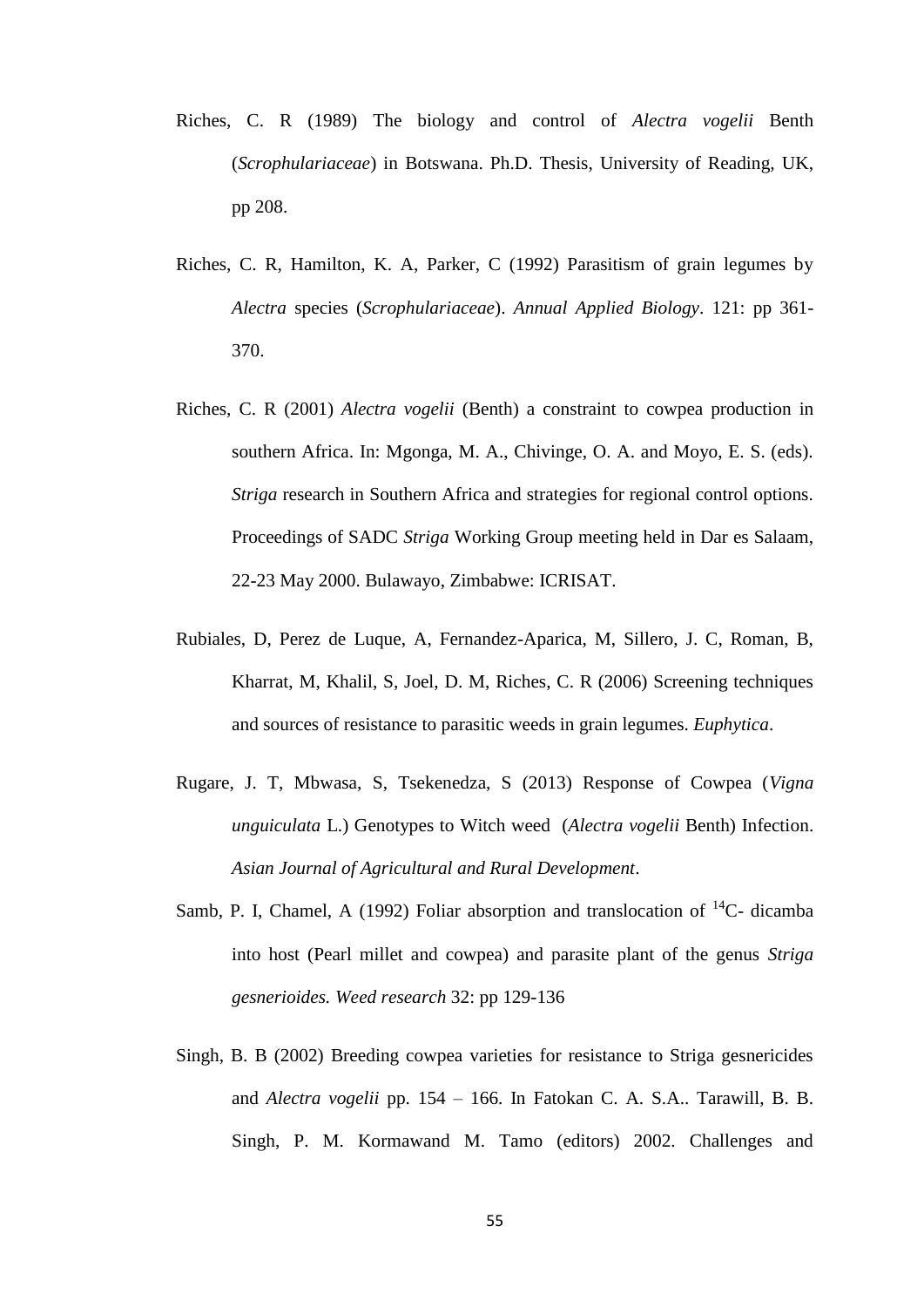opportunities for enhancing sustainable cowpea production. IIIA Ibadan Nigeria 2002.

- Singh, B. B, Ajeigbé, H. A, Tarawali, S. A, Fernandez-Rivera, S, Musa, A (2003) Improving the production and utilization of cowpea as food and fodder. Field Crops Res., 84(1-2), 169-177. Botha PJ (1948). The parasitism of *Alectra vogelii* with special reference to the germination of its seeds. *Journal of South Africa Botany* pp 16:49–72.
- Singh, B. B, Chamblis, O. L, Sharma, B (1997) Recent advances in cowpea breeding. In: Advances in cowpea research. Singh, B.B., Mohan Raj, D.R., Dashiell, K.E. and Jackai, L.E.N. (eds.), Co-publication of International Institute of Tropical Agriculture (IITA) and Japan International Research Centre for Agricultural Sciences (JIRCAS), IITA, Ibadan, pp 30–49.
- Singh, B. B, Ehlers, J. D, Sharma, B, Freire Filho, F. R (2002) Recent progress in cowpea breeding. In: Fatokun, C.A., Tarawali, S.A., Singh, B. B., Kormawa, P.M. &Tamo, M. (eds.). Challenges and opportunities for Enhancing Sustainable Cowpea. Production, IITA, Ibadan, Nigeria. pp. 22-40.
- Singh, B. B, Emechebe, A. M (1991) Breeding cowpea varieties for resistance to *Striga gesnerioides* and *Alectra vogelii*. *In*: Ransom J.K., Musellman , L.J., Warshan D.A. & Parker C., Eds. Proceedings 5th International Symposium on parasitic weeds, 24-30 June, 1991, Nairobi, Kenya. CIMMYT DF, Mexico. pp. 303-305.
- Singh, B. B, Emechebe, A. M (1997) Advances in research on cowpea *Striga* and *Alectra*. In: Advances in cowpea research. Singh, B.B., Mohan, R., Dashiell, K.E and Jackai, L.E.N. pp.215-224. IITA-Jirca, Ibadan, Nigeria.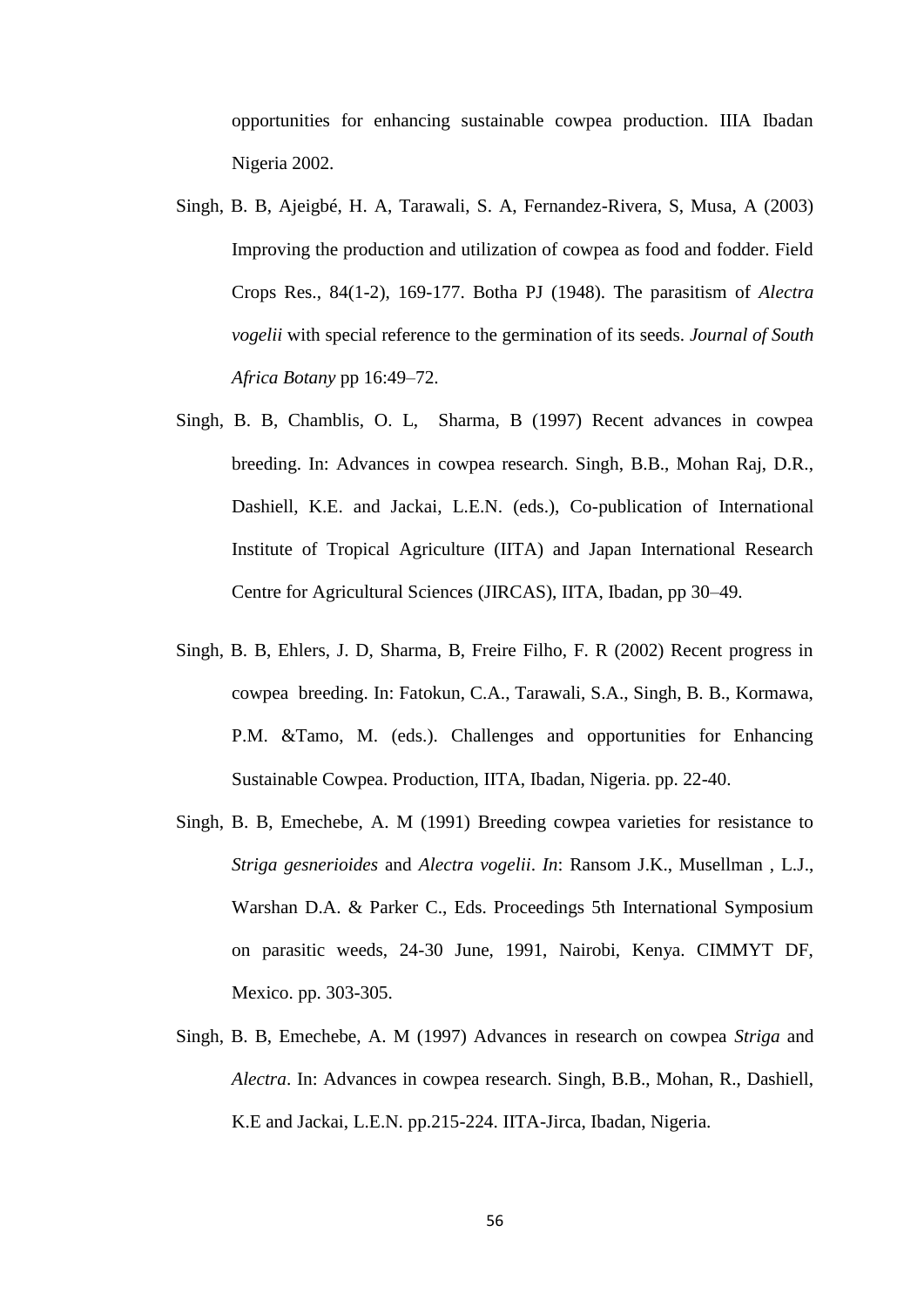- Singh, B. B, Emechebe, A. M, Atopke, I. D. K (1993) Inheritance of *Alectra* resistance in cowpea genotype B301. Crop Science 33:70-72 IITA (1983). Research highlights. International Institute of Tropical Agriculture, Ibadan
- Singh, B. B, Emechebe, A. M (1990a) Inheritance of *Striga* resistance in cowpea genotype B301. *Journal of Crop Science*. 30: pp 879-881.
- Singh, B. B, Emechebe, A. M (1990b) Combined resistance to *Striga* and *Alectra* in cowpea 109-110. In Agronomy abstract. ASA, Madison, WI.
- Singh, I, Badaga, S. N, Tikka, S. B. S (2006) Combining ability for yield over environments in cowpea (*Vigna unguiculata* L. Walp). *Indian Journal of Crop Science*. India
- Singh, S. P, Munoz, C. G (1999) Resistance to common bacterial blight among *Phaseolus* species and common bean improvement. *Journal of Crop Science*, 39: pp 80–89.
- Stahley, K, Slakie, E, Derksen-Schrock, K, Gugerty, M. K, Anderson, C. l (2012) LSMS Integrated Surveys on Agriculture, United Republic of Tanzania: Legumes. EPAR Brief No. 189*.* Washington: Evans School Policy Analysis and Research – University of Washington.
- Steel, W. M, Allen D. J, Summerfield, R. J (1985) Cowpea (*Vigna unguiculata* L. Walp). *Journal of Food Chemistry*., 18(8):520-538.
- Steele, W. M (1979) Cowpeas. In: Evolution of Crop Plants*,* Ed. N. W. Simmonds, Longman, London, UK.
- Takim, F. O, Uddin, R. O (2010) Effect of weed removal on insect populations and yield of Cowpea [Vigna unguiculata (L.) Walp]. *Australia Journal of Agricultural Engineering*. 1: pp 194-199.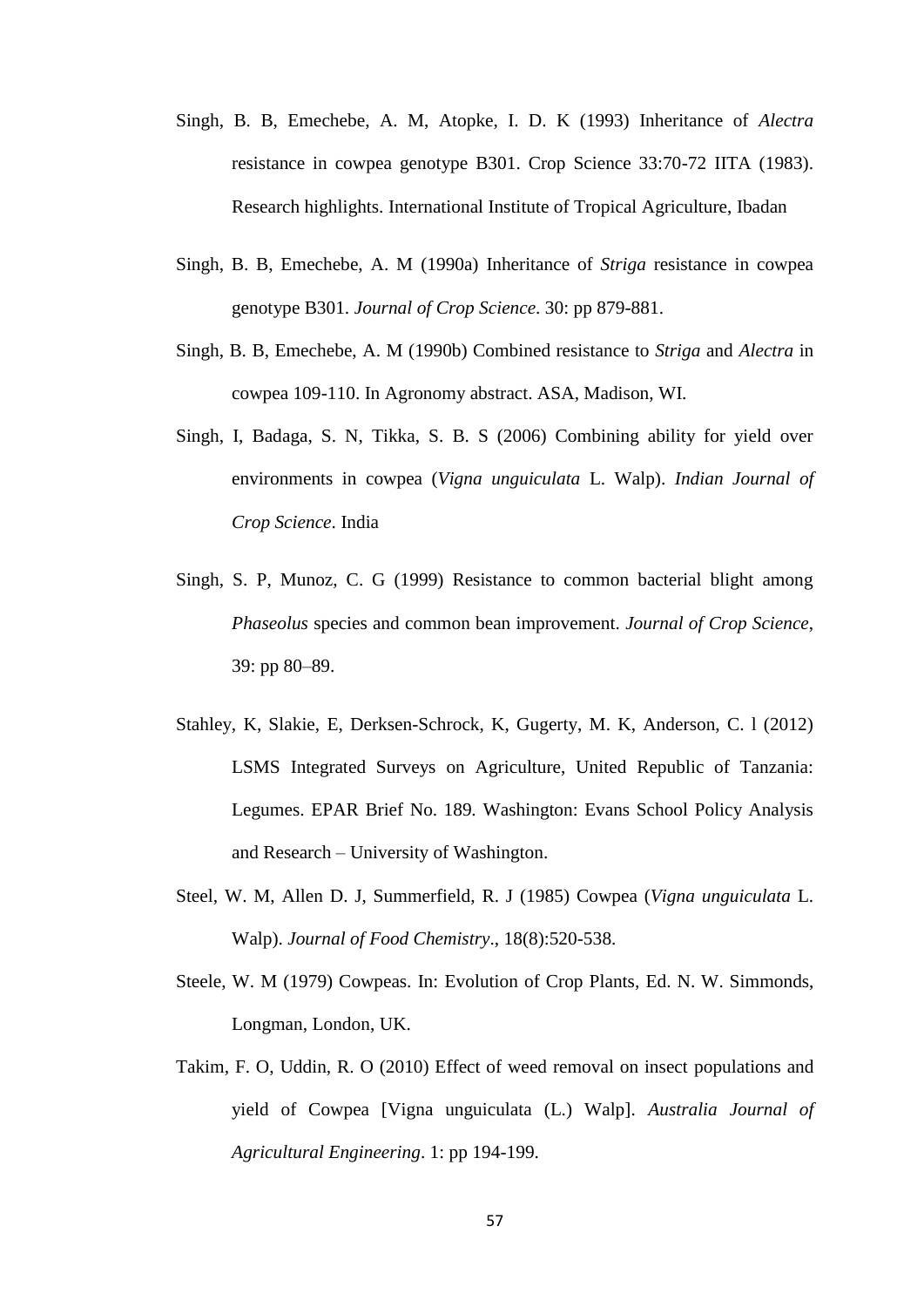- Tarawali, S. A, B. B. Singh, S. C, Gupta, R, Tabo, F, Harris, S, Nokoe, S, Ferna´ndez-Rivera, A, Bationo, V. M, Manyong, K, Makinde, E. C, Odion (2002) Cowpea as a key factor for a new approach to integrated crop– livestock systems research in the dry savannas of West Africa. In: Fatokun CA, Tarawali S, Singh BB, Kormawa PM, Tamo M (eds) Challenges and opportunities for enhancing sustainable cowpea production. International Institute of Tropical Agriculture, Ibadan, Nigeria, pp 233–251
- Tarawali, S. A, Singh, B. B, Gupta, S. C, Tabo, R, Harris, F (2002) Cowpea as a key factor for a new approach to integrated crop livestock systems research in the dry savannas of West Africa. In: Challenges and Opportunities for Enhancing Sustainable Cowpea Production.
- terBorg, S. J (1999) Broomrape resistance in faba bean: what do we know? p. 25-41. *In*: J.I. Cubero, M.T. Moreno, D. Rubiales, and J.C. Sillero (eds.), Resistance to broomrape, the state of the art. Junta de Andalucía, Spain.
- Timko, M. P, Gowda, B. S, Ouedraogo, J, Ousmane, B (2007b) Molecular markers for analysis of resistance to *Striga gesnerioides* in cowpea. In: Integrating New Technologies for *Striga* Control: Towards Ending the Witch-hunt. Ejeta, G. and Gressell, J. (eds.), World Scientific Publishing Co. Pte Ltd, Singapore, pp In Press.
- Timko, M. P, Rushton, P. J, Laudeman, T. W, Bokowiec, M. T, Chipumuro, E, Cheung, F, Town, C. D, Chen, X. F (2008) Sequencing and analysis of the gene-rich space of cowpea. BMC Genom, 9:103.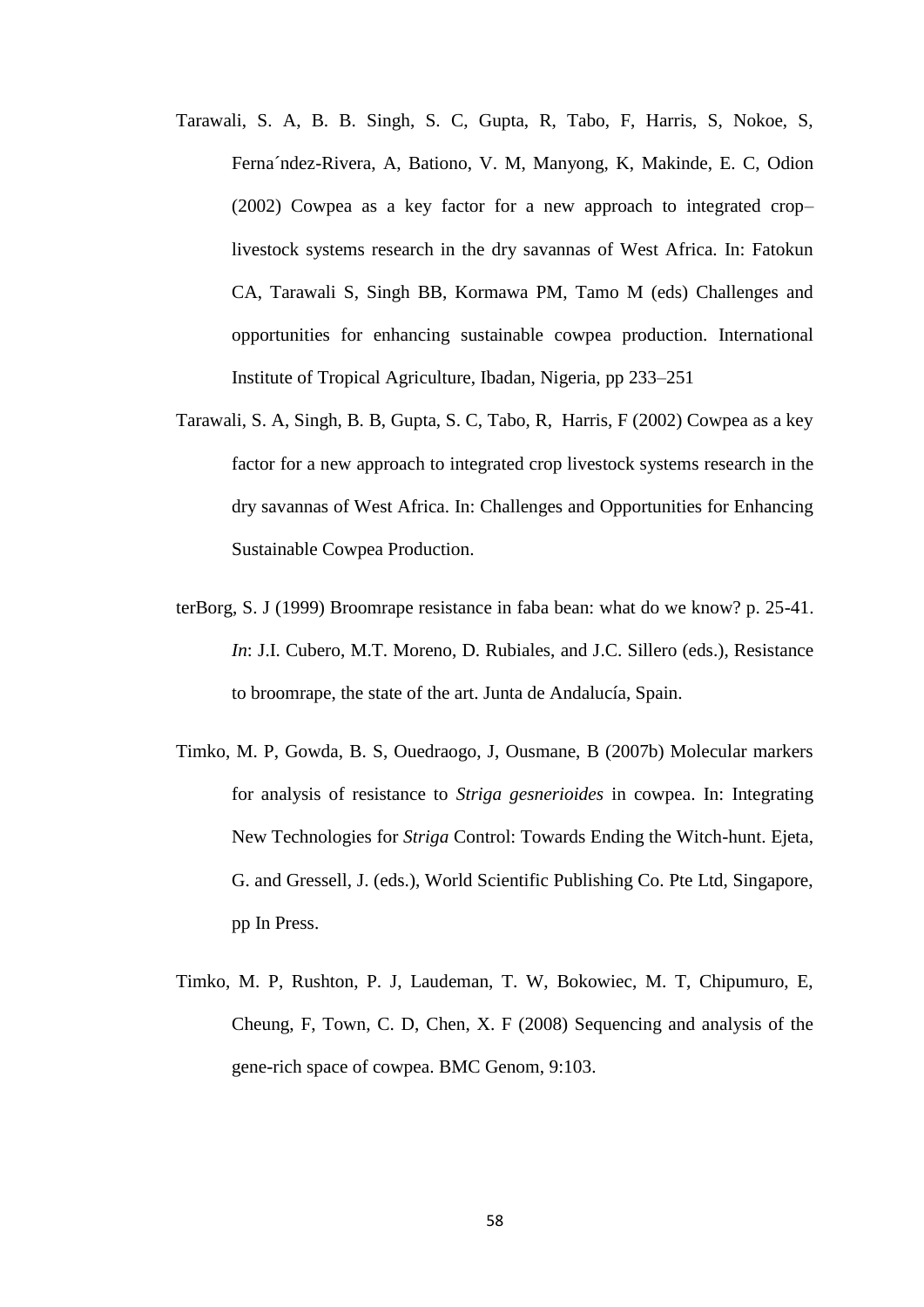- Timko, M. P, Singh, B. B (2008) Cowpea, a multifunctional legume In: Moore PH, and Ming R (eds), *Genomics of Tropical Crop Plants*, Springer Science + Business Media, LLC, New York, NY, pp. 227-258.
- Timko, M. P, Singh, B. B (2008) Cowpea, a multifunctional legume. In: Genomics of tropical crop plants. Moore, P.H. and Ming, R. (eds.), Springer, New York, pp 227-257
- Tosti, N, Negri, V (2002) Efficiency of three PCR-based markers in assessing genetic variation among cowpea (Vigna unguiculata subsp. unguiculata) landraces Genome.
- Vadivel, V, Pugalenthi, M (2010) Evaluation of nutritional value and protein quality of an under-utilized tribal food legume. *Indian Journal of Traditional Knowledge, 9*(4), 791-797.
- Verdcourt, B. (1970) Studies in the Leguminosae-Papilionoideae for the flora of tropical East Africa. IV. Kew Bulletin, 24: pp 507-569
- Wallece, T. P, El- Zik, K. M (1989) Inheritance of resistance in three cotton cultivars to the HVI isolste of bacterial blight. *Crop Science* 29: 1114-1119
- Wray, N. and Visscher, P (2008). Estimating trait heritability. Nature Education 1(1).
- Yu K, Park S. J, Zhang B, Haffner M, Poysa V (2004) An SSR marker in the nitrate reductase gene of common bean is tightly linked to a major gene conferring resistance to common bacterial blight. *Euphytica* 138: 89–95.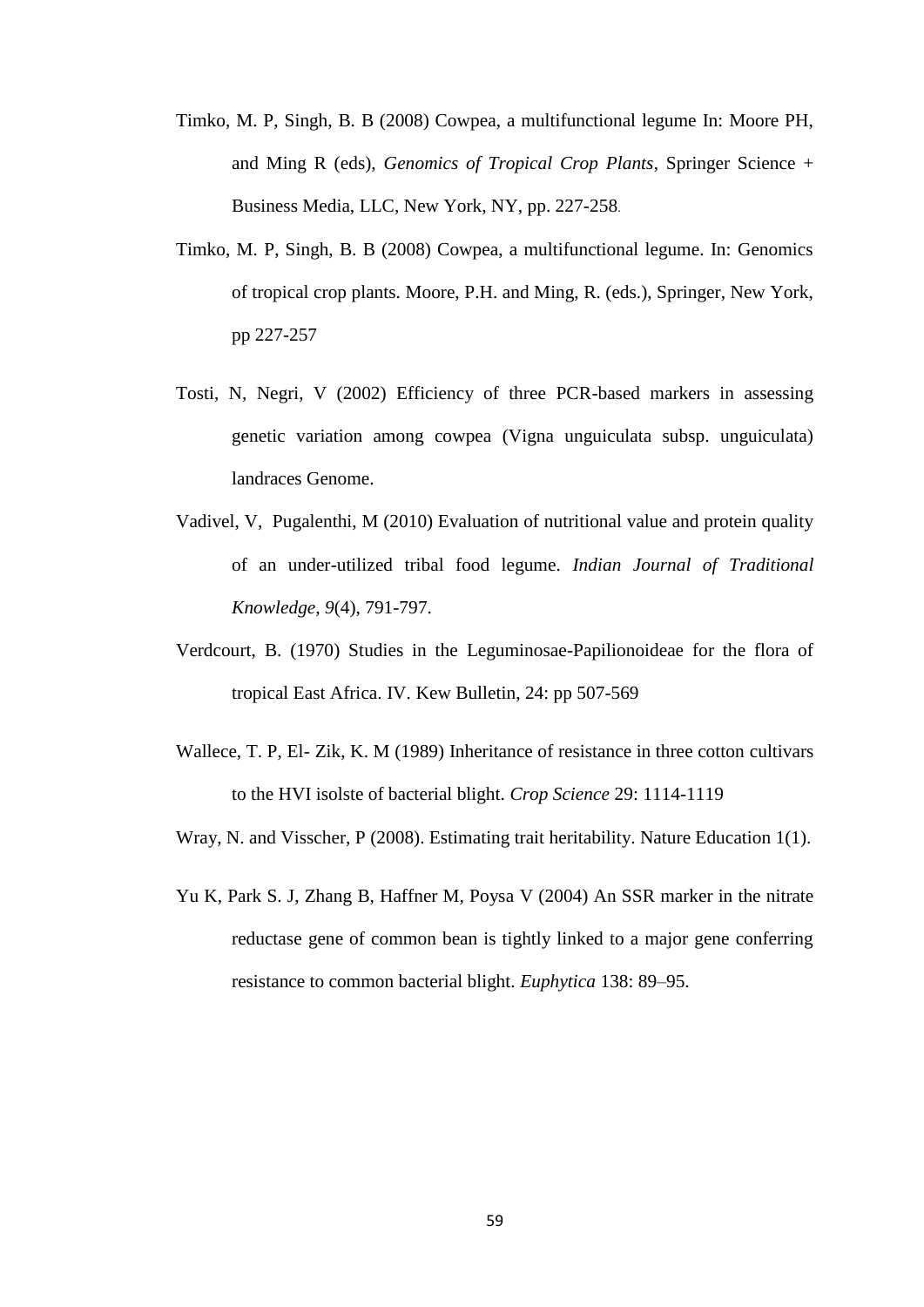## **7.0 Appendices**

Appendix 1. Means for seed protein content of cowpea parental lines and their 7x7 half diallel genotypes evaluated at Ilonga and Hombolo sites in 2015

|                      | <b>Location</b> |         |
|----------------------|-----------------|---------|
| Genotypes            | Ilonga          | Hombolo |
| $B\ 301(P_1)$        | 21.67           | 19.18   |
| $IT99K-27-2-21(P_2)$ | 21.25           | 21.57   |
| $IT99K-573-1(P_3)$   | 19.38           | 17.92   |
| IT99K-1122 $(P_4)$   | 20.32           | 20.76   |
| VULI-1 $(P_5)$       | 20.75           | 19.25   |
| VULI-2 $(P_6)$       | 22.5            | 22.23   |
| TUMAINI $(P_7)$      | 21.67           | 19.44   |
| $P_1XP_2$            | 21.4            | 19.73   |
| $P_1XP_3$            | 22.44           | 20.62   |
| $P_1XP_4$            | 20              | 19.83   |
| $P_1XP_5$            | 20.06           | 19.13   |
| $P_1xP_6$            | 22.46           | 20.91   |
| $P_1XP_7$            | 21.67           | 19.43   |
| $P_2XP_3$            | 22.57           | 21.19   |
| $P_2XP_4$            | 20.81           | 19.77   |
| $P_2XP_5$            | 23.34           | 22.17   |
| $P_2XP_6$            | 20              | 19.65   |
| $P_2XP_7$            | 21.03           | 20.24   |
| $P_3XP_4$            | 22.04           | 20.35   |
| $P_3XP_5$            | 21.15           | 20.23   |
| $P_3XP_6$            | 22.35           | 21.16   |
| $P_3XP_7$            | 23.2            | 21.22   |
| $P_4XP_5$            | 21.67           | 18.21   |
| $P_4XP_6$            | 20.5            | 21.13   |
| $P_4XP_7$            | 21.19           | 21.41   |
| $P_5xP_6$            | 21.69           | 21.71   |